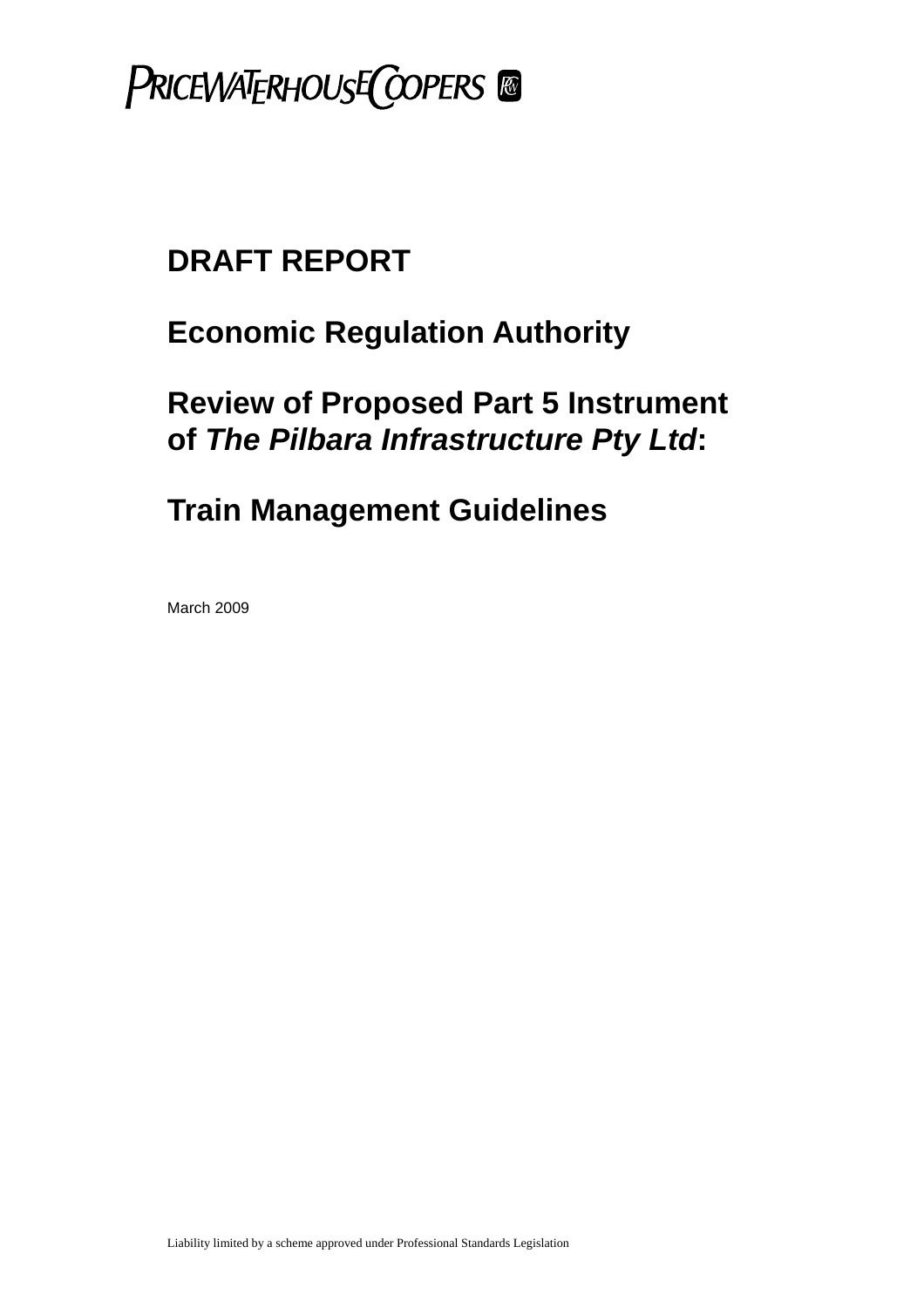# **Contents**

| <b>Summary Comments</b>                  |                                           |    |
|------------------------------------------|-------------------------------------------|----|
| $\mathbf 1$                              | <b>Background</b>                         | h  |
| $\mathbf{2}$                             | <b>Discussion on Statutory Compliance</b> |    |
| <b>Appendix: List of Recommendations</b> |                                           | 38 |

## **Disclaimer**

This report has been prepared by PricewaterhouseCoopers (PwC) at the request of the Economic Regulation Authority (ERA) in our capacity as advisors and in accordance with the Scope in our Terms of Reference and the Terms and Conditions contained in the Consultant Agreement between ERA and PwC. The information, statements, statistics and commentary (together the "Information') contained in this report have been prepared PwC from publicly available material. The Consultants may in their absolute discretion, but without being under obligation to do so, update, amend or supplement this document. PwC has based this report on information received or obtained, on the basis that such information is accurate. The information contained in this report has not been subject to an Audit. The information must not be copied, reproduced, distributed or used, in whole or in part, for any purpose other than detailed in our Consultant Agreement without the written permission of ERA and PwC. PwC Liability is limited by a scheme approved under Professional Standards **Legislation** 

Comments and queries can be directed to: Scott Lennon Partner – Infrastructure, Government and Utilities PwC 201 Sussex Street Sydney NSW 2000 Phone: (02) 8266 2765 Email: scott.lennon@au.pwc.com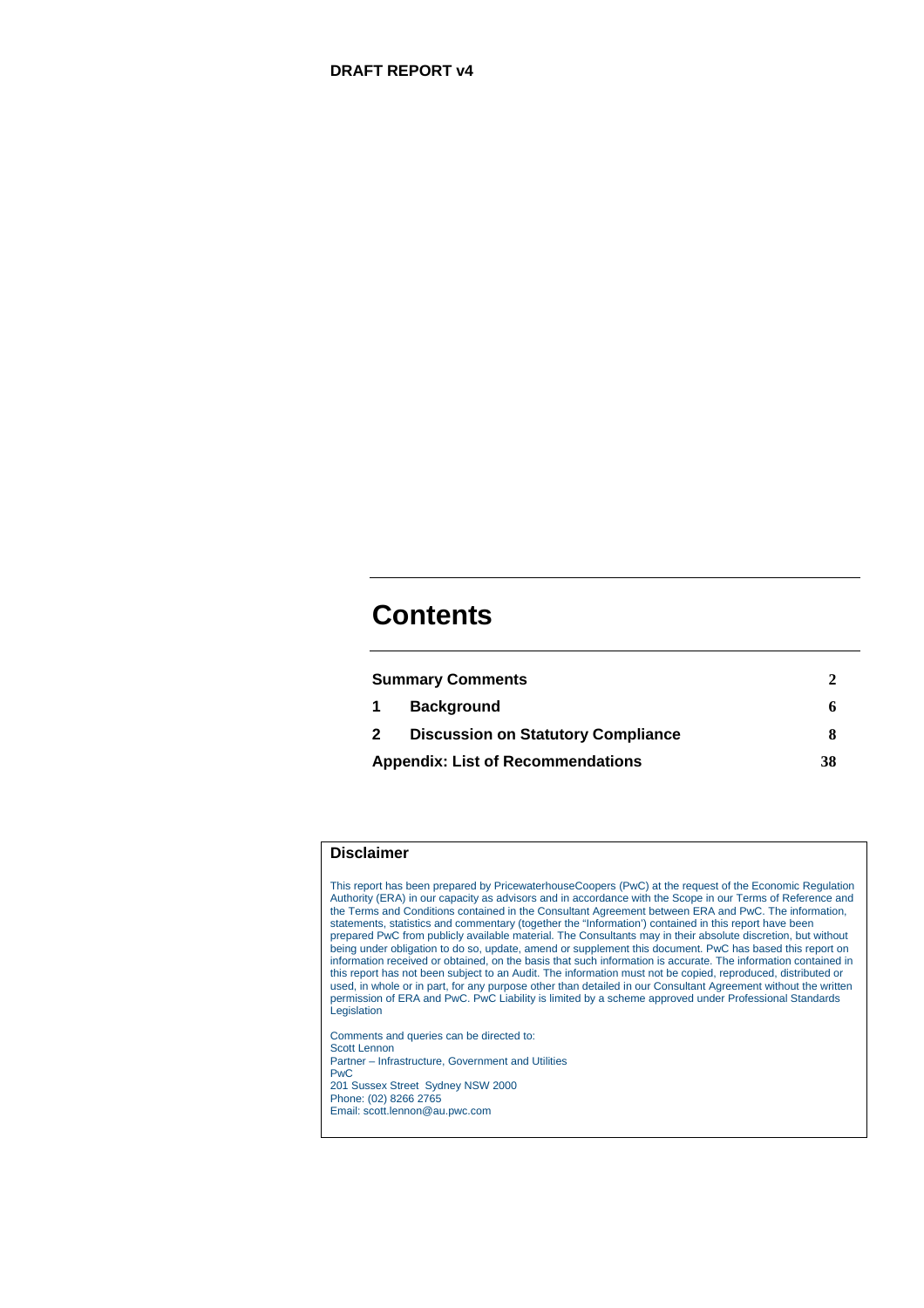# <span id="page-2-0"></span>**Summary Comments**

In the period between 3 July 2008 and 15 August 2008, The Pilbara Infrastructure Pty Ltd (TPI) submitted to the Economic Regulation Authority (ERA) segregation arrangements and four Part 5 instruments (Train Management Guidelines, Train Path Policy, Costing Principles and Overpayment Rules) for approval under the WA Rail Access Regime.

On 27 February 2009, TPI submitted amended versions of its Train Management Guidelines (TMG) and Train Path Policy (TPP). The amendments specify that these instruments are to apply to access agreements negotiated under the (Access) Code 2000 (the Code), so that entities to which access is provided otherwise than under the Code would not be covered.

This paper by PricewaterhouseCoopers (PwC) addresses TPI's proposed TMG. Separate PwC papers address TPI's other proposed Part 5 instruments and its proposed segregation arrangements.

The Part 5 instruments, along with the segregation arrangements, are to help provide access to monopoly infrastructure with reasonable quality of service at fair prices, and to prevent below rail infrastructure owners from extracting monopoly rents from third party above rail operators. At the same time, these arrangements are to recognise the need for infrastructure owners to achieve fair and reasonable returns on their investments.

The Code also sets out the power of the regulator to approve the instruments - with or without required amendments, or to direct a railway owner to amend or replace an instrument with an instrument determined by the regulator. The ERA is the regulator in respect of the WA Rail Access Regime, which is comprised of the Railways (Access) Act 1998 (the Act) and the Code.

The ERA has requested that PwC assess TPI's proposed Part 5 instruments from the perspectives of: the legislative requirements set out in the WA Rail Access Regime; the relevant technical and financial issues covered in TPI's documents; and the nature of the new railway, including any issues relevant to the particular circumstances relating to its operation. PwC's assessment involves considering whether the provisions of TPI's Part 5 instruments as proposed can be accepted by the ERA as complying with the legislative requirements, or whether particular changes, or further information in relation to the instrument provisions, are considered necessary in order for the ERA to be able to approve the individual instruments.

TPI's TMG and TPP were submitted to the ERA on 3 July 2008. TPI also submitted other proposed Part 5 instruments to the ERA for approval, in the form of Costing Principles (on 15 August 2008) and Overpayment Rules (24 July 2008).

On 14 July 2008, the ERA called for public submissions on the TPI Segregation Arrangements and on TPI's TMG and TPP.

Public responses to TPI's Segregation Arrangements, TMG and TPP were submitted between 26 August 2008 and 5 September 2008.

On 15 October 2008, TPI provided the ERA with responses to the public comments by stakeholders on the TMG and TPP.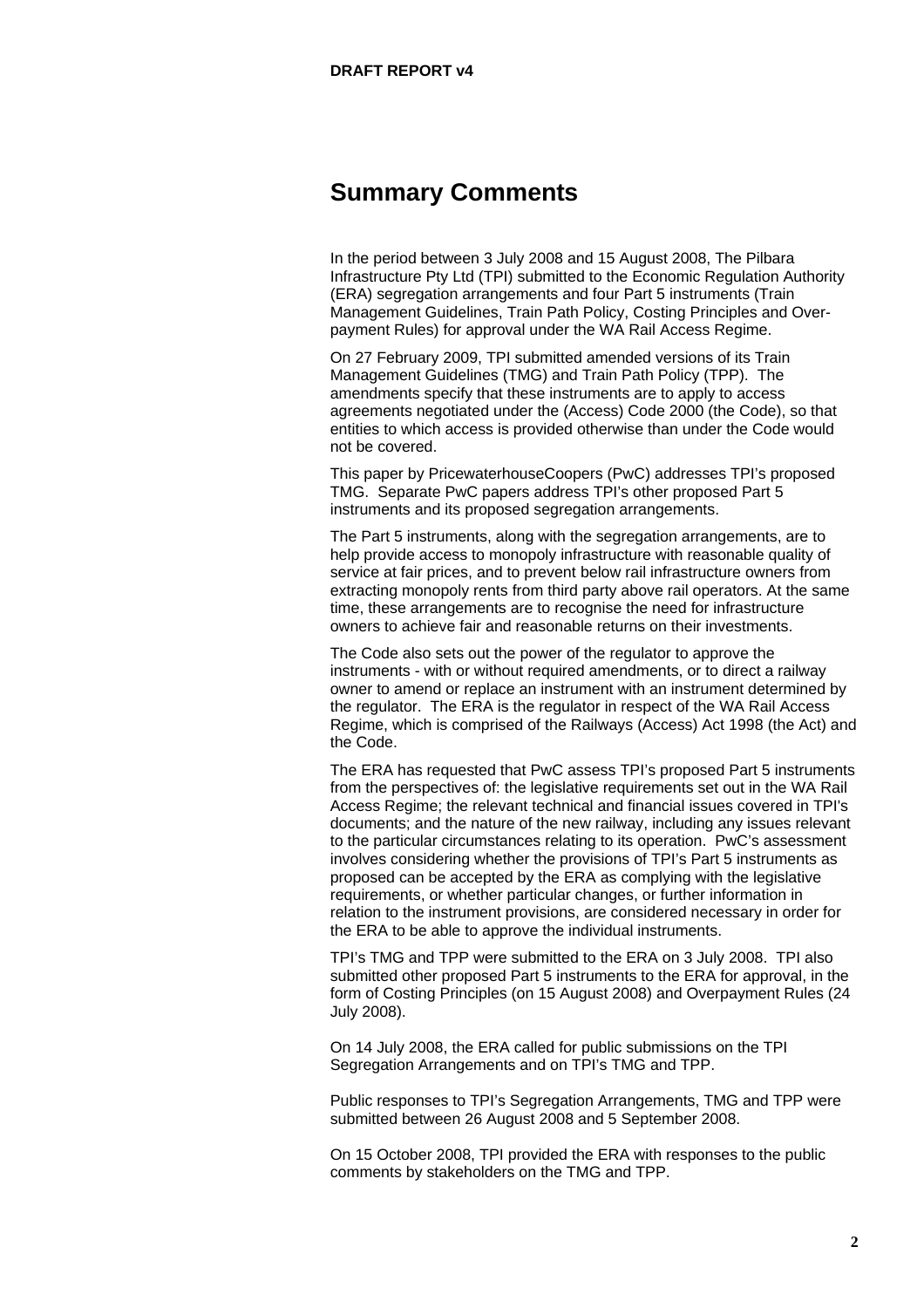As set out above, on 27 February 2009, TPI submitted amended versions of the TMG and TPP clarifying its intention that these instruments should apply only to access agreements negotiated under the Code (these amendments apply to section 1.3 of the TMG).

On 5 March 2009, the ERA called for public submissions on the amendments to TPI's proposed TMG and TPP.

This report considers TPI's proposed TMG and addresses issues raised in relation to this instrument in the public submissions received by the ERA, and in TPI's responses to the public comments by stakeholders, at the time of preparing the report. A summary of the results of our assessment is provided below and details of our approach and assessment are provided at sections 1 and 2 of this report.

Below are our key recommendations in relation to the TMG as submitted. We have not set out below all of our recommendations, in terms of suggested amendments, or further information in relation to particular provisions, that we consider would be required in order for the ERA to approve the TMG. All of our recommendations are discussed in section 2 of this paper and are listed in the Appendix.

Our discussion of TMG provisions and our recommended TMG amendments in many cases refer to similar provisions and recommended amendments in relation to the TPP, given the close relationship between these Part 5 instruments. Our assessment of the TPI TPP is provided in a separate paper to the ERA.

# **General Issues**

These are common, general issues associated with TPI's proposed TMG and TPP:

- As TPI is a vertically-integrated rail freight entity (compared to WestNet, which is vertically-separated), and given that there is a sound prospect of third party interest in using the TPI network, the extent of protections to access seekers and operators in the TPI Part 5 instruments should at least equal those in the WestNet instruments.
- It appears that TPI has developed its Part 5 instruments based on an evaluation of the WestNet Part 5 instruments, as evidenced by replication in the TPI instruments of a significant number of WestNet provisions. We note however that, in a number of cases, TPI has sought to apply more light-handed approaches than in the WestNet instruments.

# **Specific Issues**

# **TMG Recommendation 1**

On the basis of our view, which is also held by stakeholders, that linking the operation of the rail access regime with the objectives and operation of the port in the TMG/TPP is inconsistent with the requirements of the WA Rail Access Regime, we suggest a number of changes to the TPI instruments to remove references to the port operator and to the broader TPI/FMG supply chain.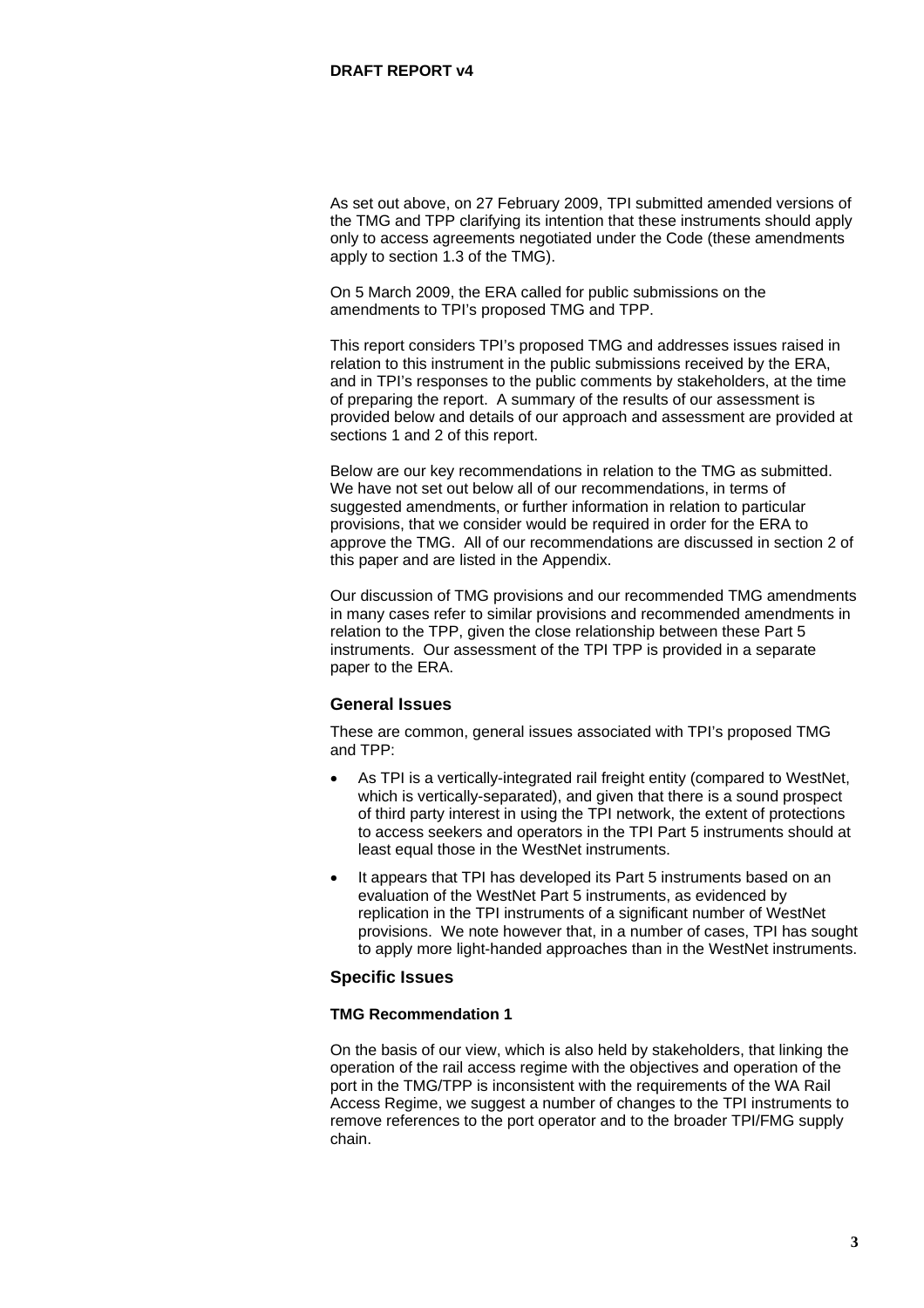We recommend that the TPI instruments should only address the TPI railway network and make no reference to the broader TPI/FMG supply chain or to joint objectives in relation to that supply chain.

In relation to the Decision-Making Matrix in Appendix B of the TMG, we recommend that references to the port operator and the text "(acting to maximise the efficiency of the supply chain as a whole)" should be deleted in order remove uncertainty arising from, and the overriding priority given to, port operations.

#### **TMG Recommendation 4**

The amended TMG and TPP of 27 February 2009 contain drafting revisions which clarify TPI's intention that these instruments should apply only to access agreements negotiated under the Code. In contrast, the equivalent WestNet instruments apply to all operators, including entities to which access is provided otherwise than under the Code. The stakeholders generally express the view that the TPI instruments should cover all operators, including those who obtain access outside the Code.

We concur with the views of stakeholders in relation to this issue. While we note that the TMG and TPP, as Part 5 instruments under the Code, are only required to apply to operators who negotiate inside the Code, we consider it important for the achievement of the main object of the Act that all entities seeking access, or that have attained access, to the railway infrastructure should be covered by common guidelines under the TMG/TPP.

TMG Recommendation 4/TPP Recommendation 3 suggest that the TMG/TPP should be applied to all operators, whether access has been negotiated inside or outside the Code.

# **TMG Recommendation 7**

The wording in section 2.3 of the TMG relating to allocation of contested Train Paths should be amended in order to enable third parties to understand the specific process and criteria to be applied by the Manager, Train Control and Scheduling in determining a Train Path allocation. Because section 2.3 of the TMG relates to real-time management of the services, it is not considered practicable for the procedures in relation to section 10 of the Code to apply to allocations under section 2.3 of the TMG.

# **TMG Recommendations 8 and 7**

We recommend that the commitments given by TPI to accommodate services presented early or late should more closely align with commitments given by WestNet in respect of such services (where the WestNet TMG involves "best endeavours" commitments while, in a number of circumstances, TPI provides a "reasonable endeavours" commitment).

#### **TMG Recommendation 12**

Section 3.2 of the TPI TMG relating to instructions issued by TPI provides for TPI to be released from liability for delay or cost to an operator as a result of the operator complying with instructions issued by TPI.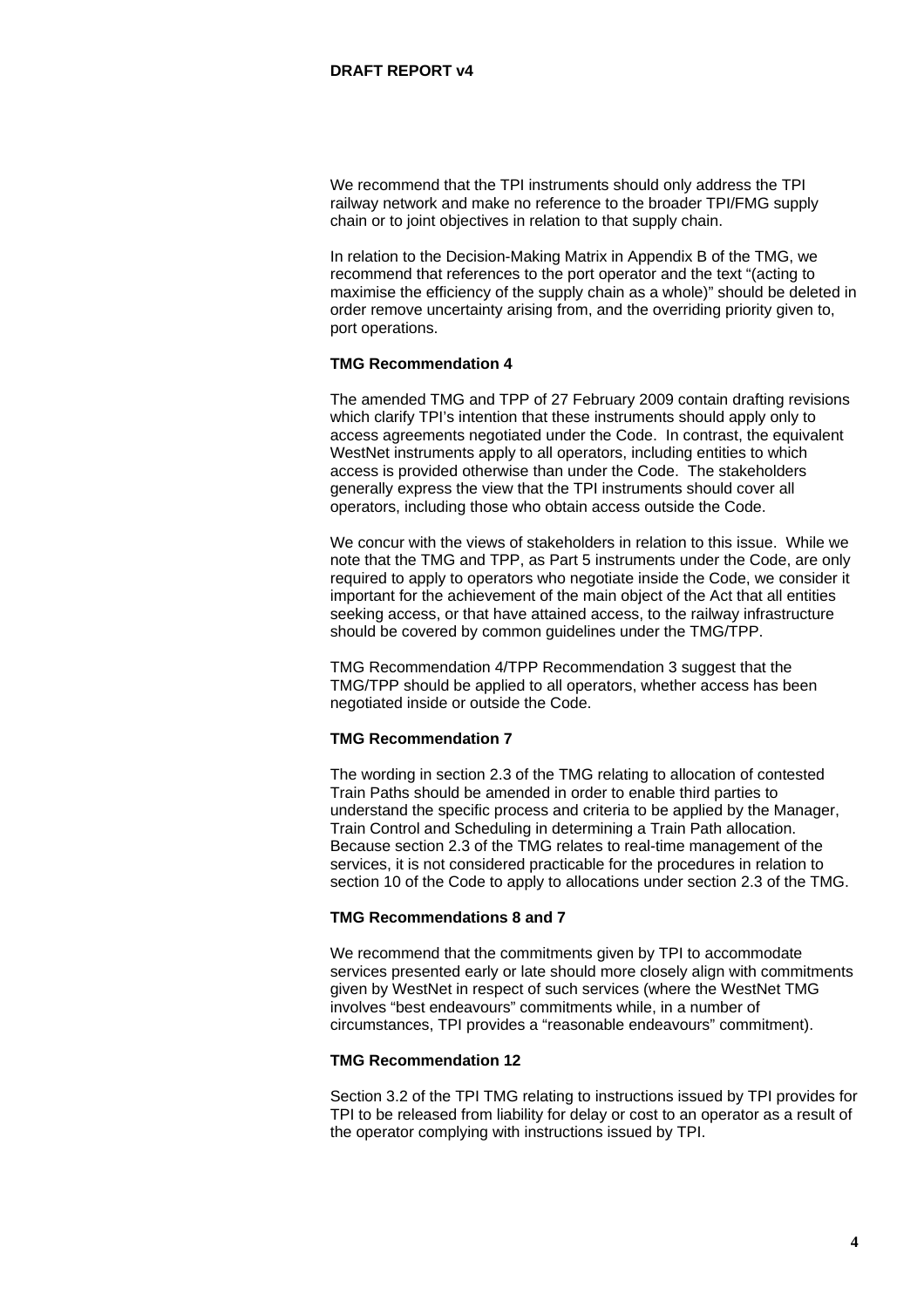Section 2.1 of the WestNet TMG sets out a reciprocal release of operators from liability as a result of complying with a proper instruction issued by WestNet. This reciprocal release of operators from liability is not replicated in section 3.2 of the TPI TMG. We suggest that section 3.2 of the TPI TMG incorporates a similar reciprocal release of operators from liability as provided by section 2.1 of the WestNet TMG.

#### **TMG Recommendation 17**

TPI provides that disputes in relation to the TMG/TPP will be managed in accordance with the access agreement. The TPI TPP also states that where an access agreement is not in place, an entity seeking access under the Code would have recourse to section 25 of the Code. The equivalent WestNet provisions, in addition to setting out that recourse to section 25 of the Code is available to entities seeking access, also outline a 3-stage process for dispute resolution to apply under the access agreements that are entered into.

In order to fully inform entities seeking access as to their current statutory rights and also to generally inform parties of the process to apply to resolve disputes under access agreements, we suggest that the dispute provisions of the TPI instruments are expanded along the lines of the dispute provisions in the WestNet TMG.

The condition in the TPI TPP, that where an access agreement is not in place, an entity seeking access under the Code would have recourse to section 25 of the Code, is not contained in the WestNet TMG/TPP. We do not consider the TPI condition to be an effective addition to the conditions in the WestNet instruments given that section 25(1)(b) of the Code requires an access seeker's proposal, and the access seeker, to comply with the Code.

# **TMG Recommendation 19**

The WestNet instruments provide for 5-yearly reviews of the guidelines and policy. Similar provisions are not incorporated in the TPI instruments.

While we recognise that, at any time, the railway owner can amend or replace the guidelines/policy with the approval of the regulator, or the regulator can direct the railway owner to amend or replace the guidelines/policy, we a consider that a 5-yearly review process, similar to that in the WestNet instruments, would provide a timely and systematic basis for reviewing the TPI instruments to ensure they continue to operate in accordance with the objectives.

Recommendations in relation to minor suggested amendments, or general requests for further information in relation to specific provisions (where such information is considered relevant to the ERA in deciding whether to approve a proposed provision), are not set out above. All recommendations are included in the assessment in section 2 of the report (for ease of reference, we have also set out the recommendations in the Appendix to this report).

Our general recommendations include a suggested requirement for TPI to provide a complete list of the definitions used in the TMG and TPP. Such definitions should be consistent with the definitions in the Act and the Code, and with the definitions in the equivalent WestNet instruments, where appropriate.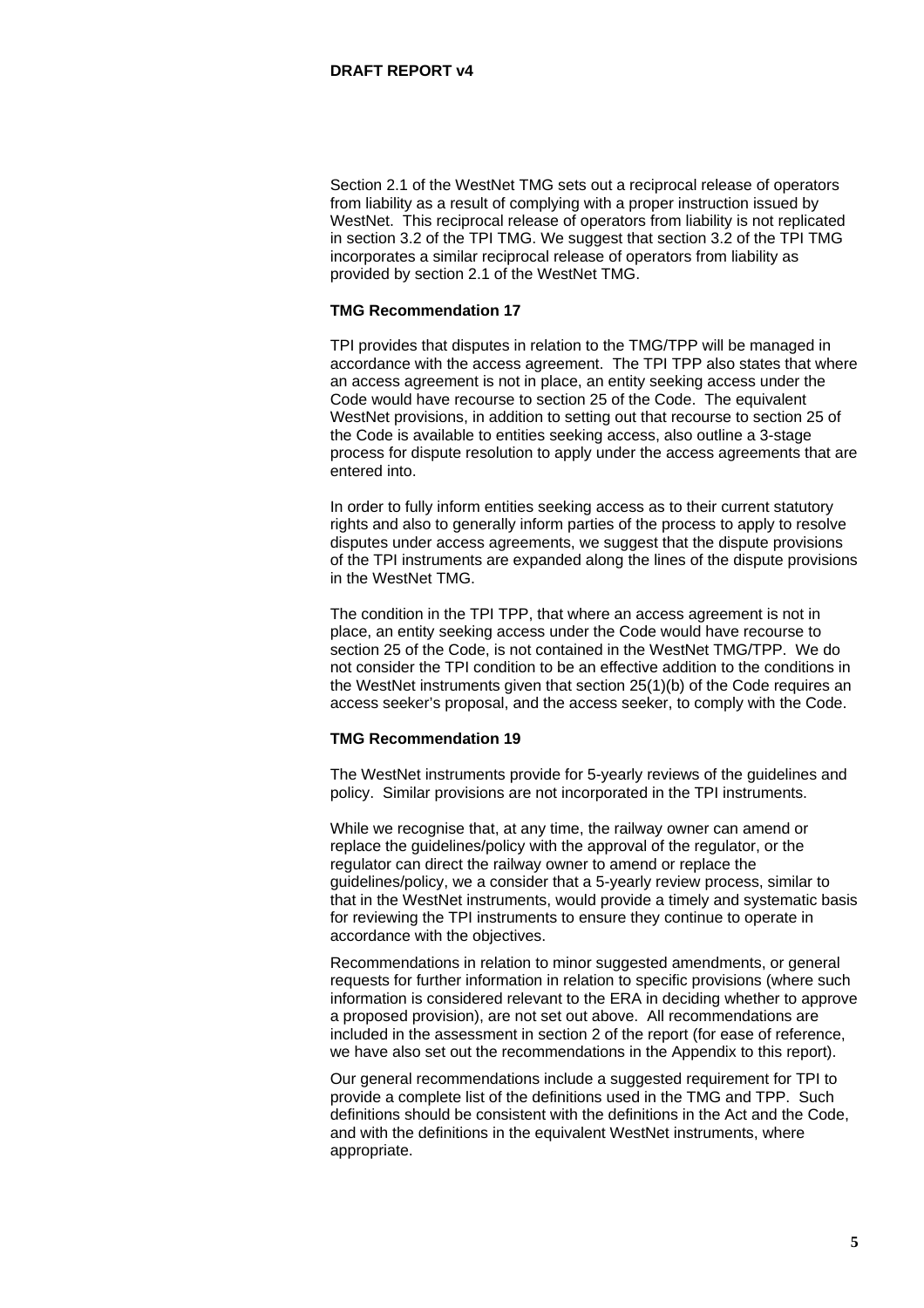# <span id="page-6-0"></span>**1 Background**

# *The Pilbara Infrastructure Pty Ltd*

The Pilbara Infrastructure Pty Ltd (TPI) is a subsidiary of Fortescue Metals Group Ltd (FMG).

FMG is developing iron ore mining operations in the vicinity of the Chichester Range in Western Australia's eastern Pilbara (through a wholly owned subsidiary, FMG Chichester Pty Ltd). It is also establishing port facilities at Anderson Point in Port Hedland and a railway link between the port and mine via its subsidiary, TPI.

The railways network owned and operated by TPI is to operate trains between the Pilbara and Point Anderson to facilitate the export of FMG's iron ore. The network has been constructed using specially profiled concrete sleepers and a process of continually welded rail, to ensure the track is up to the task of carrying trains which will weigh some 30,000 tonnes and be in the order of 2.5 kilometres long.

# *Statutory requirements summary*

A regulatory regime to facilitate third party access to Western Australian railway infrastructure is provided under the Railways (Access) Act 1998 (the Act), the main object of which is to establish a rail access regime that encourages the efficient use of, and investment in, railway facilities by facilitating a contestable market for rail operations. The Act provides for the Minister to establish a code governing the use of certain facilities for rail operations by persons other than their owners. The Railways (Access) Code 2000 (the Code) made by the Minister, which represents subsidiary WA legislation, was gazetted in September 2000. The Western Australian Rail Access Regime, comprising the Act and the Code, became fully effective on 1 September 2001.

The Economic Regulation Authority (ERA) is the regulator in respect of the access regime provided by the Act and Code. The ERA is responsible for monitoring and enforcing compliance by railway owners with the Act and Code and is otherwise to perform the functions and exercise the specific powers as set out in the Act and Code.

On 1 July 2008, the Railway and Port (The Pilbara Infrastructure Pty Ltd) Agreement Act 2004 (the Agreement Act) amended the Act and the Code to bring TPI's railways network under the Western Australian Rail Access Regime.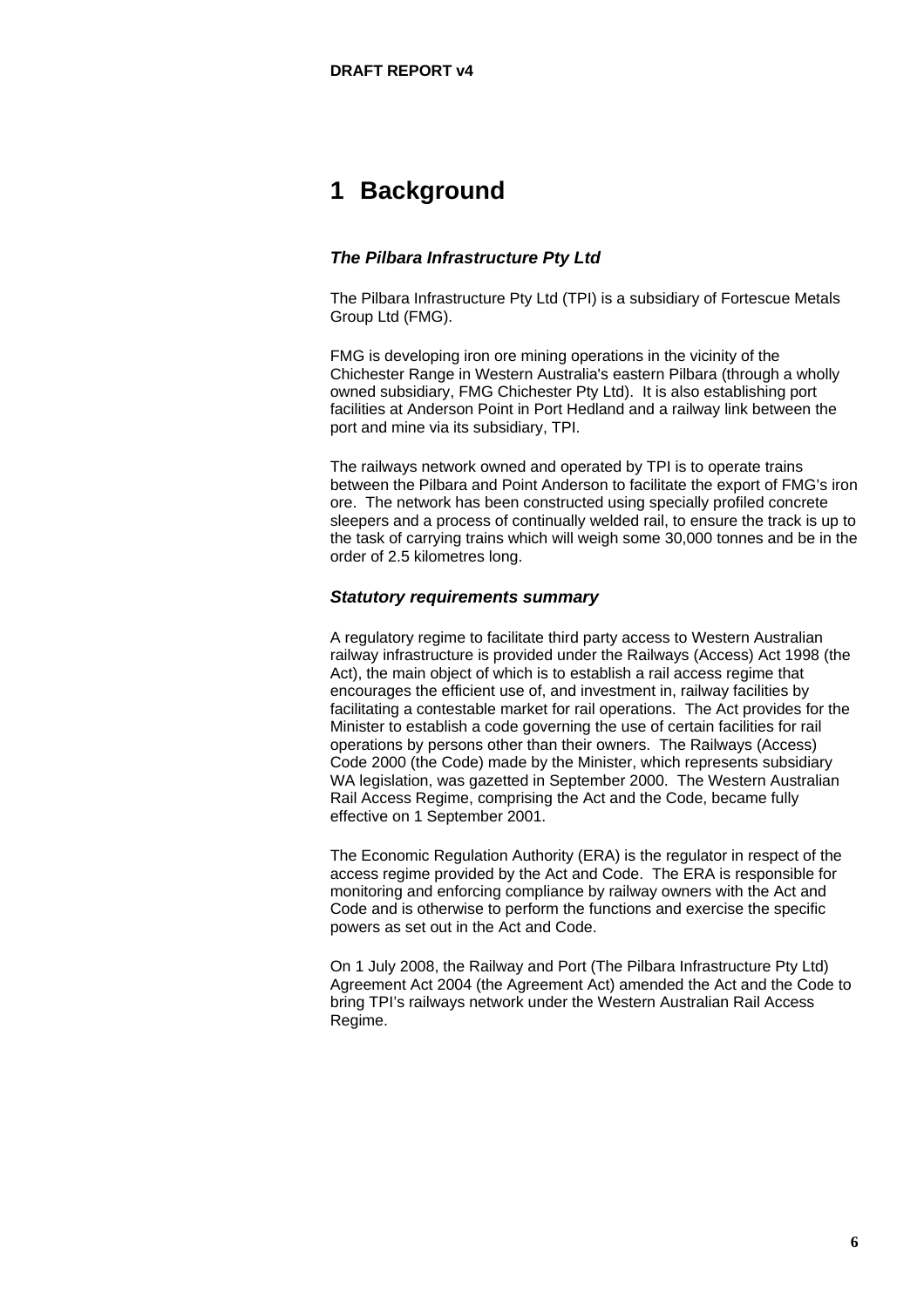The Agreement Act required TPI to submit to the ERA segregation arrangements (in terms of Division 3, Part 3 of the Act) and the four "Part 5 Instruments" set out in section 40(3) of the Code (train management guidelines, statement of train path policy, costing principles and overpayment rules) no later than seven days after the Act and the Code applied to TPI's railway network.

TPI's proposed segregation arrangements and Part 5 Instruments in response to the legislative requirements were submitted to the ERA in the period from 3 July 2008 to 15 August 2008. 2008This PwC paper addresses one of TPI's proposed Part 5 instruments, being the Train Management Guidelines. TPI's proposed TMG were submitted to the ERA on 3 July 2008 and an amended version of these proposed guidelines was submitted on 27 February 2009. Separate PwC papers consider TPI's proposed segregation arrangements and consider TPI's other proposed Part 5 instruments in the form of the Train Path Policy, Costing Principles and Over-payment Rules. In this paper we have not addressed the issue of compliance with submission requirements under the Agreement Act.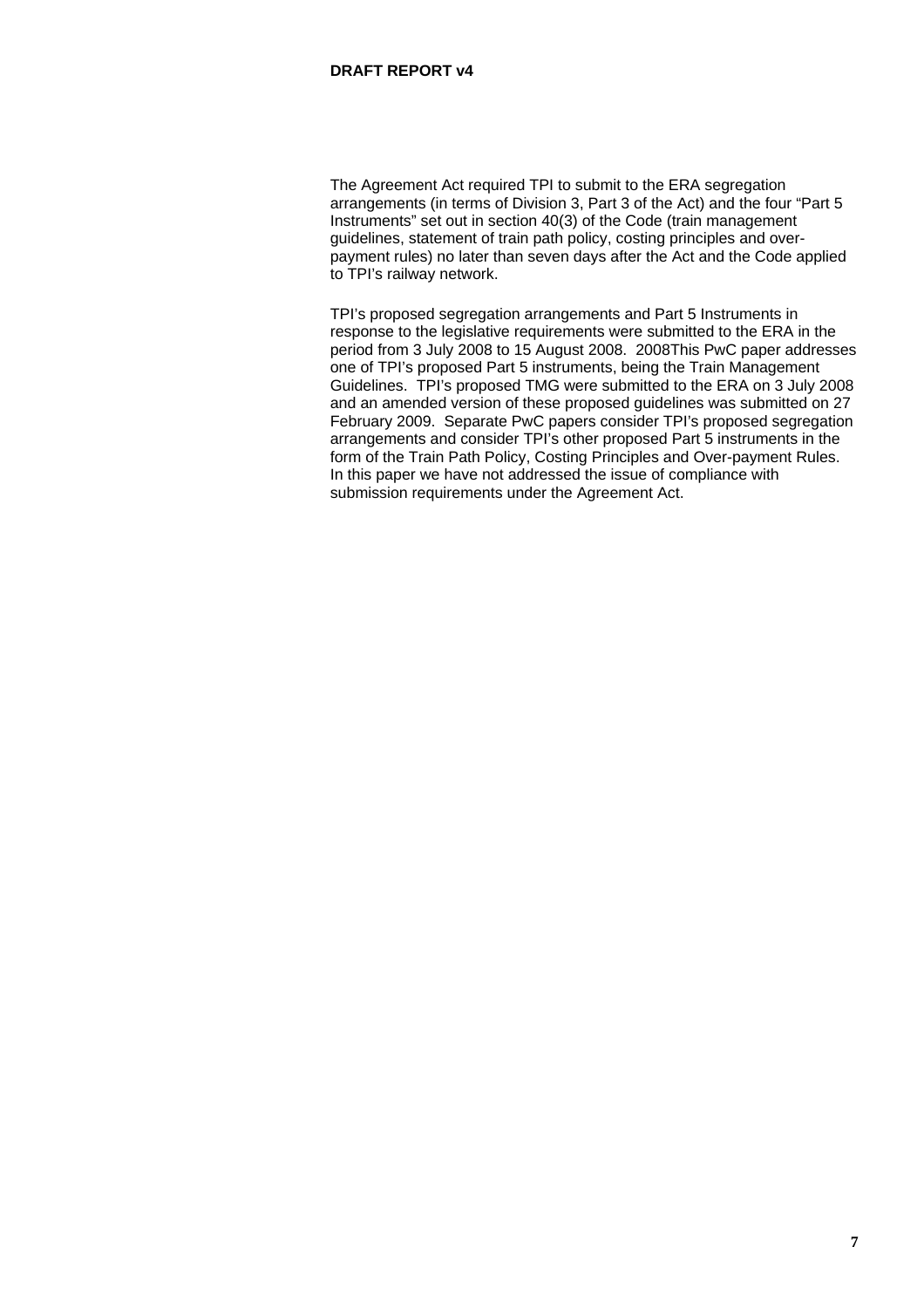# <span id="page-8-0"></span>**2 Discussion on Statutory Compliance**

# **2.1 Approach**

# **Statutory Requirements – Part 5 Instruments**

The Part 5 instruments and the segregation arrangements are to facilitate access to monopoly infrastructure with reasonable quality of service at fair prices, and to prevent below rail infrastructure owners from extracting monopoly rents from third party above rail operators. At the same time, these arrangements are to recognise the need for infrastructure owners to achieve fair and reasonable returns on their investments.

Section 40 of the Code sets out the Part 5 instruments that are required to be approved by the regulator. The key provisions are as follows:

# **40. Interpretation**

"(2) For the avoidance of doubt it is declared that a Part 5 instrument relating to a part of the railways network and the associated infrastructure is binding on the person who is for the time being the railway owner in respect of that part.

(3) In subsection (2)—

"Part 5 instrument" means —

- (a) the train management guidelines;
- (b) the statements of policy;
- (c) the costing principles; and
- (d) the over-payment rules,

for the time being approved or determined under sections 43, 44, 46 and 47 respectively."

A railway owner's Train Management Guidelines (TMG) are to apply to the real-time management of services. Section 43 of the Code provides the following in relation to the TMG:

# **43. Railway owner to comply with approved train management guidelines**

"(2) The railway owner is to comply with the train management guidelines for the time being approved or determined by the Regulator under this section.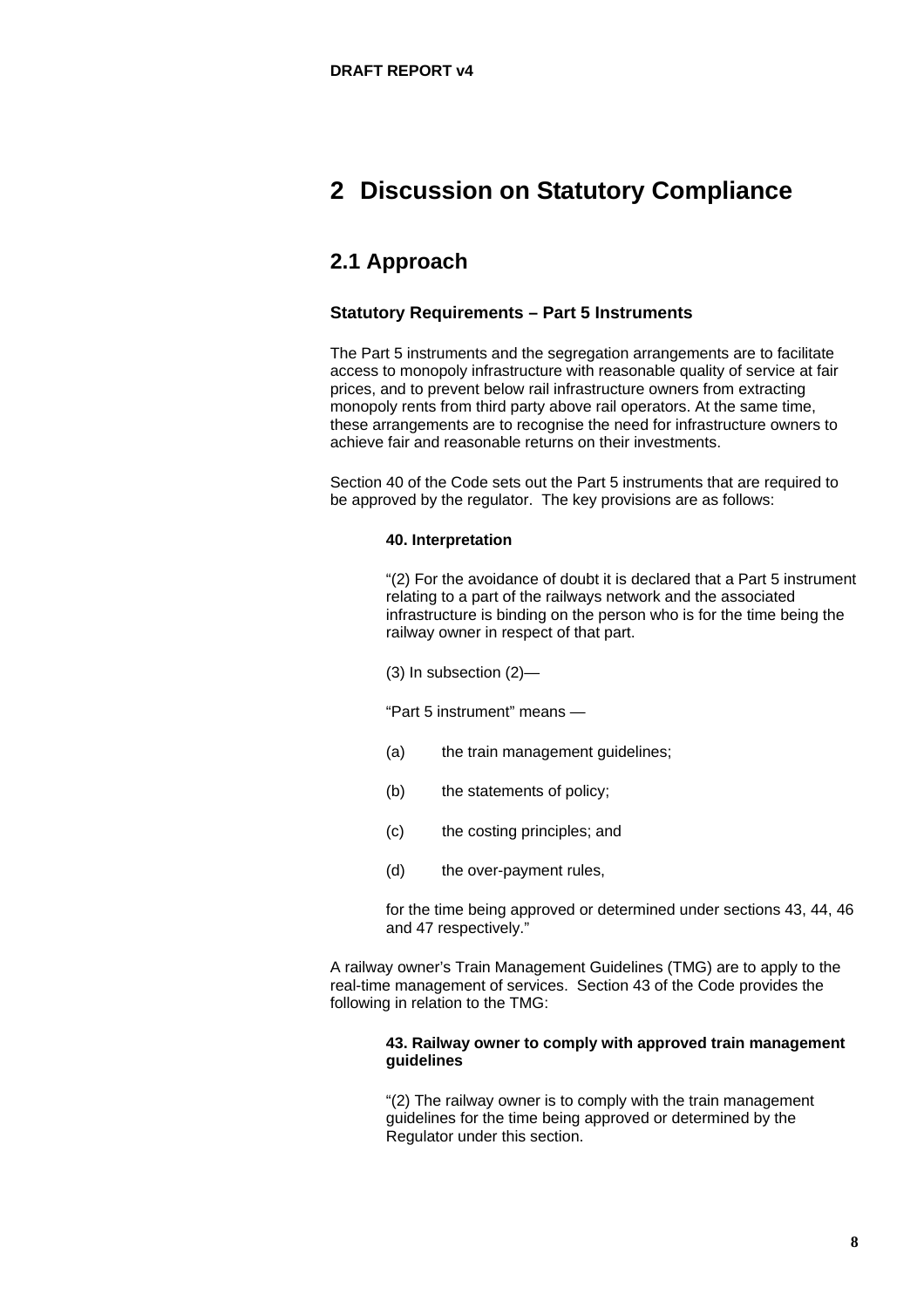(3) As soon as is practicable after the commencement of this Code the railway owner is to prepare and submit to the Regulator a statement of the principles, rules and practices (**"the train management guidelines"**) that are to be applied and followed by the railway owner—

(a) in the performance of the functions referred to in subsection (1); but

(b) only so far as that performance relates to requirements imposed on the railway owner by or under the Act or this Code."

Under sections 41 and 44 of the Code, the ERA must undertake public consultation before approving a railway owner's proposed TMG.

Public consultation is not required before the Costing Principles and Overpayment Rules are approved. We note that in previous assessments, the ERA has subjected all four Part 5 instruments to the same public process.

Under section 41 of the Code, in deciding whether to approve a railway owner's proposed TMG, the regulator is to have regard to: the submissions made as part of the public consultation process; what the regulator determines to be the requirements of the public interest; and any other matters that the regulator considers relevant.

In relation to its general exercise of powers under the Act or Code, the regulator is to take into account the factors in section 20(4) of the Act. The factors in section 20(4) include the interests of the railway owner, the interests of access seekers and the benefit to the public from having competitive markets. We note that the regulator has discretion in the way in which it balances, or attaches weight to, the various matters and interests in section 20(4) – for example, where the different interests are in competition or where tensions exist between them.

# **Stakeholder Comments**

On 14 July 2008, the ERA called for public submissions on TPI's Train Management Guidelines (TMG) under section 43 of the Code. TPI's proposed TMG was submitted by TPI on 3 July 2008.

Submissions on the TMG were received from the following parties:

- North West Iron Ore Alliance (North West Alliance, or NW) submission dated 5 September 2008. This submission contains separate papers on the SA, TMG and TPP;
- United Minerals Corporation (UMC) submission dated 5 September 2008, containing separate papers on the SA, TMG and TPP;
- Hancock Prospecting Pty Ltd (Hancock Prospecting) submission dated 2 September 2008, which comprises separate reports by ACIL Tasman (ACIL) and GHD, with each report addressing the three TPI proposals;
- Australian Rail Track Corporation (ARTC) submission dated 26 August 2008; and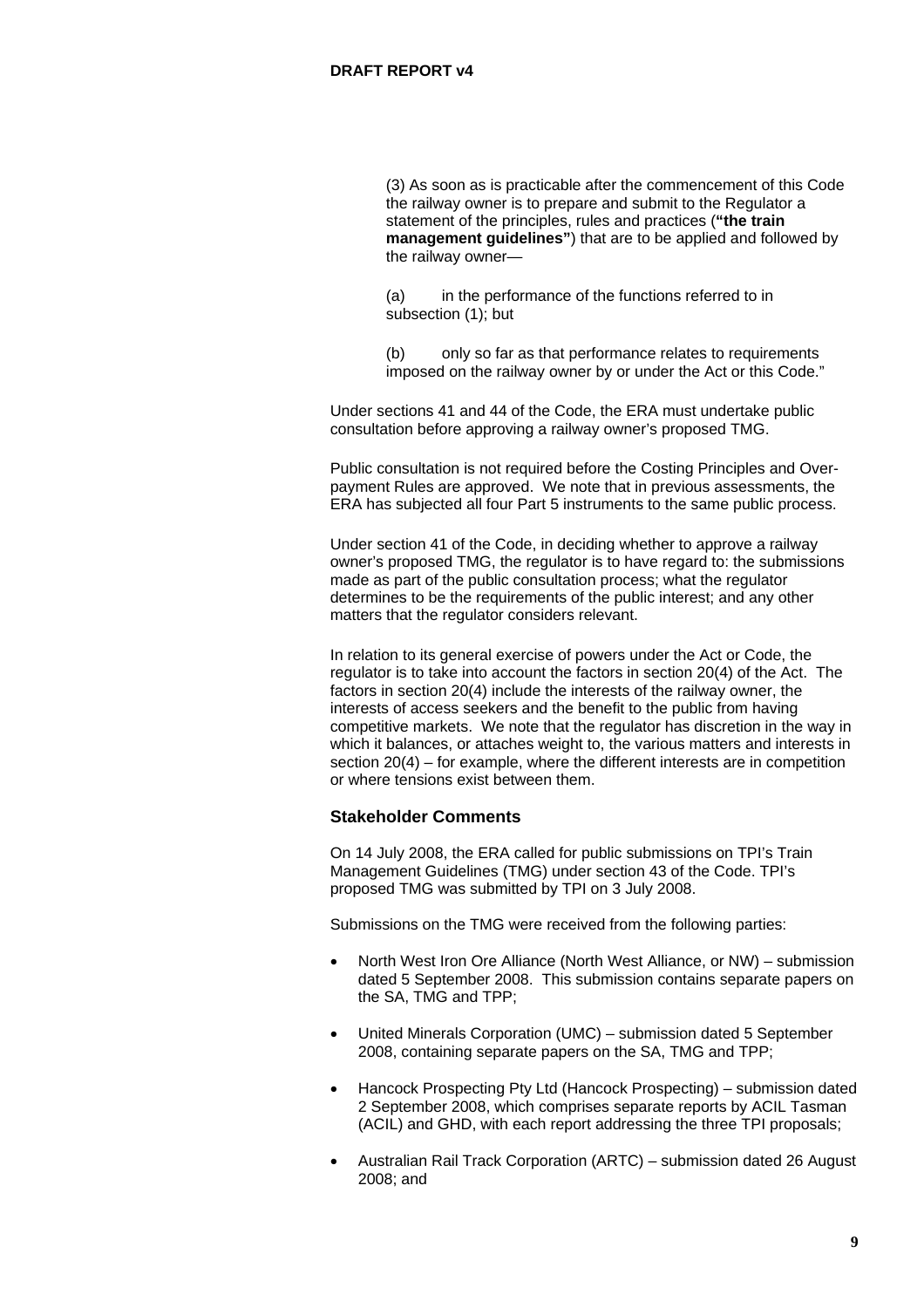• Yilgarn Infrastructure (Yilgarn) – submission dated 26 August 2008. The Yilgarn submission is comprised of a covering letter and a copy of a submission previously provided to the National Competition Council.

On 15 October 2008, TPI provided the ERA with responses to the public comments by stakeholders on the TMG.

This report considers TPI's proposed TMG and addresses issues raised in relation to this instrument in the public submissions received by the ERA, and in TPI's responses to the public comments by stakeholders, at the time of preparing the report.

# **PwC Assessment Approach**

To assist in the exercise of its powers, the ERA has requested that PricewaterhouseCoopers (PwC) prepare an assessment of TPI's proposed Part 5 instruments.

PwC's assessment of TPI's proposed Part 5 instruments is from the perspectives of: the legislative requirements above: the relevant technical and financial issues covered in TPI's documents; and the nature of the new railway, including any issues relevant to the particular circumstances relating to its operation.

In assessing these matters, PwC has been guided in part by the provisions of the WestNet Part 5 instruments as approved by the ERA. While there are differences between the practical arrangements of the different networks of TPI and WestNet, the approved instruments provide a useful starting point for assessing many of the provisions of the TPI instruments.

The WestNet instruments provide a useful starting point for assessing many of the provisions of the TPI instruments, given:

- the similarity of many of the provisions in the respective instruments; and
- that the approval of the WestNet instruments embodies the ERA's preferred balancing of the matters in section 20(4) of the Act.

However, it should be noted that as TPI is a vertically integrated rail freight entity (compared to WestNet, which is vertically separated) and given that there is a sound prospect of third party interest in using the TPI network, we consider it reasonable that the extent of the protections to access seekers and operators in the TPI Part 5 instruments should at least equal those in the WestNet instruments.

That the WestNet TMG represent an appropriate benchmark to assess the TPI instruments is also a position held by two of the stakeholders above. Both the North West Alliance and UMC, in their respective submissions on the TMG state the "Authority approved WestNetRail 2006 [TMG]" represent a "benchmark for comparison" to the TPI TMG being proposed (these statements are made in the introductions to the separate TMG submissions lodged by the North West Alliance and UMC). Other stakeholder submissions also seek amendment to the TPI instruments by incorporation of operator protections and other measures from the WestNet instruments.

Our assessment considers whether the provisions of the TPI TMG as proposed can be accepted by the ERA as complying with the legislative requirements, or whether particular changes or further information in relation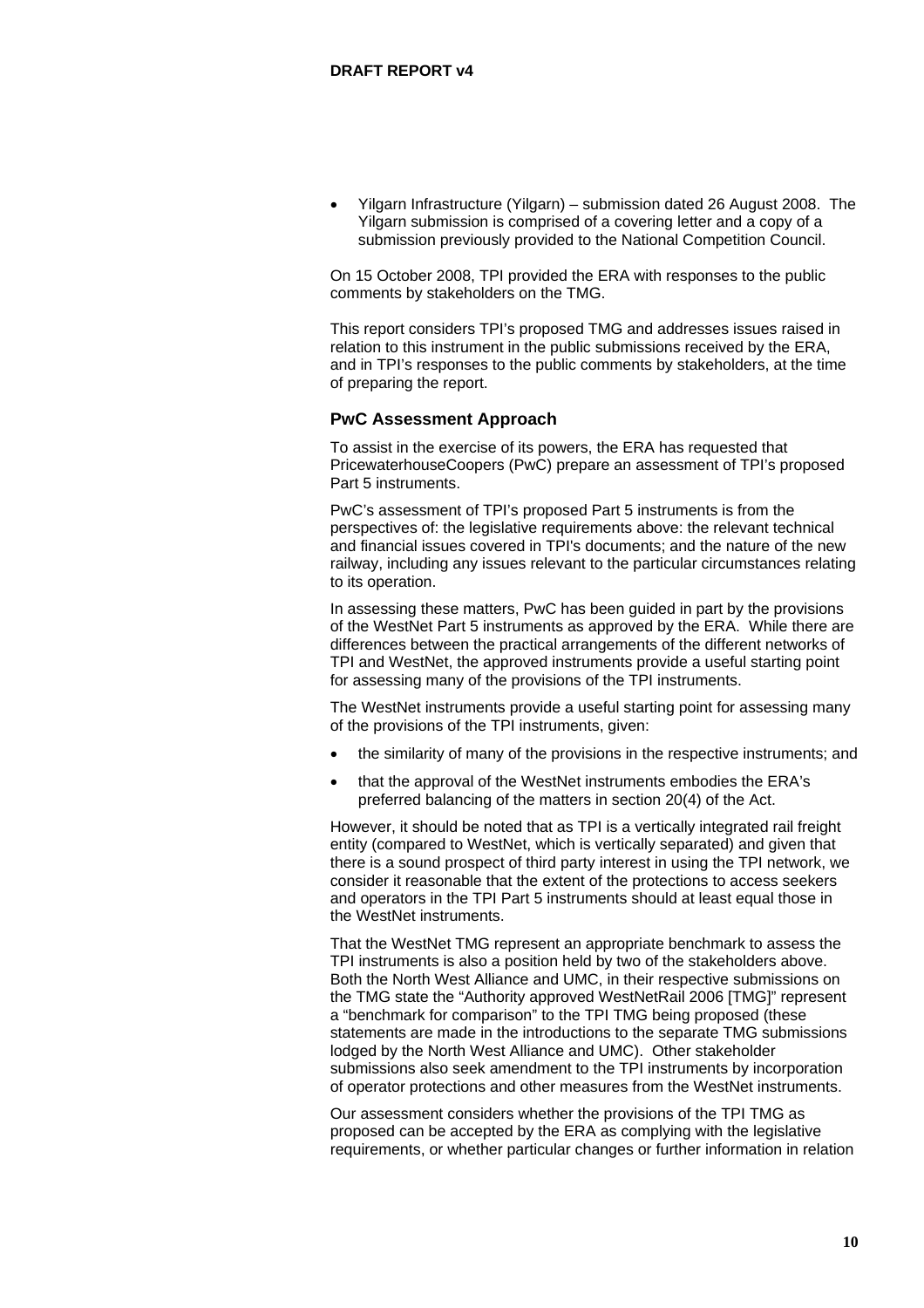to the instrument provisions are considered necessary in order for the ERA to be able to approve the TMG.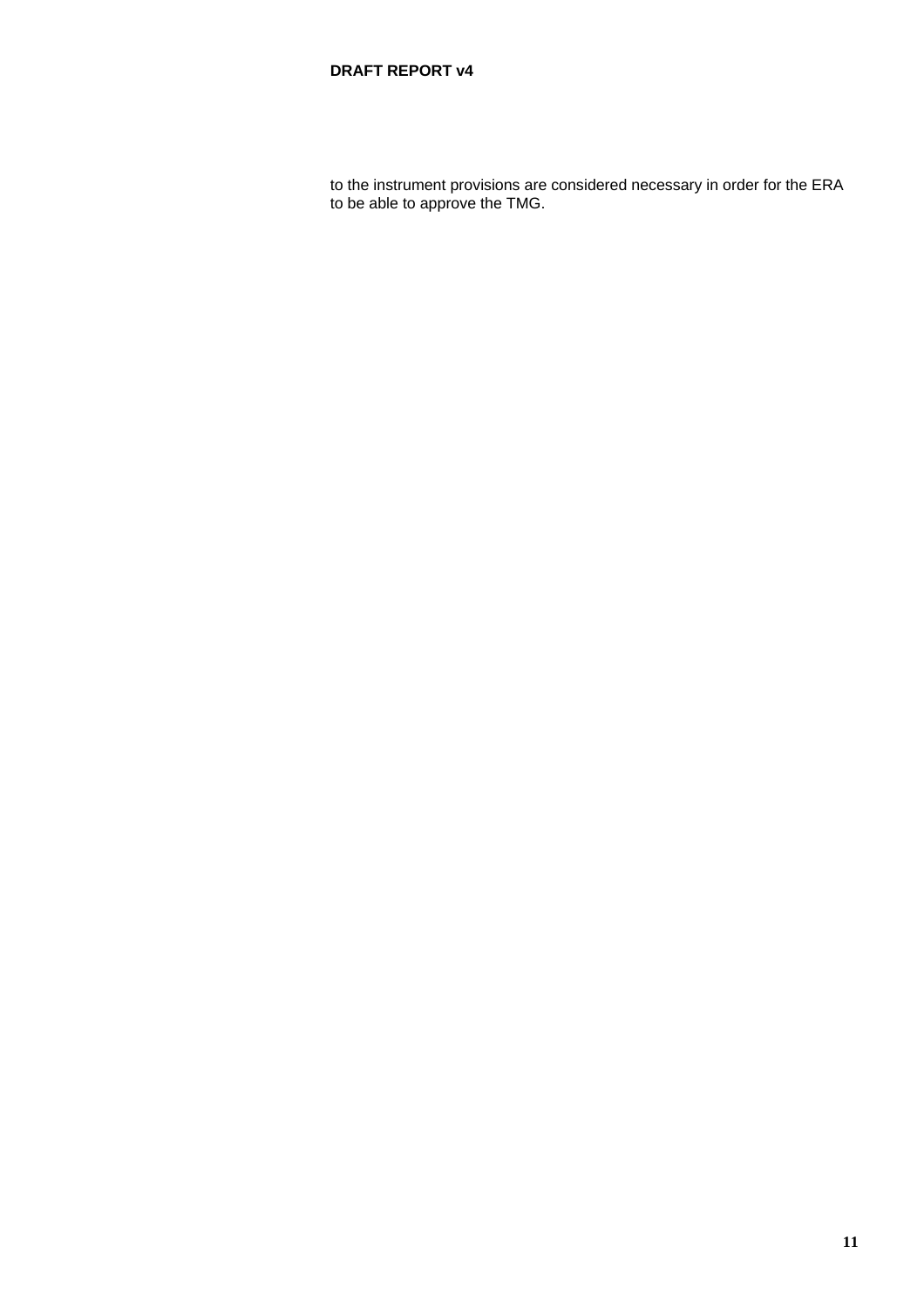# **2.2 PwC Assessment of TPI Train Management Guidelines**

This section 2.2 sets out our assessment of TPI's proposed TMG, which are to apply to the real-time management of services.

Our assessment of issues is in the general sequence in which the particular issues arise within TPI's TMG.

A total of 22 recommendations are made in relation to particular changes, or further information required, in relation to the instrument provisions that we consider necessary in order for the ERA to be able to approve the TMG.

For ease of reference, we have also set out our recommendations in the Appendix to this report.

Headings used in this section are as per TPI's proposed TMG.

Our discussion of TMG provisions and our recommended TMG amendments in many cases refer to similar provisions and recommended amendments in relation to the TPP, given the close relationship in the operation of these Part 5 instruments. Our assessment of the TPI TPP is provided in a separate paper to the ERA.

# **1 Introduction 1.1 Background**

The corresponding section in the WestNet TMG of August 2006 as approved by the ERA is section 1.1, Background.

The general background material set out by TPI in section 1.1 is considered appropriate, in that it reflects the requirements of section 43 of the Code.

Paragraph 2 of this section states that:

"TPI has developed separate Access Regimes (the Regimes) to enable third party access to the rail network (the Network) and the port terminal (the Port)."

In other places in the TMG (eg section 2.2) the objectives of the railway access regime and the port access regime are linked. Linkage of the operation and objectives of these regimes is not, in our view, consistent with the requirements for developing and complying with approved TMG under section 43 of the Code. This issue is commented on by stakeholder submissions and is discussed below.

The views of the North West Alliance on the arrangements in the TPI linking port and rail operations include the following:

- linking the operation of the rail access regime with the objectives and operation of the port is inappropriate (view expressed on page 3 of the NW TMG submission);
- the port operator can override priorities otherwise provided by the TMG, eg as in the Decision-Making Matrix (view expressed on page 7 of the NW TMG submission);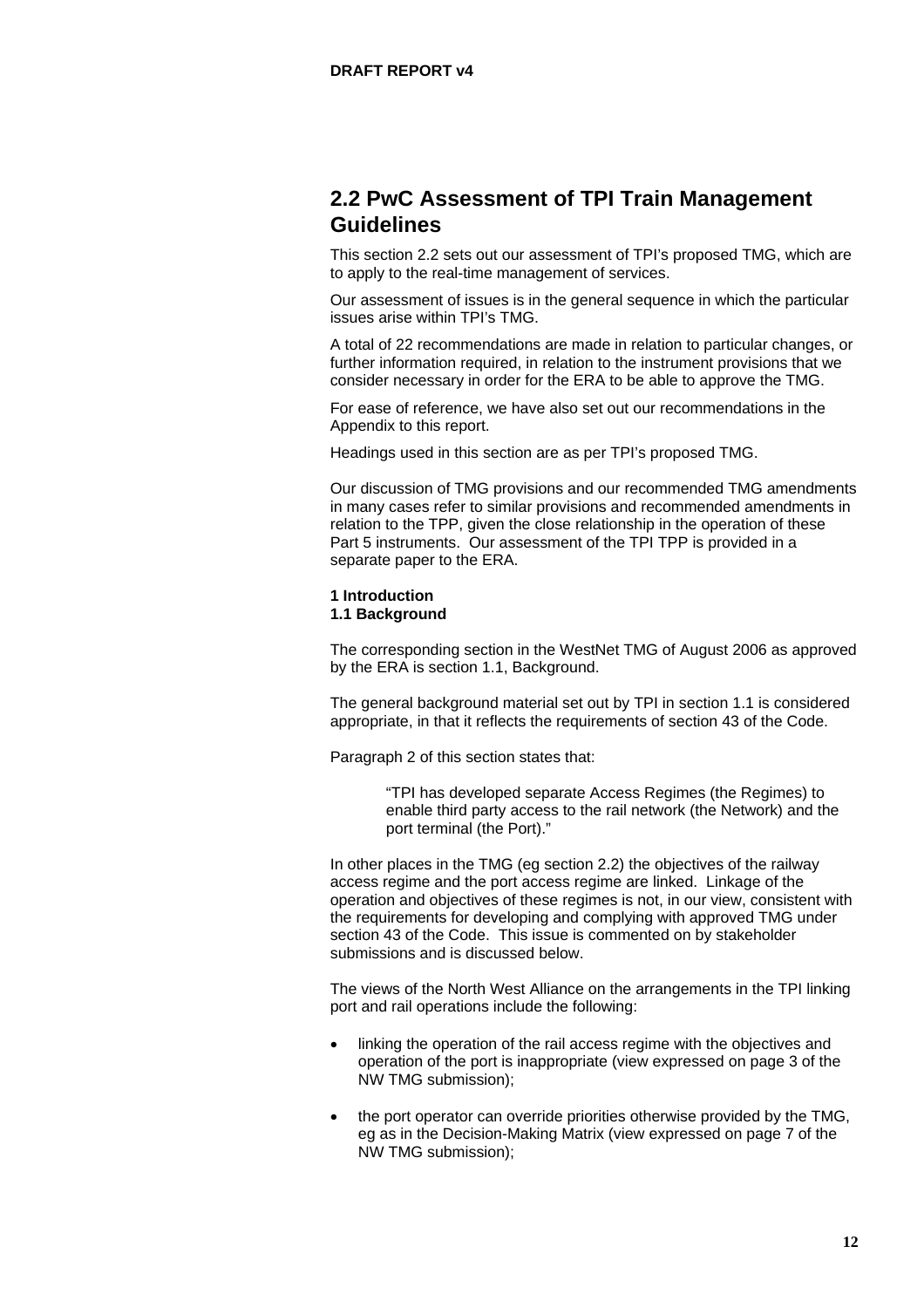- as not all potential operators will require access to the TPI port, the ability of the port operator to override the priorities otherwise provided by the TMG could disadvantage non-TPI trains (view expressed on page 7 of the NW TMG submission); and
- the power of the port operator a TPI/FMG related entity to set priorities may be inconsistent with facilitating a contestable market for rail operations (reflecting the view expressed by NW on page 7 of its TMG submission),

Both the North West Alliance and GHD for Hancock Prospecting also express the view that linking railway network objectives and port objectives is inconsistent with the requirements of the WA Rail Access Regime. The issues raised by these stakeholders, and their concluding views on these issues, are set out below:

> "TPI by providing over-arching decision making power on train paths to the TPI Port have indicated, indirectly, **the objective is to maximise the effectiveness of the Port**." (view expressed on page 9 of the NW TMG submission. Bolding is

by North West Alliance).

"… the railway is proposed to be managed by maximizing the operation of the trains that use the railway AND the port in order to maximise the efficiency of the FMG supply chain as a whole" (from page 3 of the GHD submission)

The concluding views of the North West Alliance and GHD on these issues are as follows:

> "The TMG & TPP should only address the TPI railway and make no reference to the TPI supply chain. It is outside of the scope of the Authority and the Access Regime under consideration. Or if it is to remain then the Port Regime should be made available for consideration at the same time as the Rail Regime." (page 7 of the NW TMG submission)

"In order to provide true open access to the railway TPI must decouple the Port from the railway" (page 3 of the GHD submission

The port access regime is separate from the WA Rail Access Regime under which the Part 5 instruments are to be prepared by a railway owner and approved by the ERA.

The main object of the Act, as an element of the WA Rail Access Regime, is "to establish a rail access regime that encourages the efficient use of, and investment in, railway facilities by facilitating a contestable market for rail operations" and the matters to be taken into account by the ERA in performing functions under the Act are focused on the interests of the railway owners and persons holding contacts for use of the railway infrastructure; the economically efficient use of the railway infrastructure; and the public benefit from having competitive markets. The Act and the Code are thus focused on the objectives of railway access and not on joint objectives of railways networks and of other industry sectors such as ports.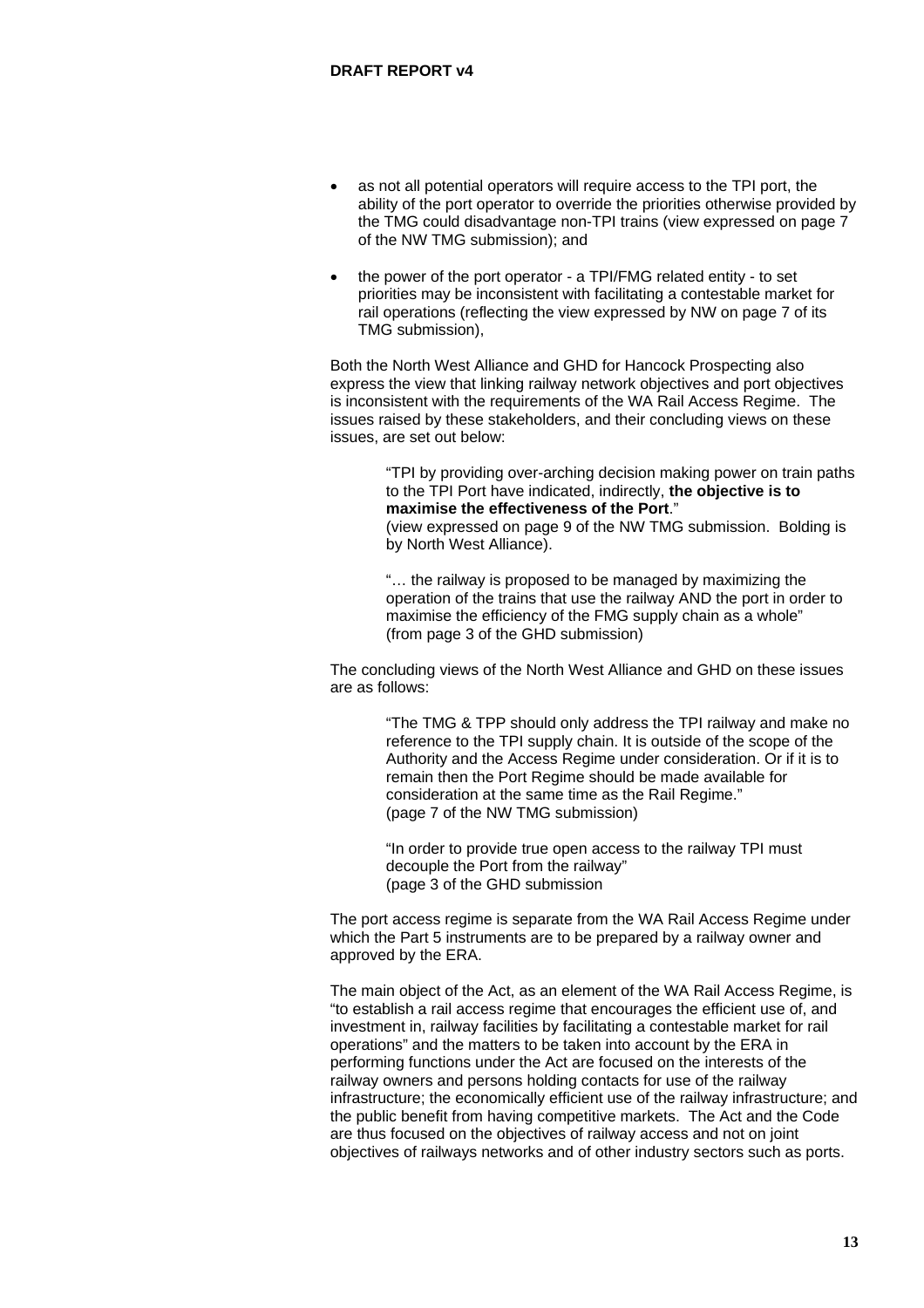That the Code TMG provisions are focussed on the objectives of railway access is evidenced by the following:

- under section 43(1), the requirement for a railway owner to comply with its approved TMG "applies to the railway owner in relation to a part of the railways network and associated infrastructure to which this Code applies when that owner is performing its functions in relation to that part."
- under section  $43(3)(b)$ , the TMG are to be applied and followed by the railway owner "only so far as that performance relates to requirements imposed on the railway owner by or under the Act or this Code."

On the basis of our view that linking the operation of the rail access regime with the objectives and operation of the port is inconsistent with the requirements of the WA Rail Access Regime, we suggest a number of changes to the TPI TMG to remove references to the port operator and to the broader TPI/FMG supply chain. A similar issue arises in relation to the TPI TPP. Our TPP Recommendation 1 is similar to TMG Recommendation 1 below.

# **TMG Recommendation 1**

The TPI TMG should only address the TPI railway network and make no reference to the broader TPI/FMG supply chain or to joint objectives in relation to that supply chain.

The purpose of the TMG in section 1.2 to "maximise the efficient utilisation of that Network, within the context of the overall supply chain" should be deleted.

The involvement of the port operator in the preparation of the Weekly Train Plan (WTP) (section 2.2 of the TMG) should be transparent; the preparation of the WTP should also involve the railway operators; and section 2.2 should not link port objectives with railway network objectives.

Paragraph (a) of section 2.3 which assigns priority to allocation of a Contested Train Path to an operator in response to a request from the port operator should be deleted.

In the Decision-Making Matrix in Appendix B, references to the port operator and the text "(acting to maximise the efficiency of the supply chain as a whole)" should be deleted in order remove uncertainty arising from, and the overriding priority given to, port operations.

# **TMG Recommendation 2**

We suggest, for completeness, that the second dot point of paragraph 3 of section 1.1 is amended as follows:

"the requirements imposed on the railway owner by or under the Railways (Access) Act 1998 (the Act) or the Code."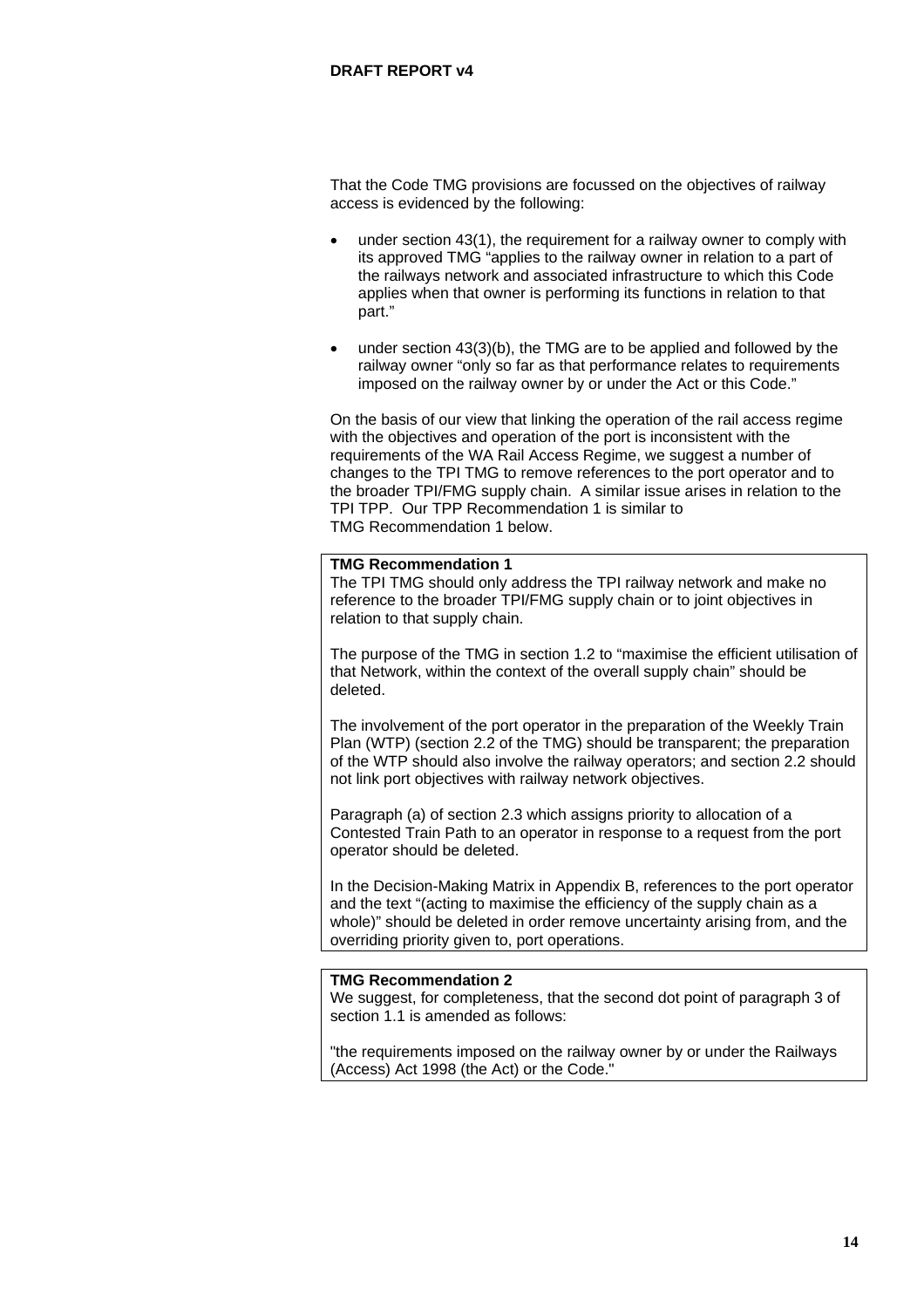# **1.2 Purpose of the TMG**

The objective of the TPI TMG is broadly consistent with section 1.2 of the WestNet TMG entitled, Relevance of Train Management Guidelines (T.M.G.). The objective set out in this section is similar to that in section 1.2 of TPI's TPP.

The purpose to "maximise the efficient utilisation of that Network, within the context of the overall supply chain" however links port operations and port objectives with the operations and objectives of the railways network and should be deleted (from TMG Recommendation 1 above).

Both the North West Alliance and UMC suggest that the purpose of the TMG should be extended as follows:

> "with reference to the Rail Safety Act and associated standards and guidelines and as notes as a principle in the WestNetRail TMG we would add:

- To ensure operational safety is maintained through compliance with Safeworking rules, regulations and procedures.
- To ensure the integrity of the track and other infrastructure so that the train plan be met.
- To ensure operating integrity, including train crewing, locomotives, wagons and loading so that the train plan can be met.

• To manage the Network based on agreed entry/exit times." (NW page 7, UMC page 8)

We consider that the suggested purposes proposed by the North West Alliance and UMC usefully expand on the purposes of the TMG as set out in section 1.2. These additional purposes (ie in addition to the existing purposes of fulfilling contractual obligations and ensuring services are operated in a non-discriminatory way) are considered to be consistent with:

- the operational and technical requirements necessary for the safe and reliable use of the railway infrastructure (from section 20(4)(f) of the Act); and
- the economically efficient use of the railway infrastructure (from section  $20(4)(g)$  of the Act)

# **TMG Recommendation 3**

We suggest that the purposes of the TMG as set out in the dot points in section 1.2 are amended by:

A. Incorporating the following additional points as suggested in the stakeholder submissions:

• "To ensure operational safety is maintained through compliance with Safeworking rules, regulations and procedures.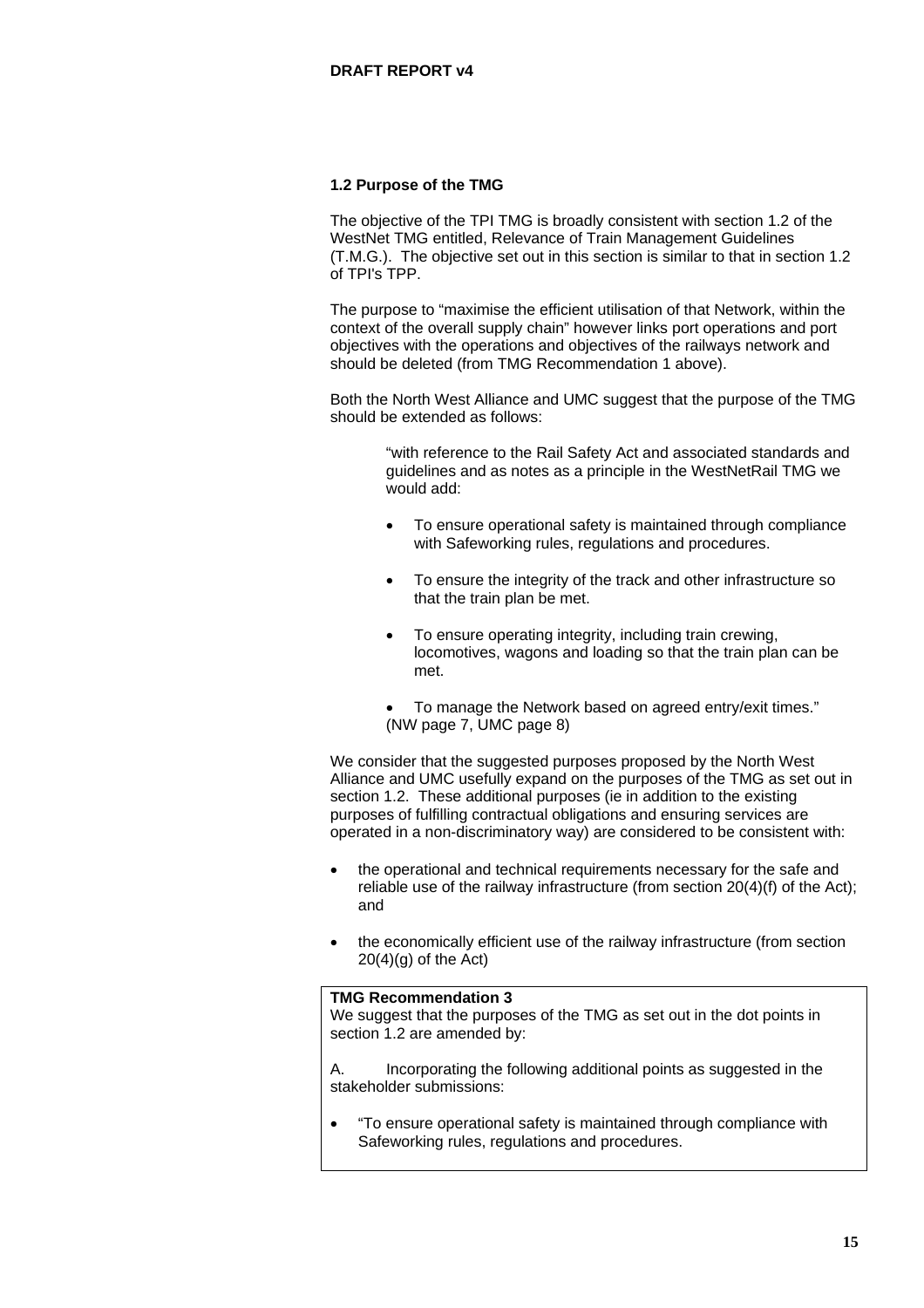- To ensure the integrity of the track and other infrastructure so that the train plan be met.
- To ensure operating integrity, including train crewing, locomotives, wagons and loading so that the train plan can be met.
- To manage the Network based on agreed entry/exit times."

B. Amending the text in the first dot point from "ensure that TPI's contractual obligations are fulfilled" to "ensure that TPI's contractual obligations to any person using the railway infrastructure are fulfilled".

## **1.3 Pre-conditions**

In the initial TMG submitted by TPI on 3 July 2008, sentence 1 of section 1.3 comprised the following statement:

> "The TMG will apply to all Operators with whom TPI has an Access Agreement (including any third party engaged by the Operator as its agent or contractor to perform its obligations under the Access Agreement)."

The equivalent provision of the WestNet TMG, paragraph 3 of section 1.2, however, provides an express statement to the effect that the WestNet TMG applies to all operators, including entities to which access is provided otherwise than under the Code. The relevant WestNet provision is as follows:

> "The Code only requires the T.M.G. to apply to access arrangements negotiated within the Code. WestNet, nevertheless, will apply the T.M.G to all Operators regardless of whether access applications are made inside or outside of the Code."

The definitions of Operator and Access Agreement in the TPI TMG are effectively the same as the definitions for these terms in the WestNet TMG and imply broad coverage of the guidelines. However, the absence of an express statement in the 3 July 2008 TPI TMG on coverage meant it was unclear whether the initial TPI TMG applied to the broad class of operators as per the WestNet TMG.

The amended TMG submitted by TPI on 27 February 2009 clarified TPI's intention in relation to coverage by amending sentence 1 of section 1.3 as follows:

> "The TMG will apply to all Operators with whom TPI has an Access Agreement under the Code (including any third party engaged by the Operator as its agent or contractor to perform its obligations under the Access Agreement)."

This amendment makes clear TPI's intention that the TMG should not apply to entities to which access is provided otherwise than under the Code.

Stakeholder submissions had highlighted the lack of clarity in the coverage of the TPI TMG (and also in the TPP) as initially submitted, but stakeholders generally had interpreted TPI's intention to be that the TMG applies only to operators that have negotiated access agreements under the Code. The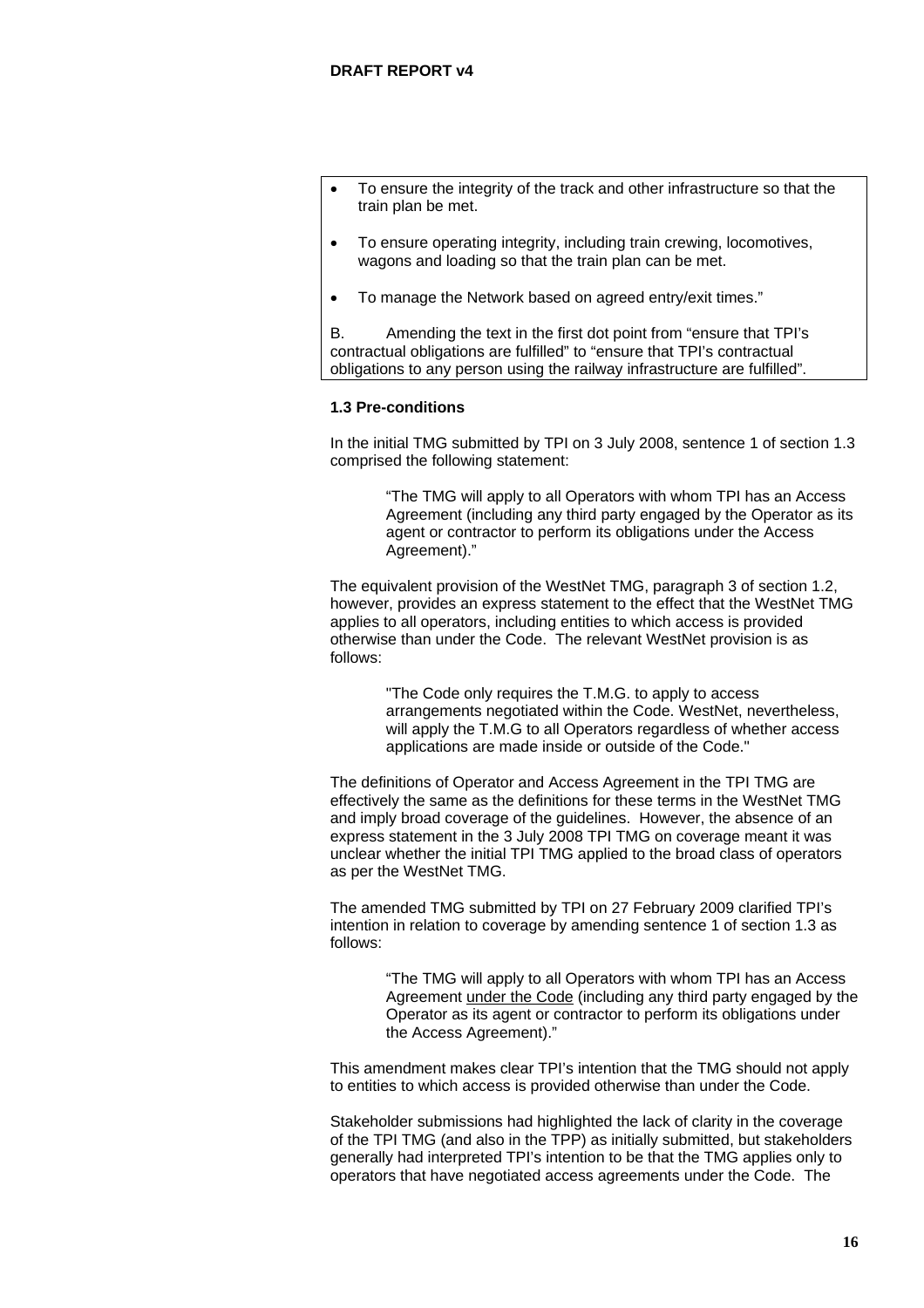stakeholder submissions in relation to the initially submitted TMG thus effectively address the matter as clarified by TPI's amendment of 27 February 2009. A similar issue, and similar views are expressed by stakeholders, in relation to the TPI TPP.

The North West Alliance, UMC and ARTC interpret TPI's definition of operator to exclude those with access outside the Code (NW page 8, UMC page 8, ARTC page 9). In the light of this, the North West Alliance and UMC proposed a revised "Operator" definition for inclusion in Appendix A of the TMG.

ACIL for Hancock Prospecting considered the issue of whether the TMG applies to all operators, including entities that have negotiated access outside the Code, to be unclear in the 3 July 2008 TMG and that the issue should be clarified on a consistent basis to the WestNet TMG. ACIL's views are as follows:

> "TPI states that the TMG applies to all operators. It implies that the guidelines apply whether or not the Access Agreement was negotiated within the Code, which provides greater clarity regarding the operation of the railway. However TPI should be asked to state explicitly that the guidelines cover agreements negotiated outside the Code. The Regulator considered that confirmation of this intent was important in the case of WestNet."

TPI, on page 4 of its 15 October 2008 response to the public comments by stakeholders on the TMG/TPP, made the following comments in relation to feedback on the TPP (but did not provide comment on this matter in relation to the TMG):

> "The legislation is quite clear in that it administers access to TPI's network pursuant to access agreements negotiated under the Code. The option of negotiating outside the Code is available to all potential operators and TPI will negotiate an access agreement, in good faith upon receipt of any such applications.

The TPP applies only to operators who have an access agreement negotiated under the Code."

While we note that the TMG, as a Part 5 instrument under the Code, is only required to apply to operators who negotiate inside the Code, we consider it important for the achievement of the main object of the Act that all entities seeking access, or that have attained access, to the railway infrastructure should be covered by common guidelines and policy under the TMG/TPP.

Coverage of the broad class of operators by the TMG/TPP would provide transparency in the priority order rules applied to the different operators. Accordingly, the priority order for rail operations, being determined under common, published guidelines would apply - and could be shown to apply in a non-discriminatory manner. As such, confidence of operators in the application of consistent, transparent rules would be an important factor in facilitating a contestable market for rail operations, which is the main object of the Act.

Also, consistent with the object of encouraging efficient use and investment in the railway infrastructure, under consistent and transparent rules, the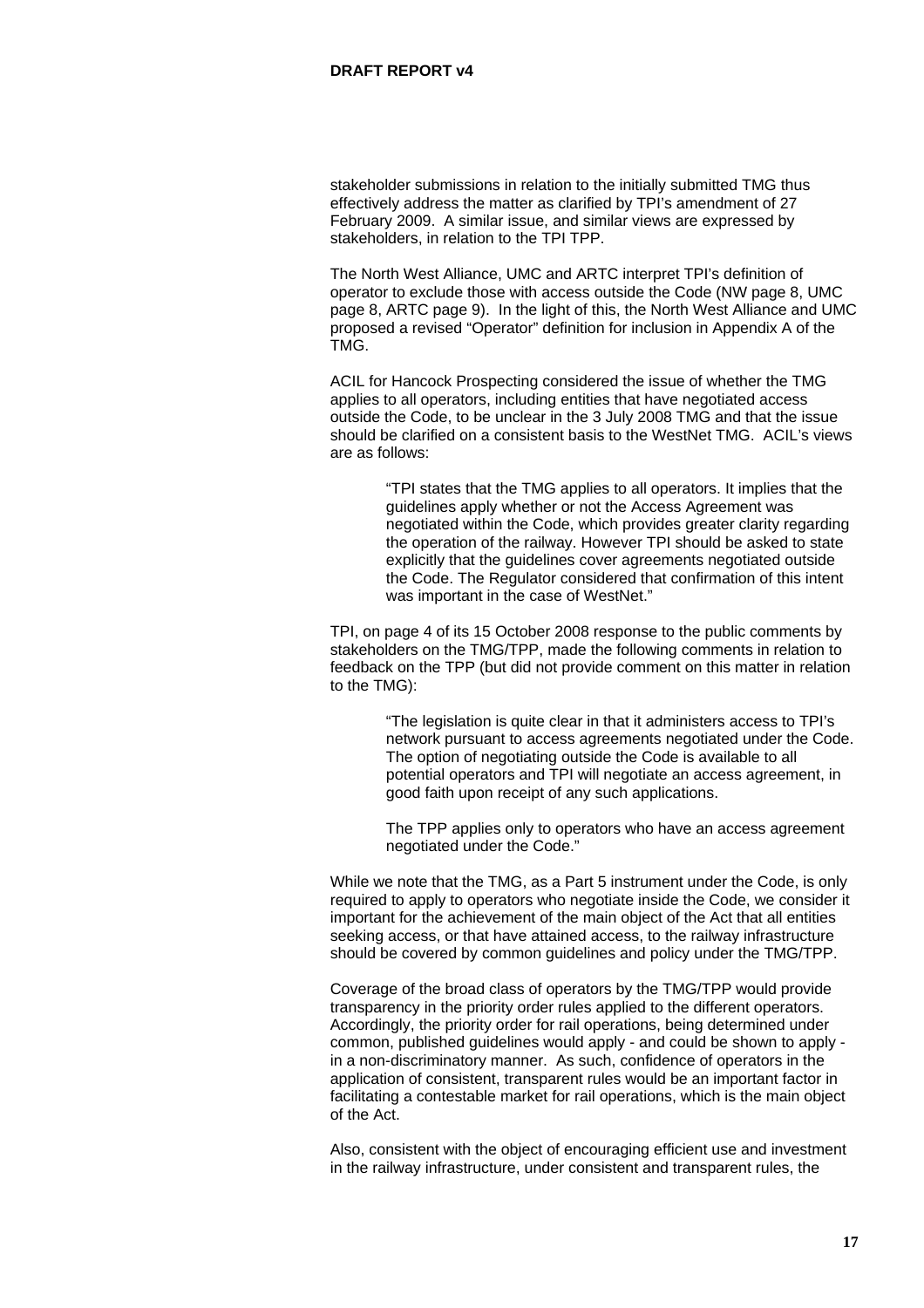railway infrastructure could be more effectively and efficiently managed than if different guidelines and policy (or exceptions to the standard rules) applied to different entities based on whether the entities are provided with access otherwise than under the Code.

We also consider that the application of different guidelines and policy to different entities using the railway infrastructure - given the potential for inefficiency and conflict – to be unlikely to provide an operational and technical environment necessary for the safe and reliable use of the railway infrastructure.

In relation to this issue we note that the ERA considered that confirmation of the intent of broad coverage of the guidelines and policy to be important in the case of WestNet. We consider that similar to the coverage provided by the WestNet instruments, all operators should be covered by the TPI TMG and TPP and we regard such broad coverage to be consistent with facilitating a contestable market for rail operations.

#### **TMG Recommendation 4**

We suggest that the TMG should be applied to all operators, whether access has been negotiated inside or outside the Code. To this effect, we suggest that:

- a similar statement to that provided at paragraph 3 of section 1.2 of the WestNet TMG should be incorporated into section 1.3 of the TPI TMG and section 1.2.2 of the TPI; and
- additional text should be added to section 1.3/1.2.2 of the TPI TMG to clarify that the TMG apply to TPI/FMG in its role as an operator using the railway infrastructure.

The above issue of coverage also arises in relation to sections 1.2.2 and 4.1 of the TPI TPP. TPP Recommendation 3 is the same as TMG Recommendation 4 above.

The North West Alliance, at page 8 of its TMG submission, presents the view that references in the TMG to conditions in access agreements disadvantages third parties/entities seeking access given that no standard access agreement is provided by TPI. The North West Alliance also comments at page 3 of its submission that the ERA should set parameters and models for the information to be given to entities seeking access to the network in order to facilitate effective access negotiations.

The suggestions by the North West Alliance above are considered to be reasonable. However, the WA Railway Access Regime requires standard access agreements to be published under a separate process (under section 6 of the Code) and, as such, it is not necessary for the TMG to specify that standard access agreements must be published. Information on the terms and conditions of access would also be part of the information that railway owners are required to provide to entities seeking access (under section 7 of the Code). In relation to templates or models for the information to be given to entities seeking access, we do not consider this to be a matter to be prescribed in the TMG.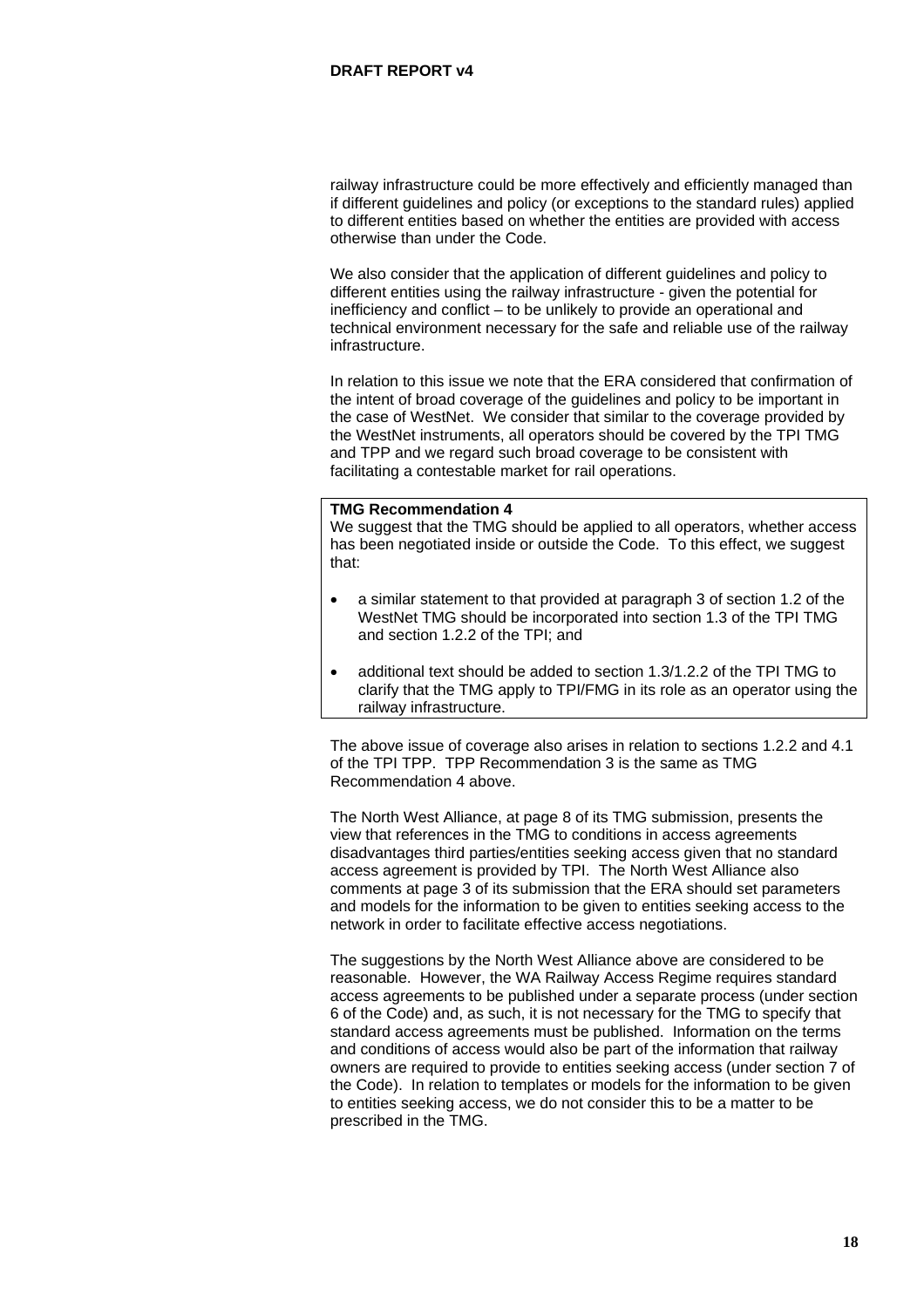# **2 Scheduling Principles**

The scheduling principles in this section 2 differ from those in the WestNet TMG. The WestNet TMG provides for Scheduled Train Paths, as established under access agreements, to be promulgated by:

- (i) issuing of Working Timetables; and
- (ii) issuing of Instructions

The TPI TMG provides for:

- an access agreement to specify an operator's right to a Service Entitlement, which can be characterised as comprising Scheduled Train Paths or Cyclic Traffic (the former being a fixed entitlement and the latter being a general entitlement to be realised through week-ahead nomination of services under section 2.2); and
- the establishment of a Master Train Plan (section 2.1) to specify medium term management of services; a Weekly Train Plan (section 2.2) to specify weekly management of services; and Contested Train Path provisions (section 2.3) to deal with circumstances where more than one operator seeks access to the same Train Path (in terms of the Weekly Train Plan).

The broad principles of section 2 of the TPI TMG, whereby the Master Train Plan provides a register of Service Entitlements, while the Weekly Train Plan provides for the real time management of services, are considered to be consistent with the efficient operation of the network.

Issues in this section 2 concerning the linkage of the railway access regime with the port access regime are discussed in relation to TMG Recommendation 1 above.

An apparent greater level of flexibility provided by the TPI scheduling principles, relative to those in the WestNet TMG, is considered reasonable given the freight-only operations of the TPI network (where passenger operations on the WestNet network may be better managed through the issuing of train timetables).

Section 2.1 provides for TPI to develop and maintain a Master Train Plan (MTP). In general terms, the MTP is defined as a document that registers Service Entitlements of each operator, the capacity required by each operator and periods of time allocated to planned possessions. WestNet uses the term MTP in its TPP, but only as a heading - effectively, the WestNet MTP comprises the Master Control Diagram (MCD). The WestNet MCD is similar to the TPI MTP, except that it is "a diagrammatic or electronic record" and, unlike the TPI MTP, would not appear to contain information on the capacity required to provide each operator's access entitlement. TPI in its TPP also uses the term MCD, which is appears to be a summarised version of the MCD definition in the WestNet TPP.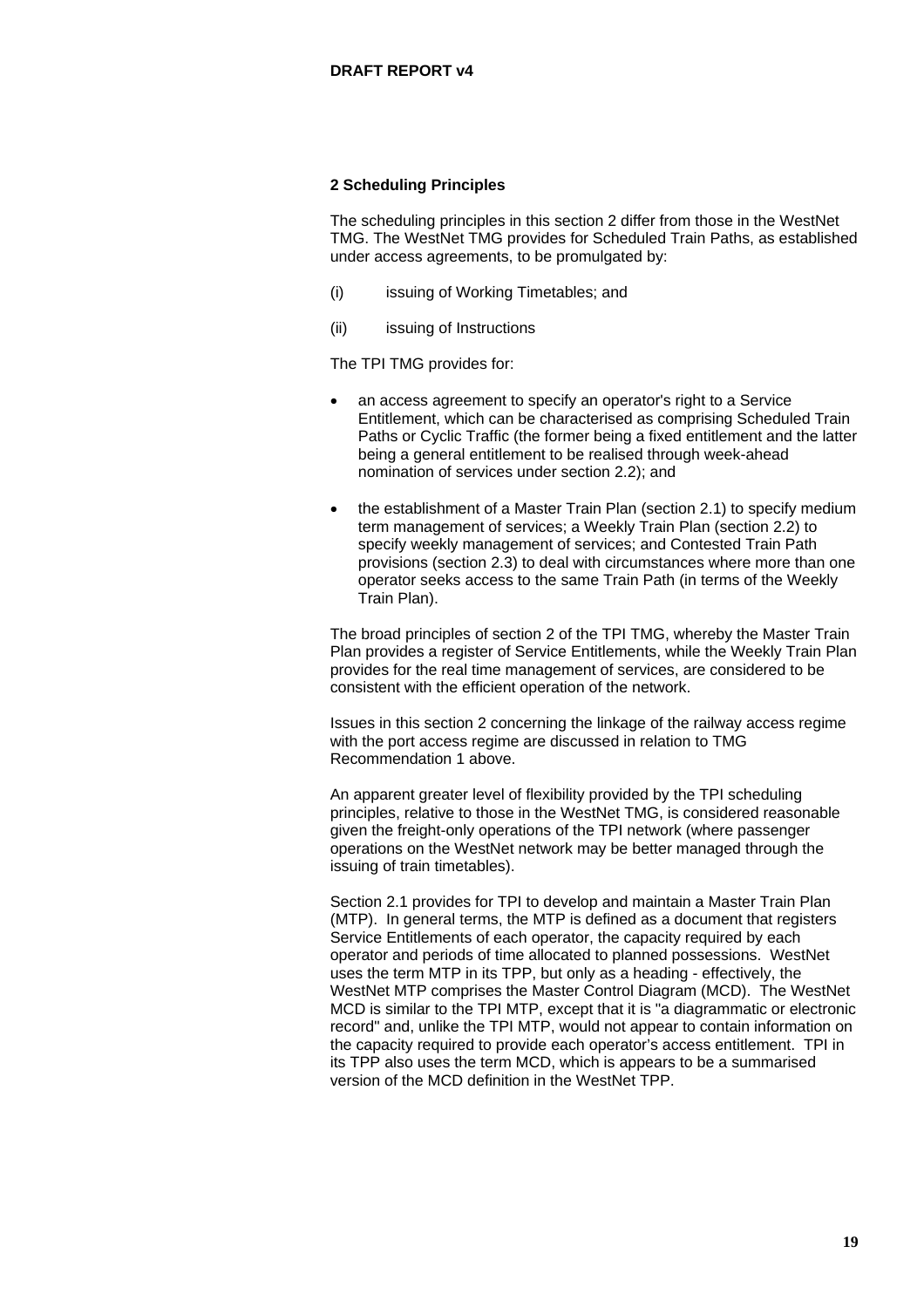We suggest that the time period covered by the Master Train Plan (in terms of whether it covers 12 months, or some other period) is specified and that TPI otherwise amends the definitions of MTP (in the TMG) and MCD in a way that clearly describes these instruments and the relationship between them.

# **2.1 Master Train Plan**

This section 2.1 sets out the matters to be registered by a Master Train Plan and the procedures and requirements for modifying a Master Train Plan.

Aside from comments provided by the North West Alliance, this section was not generally commented upon by the stakeholder submissions. In relation to this section, the North West Alliance presents that:

- due to confusion in the guidelines in relation to use of the terms "Traffic" and "Traffics", the term "Cyclic Traffic" should be used in place of "Cyclic Traffics" (page 10 of the NW TMG submission);
- the description of "Cyclic Traffic" in section 2.1(a)(ii) is different from the definition of "Cyclic Traffic" in Appendix A. The North West Alliance recommends that the description section 2.1(a)(ii), similar to the definition in Appendix A, should describe "Cyclic Traffic" as an allocation "within a period of time", rather than "per week" (page 10 of the NW TMG submission);
- a statement of Master Train Plan Scheduling Principles in section 2 should be expanded to cover matters such as network infrastructure constraints (eg axle loads) and network operating constraints (eg train lengths) (page 10 of the NW TMG submission);
- Ad Hoc Services as covered in section 2.1 Master Train Plan should be instead covered in section 2.2 Weekly Train Plan (page 10 of the NW TMG submission); and
- in respect of TPI taking possession of the network to undertake necessary work, the commitment that it will "use its best endeavours to consult with Operators" should be replaced by ".. a regime whereby Operators are continuously updated on the competing needs to access the Network" (the North West Alliance suggests elements of such a regime at page 10 of its TMG submission).

We concur with the clarifications suggested by the North West Alliance above in relation to Cyclic Traffic and agree with North West Alliance that Ad Hoc Services should be accommodated within the Weekly Train Plan rather than the Master Train Plan, given that the former provides for the real time management of services whereas the latter is more in the nature of a register of Service Entitlements.

In relation to the North West Alliance suggestion that particular additional Master Train Plan Scheduling Principles should be incorporated into the TMG, we note that similar principles are not incorporated into the WestNet TMG and that the principal elements suggested by North West Alliance, to a large extent, could be expected to be covered by the information that a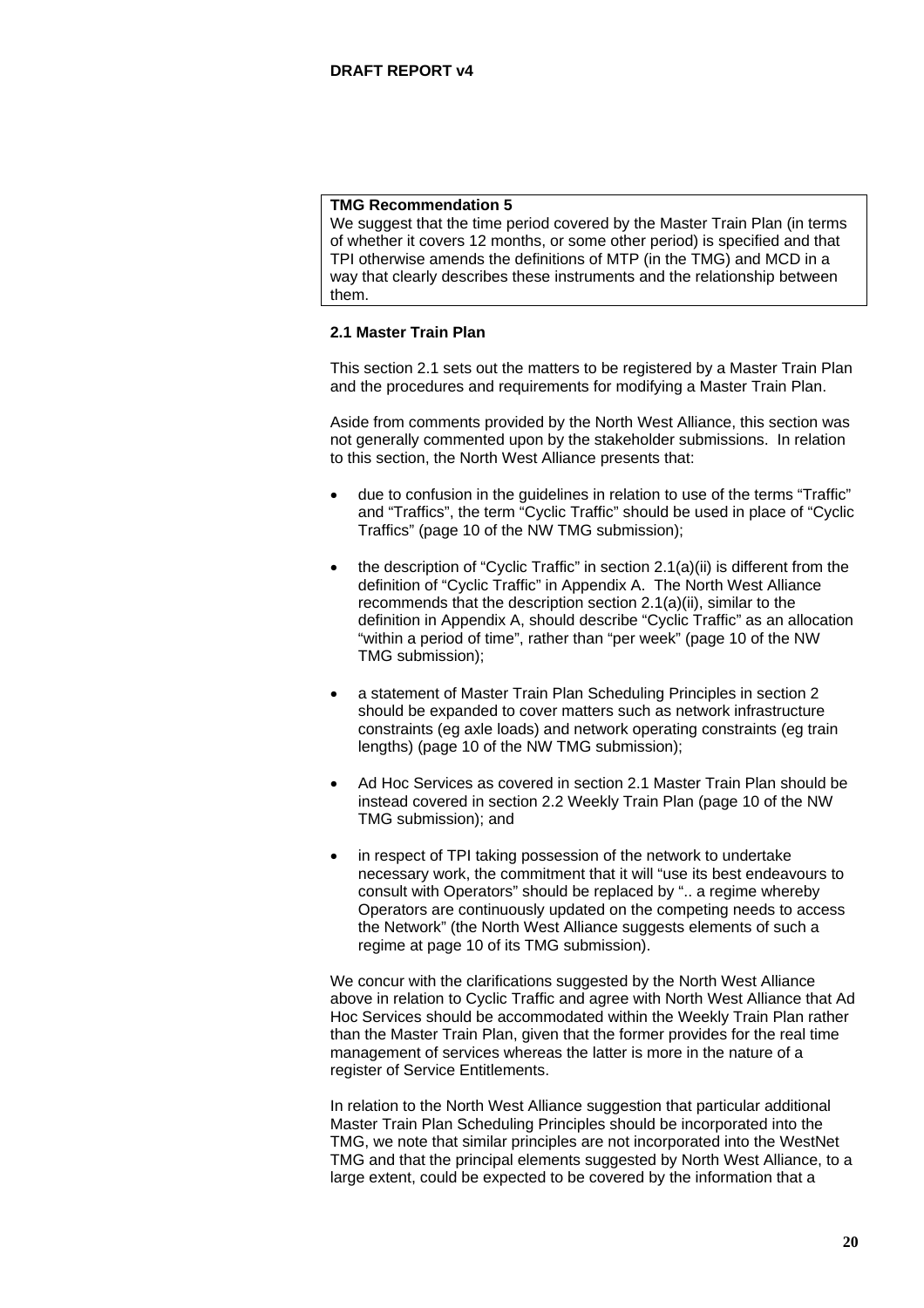railway owner must provide an entity seeking access under section 7 of the Code. Similarly, the arrangements in the TPI TMG for taking possession of the network to undertake necessary work are broadly similar to the arrangements in the WestNet TMG (subject to the issue addressed at TMG Recommendation 10 below). We consider the current TPI commitment, as varied by TMG Recommendation 11, to be reasonable for the commencement of access to the network, but we suggest that this issue could be made subject to review. In this regard, in addition to the regulator's general power to direct the railway owner to amend or replace the guidelines at any time, the issue of specification of Master Train Plan Scheduling Principles in the TMG could be made subject to the regular reviews of the TMG (TMG Recommendation 19 below).

# **TMG Recommendation 6**

Based on the information provided by stakeholders we suggest that:

- the term "Cyclic Traffic" should be used in place of "Cyclic Traffics";
- the description of Cyclic Traffic in section 2.1(a)(ii), should describe Cyclic Traffic as being an allocation "within a period of time", rather than "per week"; and
- Ad Hoc Services as covered in section 2.1 Master Train Plan should be instead covered in section 2.2 Weekly Train Plan.

UMC at page 6 of its TMG submission suggests the following in relation to resolving conflicting requirements for Train Paths (this issue is also raised by both UMC and the North West Alliance in relation to the TPI TPP):

> "Where a request for a Train Path or Train Paths or a request for an additional Train Path may preclude other entities from gaining access to that infrastructure the Train Path(s) will not be granted without the approval of the Authority in accordance with Section 10 of the Code. If the Authority grants approval then TPI will commence negotiations."

In relation to the above view, Section 10 of the Code applies where a proposal is before the owner and not in cases where an access agreement is already in place.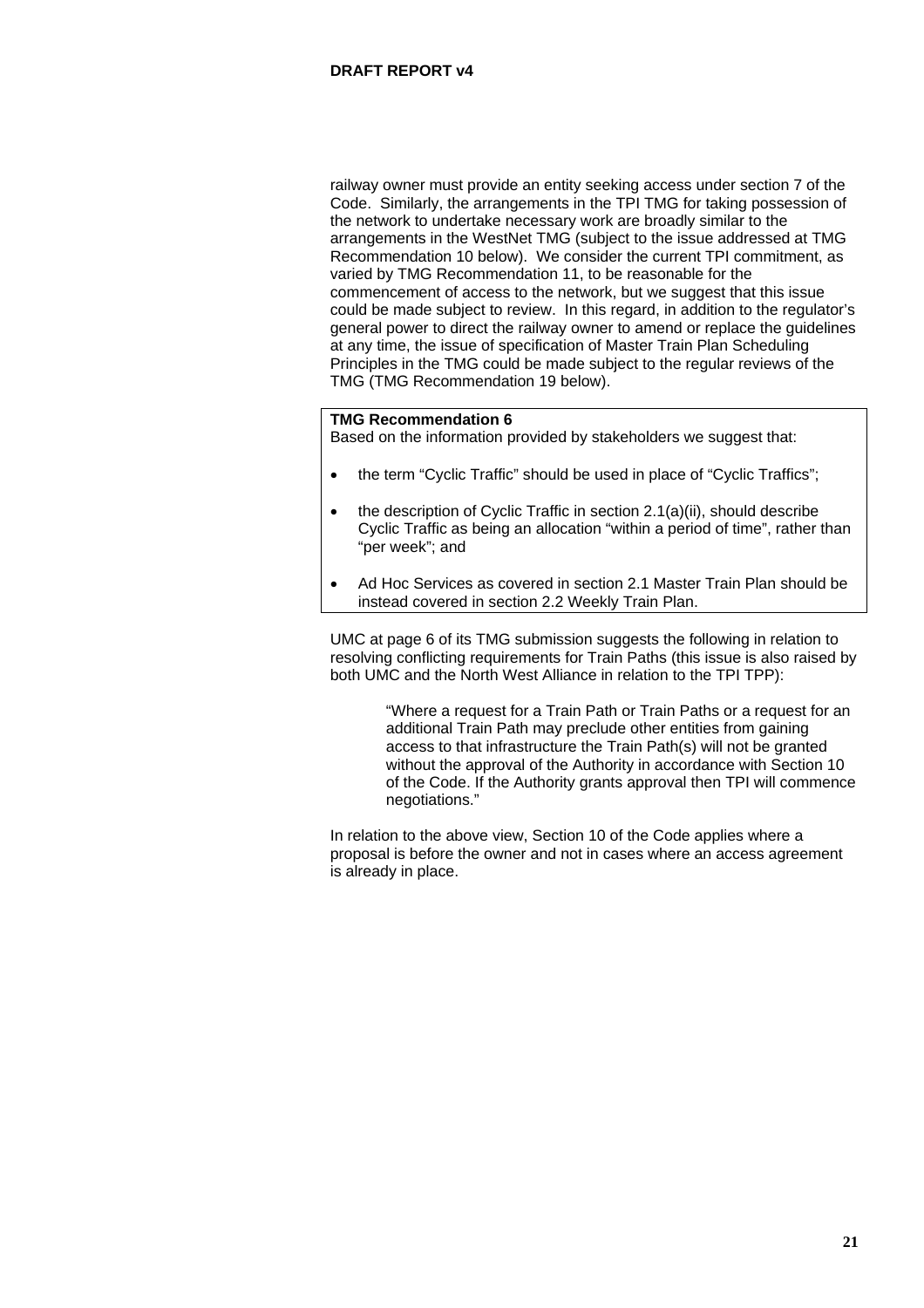# **2.2 Weekly Train Plan**

This section 2.2 clearly sets out the matters to be covered by a Weekly Train Plan and the procedures and requirements for modifying a Weekly Train Plan.

Paragraph 1 of this section sets out a role for the port operator and a linking of railway and port objectives. This is considered by stakeholders to be inconsistent with the required focus of the TMG on access to the railway infrastructure. Issues concerning the linkage of the railway access regime with the port access regime are discussed in relation to TMG Recommendation 1 above. Under TMG Recommendation 1 we suggest that the involvement of the port operator in the preparation of the WTP should be transparent; that preparation of the WTP should also involve the railway operators; and that this paragraph 1 should not link port objectives with railway network objectives.

Paragraph 2 of this section 2.2 sets out the requirement for an operator of Cyclic Traffic to submit Train Requests on a 'week-before' basis on an "advised time on an advised day of each week". While the specific timing details for 'week-before' notification should specified, we do not consider it necessary for this to be done within the TMG.

Aside from comments provided by the North West Alliance, this section was not generally commented upon by the stakeholder submissions. In addition to its comments on the role of the port operator as discussed in relation to TMG Recommendation 1, North West Alliance presents that:

- the Weekly Train Plan should be prepared and published within the same period that notification of a shipping schedule in known (page 11 of the NW TMG submission); and
- a longer planning period should be prescribed for the TMG eg 3 months, to allow operators to adjust their requirements (but need not be in the form of a Train Path) (page 11 of the NW TMG submission).

In relation to the North West Alliance issues above, we do not consider such changes to the TMG to be necessary for the commencement of access to the network. We suggest that these matters are made subject to review and, as such, whether amendments to the TMG as suggested by North West Alliance above are necessary should be determined by the ERA once third party rail operations have commenced on the network.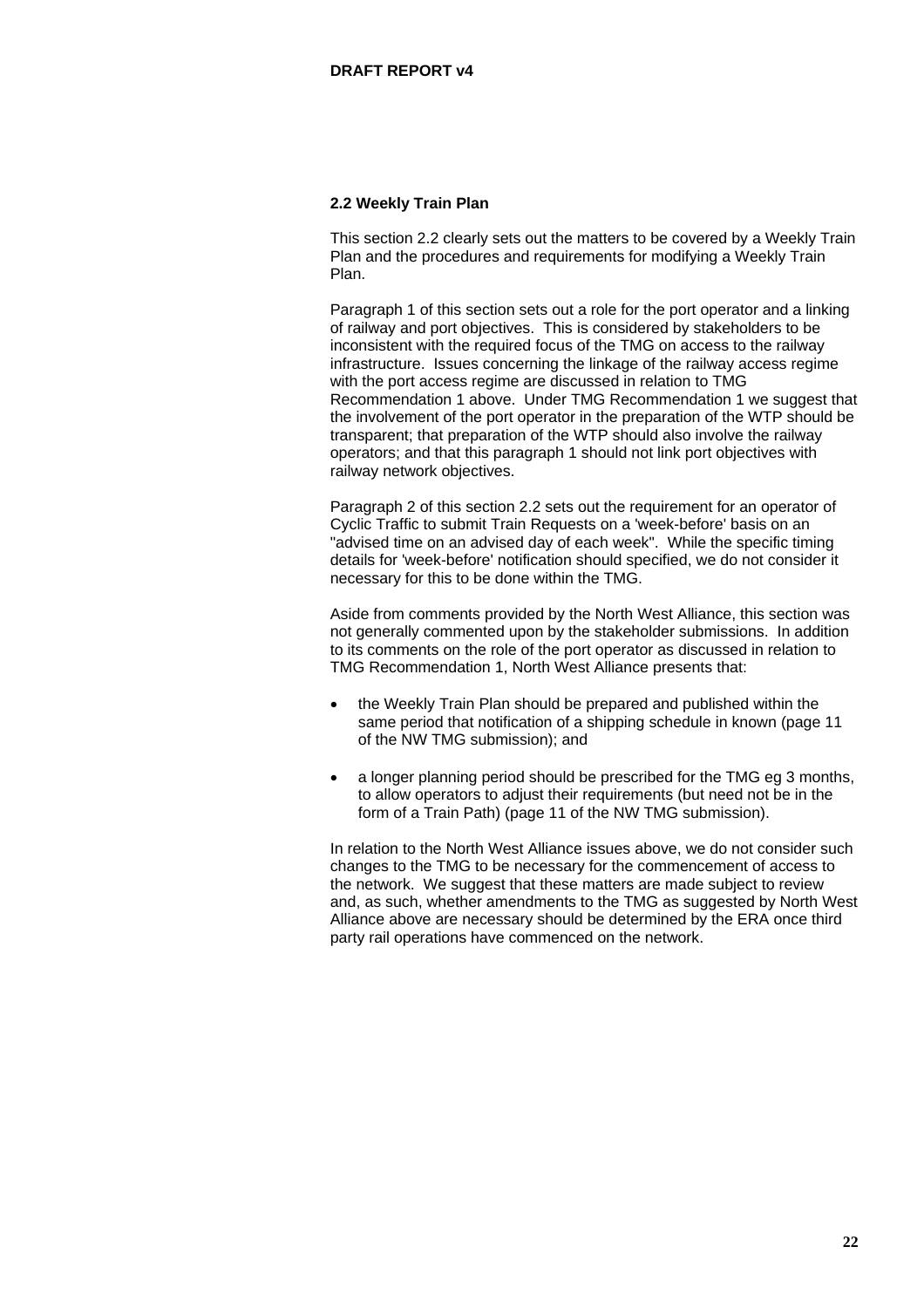# **2.3 Contested Train Path**

This section 2.3 sets out a process to deal with circumstances where more than one operator seeks access to the same Train Path (in terms of the Weekly Train Plan).

The proposal in paragraph (a) to give the requests from the Port Operator priority in determining the allocation of a Contested Train Path is inconsistent with the scope of the WA Rail Access Regime. Issues concerning the linkage of the railway access regime with the port access regime are discussed in relation to TMG Recommendation 1 above. Under TMG Recommendation 1 we suggest that paragraph (a) of section 2.3 should be deleted on the grounds that it is inconsistent with the required focus of the TMG on the rights and obligations of railway owners and operators in relation to access to the railway infrastructure.

TPI, on page 2 of its 15 October 2008 response to the public comments by stakeholders on the TMG/TPP, makes the following comments in relation to views expressed on this issue in the TMG:

> "Comments have been submitted on priorities to apply in the event of a contested train path, including reference to port operators.

…

TPI rejects the assertion that the port operator can change path priorities without reference or regard to the Rail Access Arrangements in place. The specific provision in the guidelines refers to contested train paths, which by definition relates to a path that that more than one operator would like to run a train on. It would seem to be self evident that port delivery requirements should be a determinant of priorities in the event of a contested train path."

We accept that port delivery requirements should be a determinant of priorities in the event of a contested train path. Our issue in relation to paragraph (a) of section 2.3 is that port delivery requirements would appear to be given absolute priority in such cases. The matters that the port operator may reference, or have regard to, in requesting a train path allocation are not set out in the TMG. Consistent with our comments in relation to section 1.1 above – in terms of the port access regime being separate from the WA Rail Access Regime (under which the Part 5 instruments are to be prepared by a railway owner and approved by the ERA) – priority given to the port operator to, in effect, determine the allocation of contested train paths is considered to be inconsistent with the independent operation of the railway access regime from port access. TMG Recommendation 1 seeks to reinforce the independence of railway access from port access.

Paragraph (d) provides priority to operators that are most behind in realising their Service Entitlements. The North West Alliance comments that similar provisions are used by others; that the application of the principles in paragraph (d) is administratively very demanding; and accordingly, that TPI should be required to explain how it would administer the proposal in practice to provide a fair and transparent process (from page 11 of the NW TMG submission). We also note that the wording used by TPI in paragraph (d) is imprecise (eg "...TPI will **give consideration to** the number of services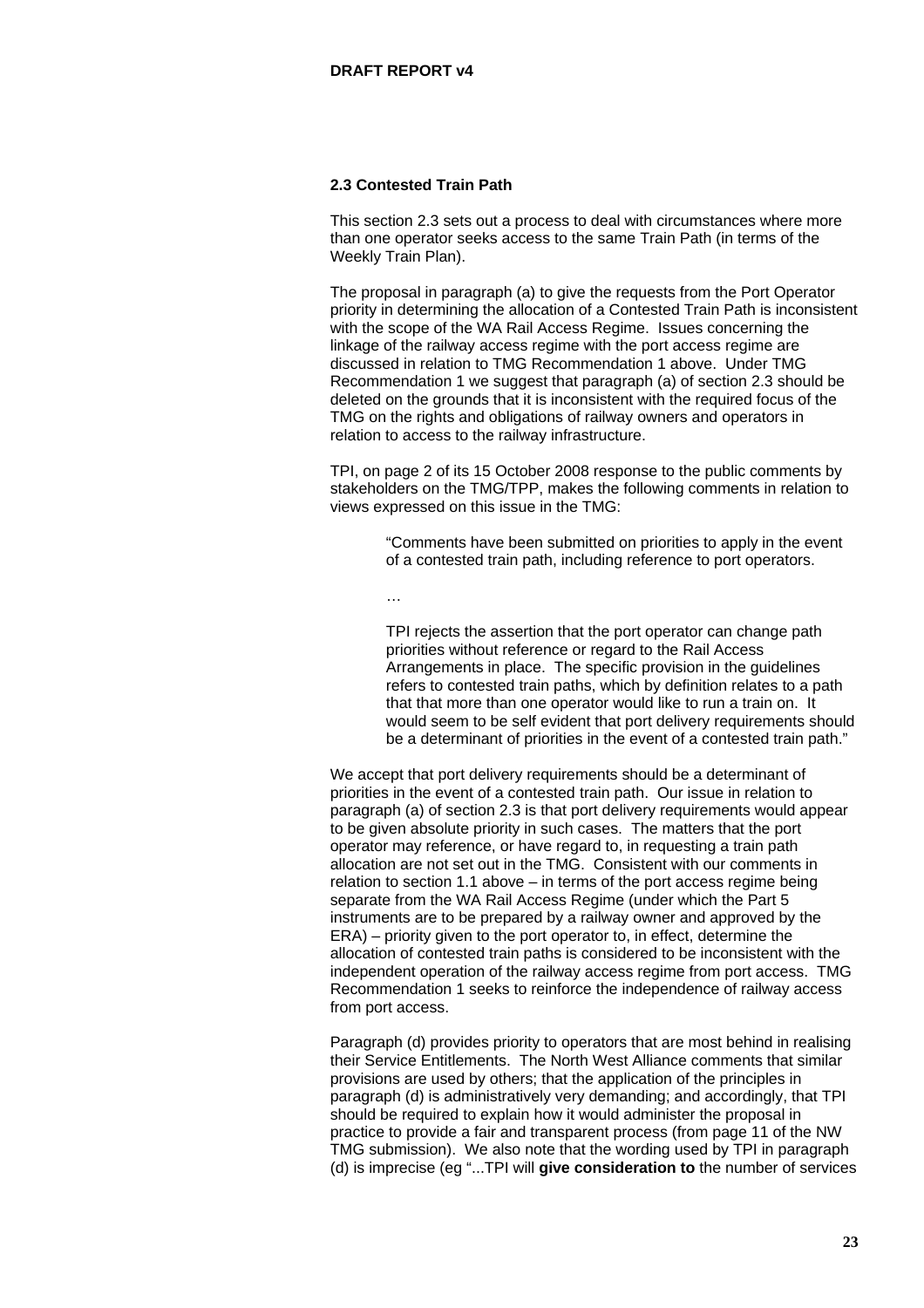per week that each Operator is contractually entitled to ..." (bolding added by PwC)). We consider that such wording should be amended in order to enable third parties to understand the manner in which the principles in that paragraph would be applied.

The hierarchy of priorities in section 2.3 (after removal of paragraph (a) giving priority to allocations based on requests from the port operator) is considered to be reasonable. However, imprecision in the terms used in this section, and the absence of a process for operators to agree a Contested Train Path amongst themselves, may mean in cases where a Contested Train Path arises, that the process in section 2.3 would default to allocation of the Contested Train Path by determination of the Manager, Train Control and Scheduling (under paragraph (e)).

The ability of the Manager, Train Control and Scheduling to unilaterally determine an allocation (where the allocation is not otherwise resolved by application of the process in section 2.3) is considered appropriate in order efficiently deal promptly with real time issues. However, the issues as noted above may result in such unilateral determinations being the standard means of the dealing with Contested Train Paths.

The criteria that the Manager, Train Control and Scheduling is to apply in making a determination are vague ("In deciding which Service is allocated the path the Manager, Train Control and Scheduling **will have regard to the objectives** of these Guidelines." (bolding added by PwC)).

The wording of paragraph (e) should be amended in order to enable third parties to understand the specific process and criteria to be applied by the Manager, Train Control and Scheduling in making a determination in terms of section 2.3.

We note that the term "Manager, Train Control and Scheduling" is not defined in the TMG.

# **TMG Recommendation 7**

We suggest the following changes to section 2.3 of the TMG:

- the wording in paragraphs (d) and (e) should be amended in order to enable third parties to understand the precise manner in which those paragraphs would be applied;
- paragraph (e) should specify the process and criteria to be applied by the Manager, Train Control and Scheduling in making a determination in terms of section 2.3;
- records of each determination (including a statement of reasons) of the Manager, Train Control and Scheduling should be made available, on request, to operators/ entities seeking access and to the regulator; and
- the term "Manager, Train Control and Scheduling" should be defined.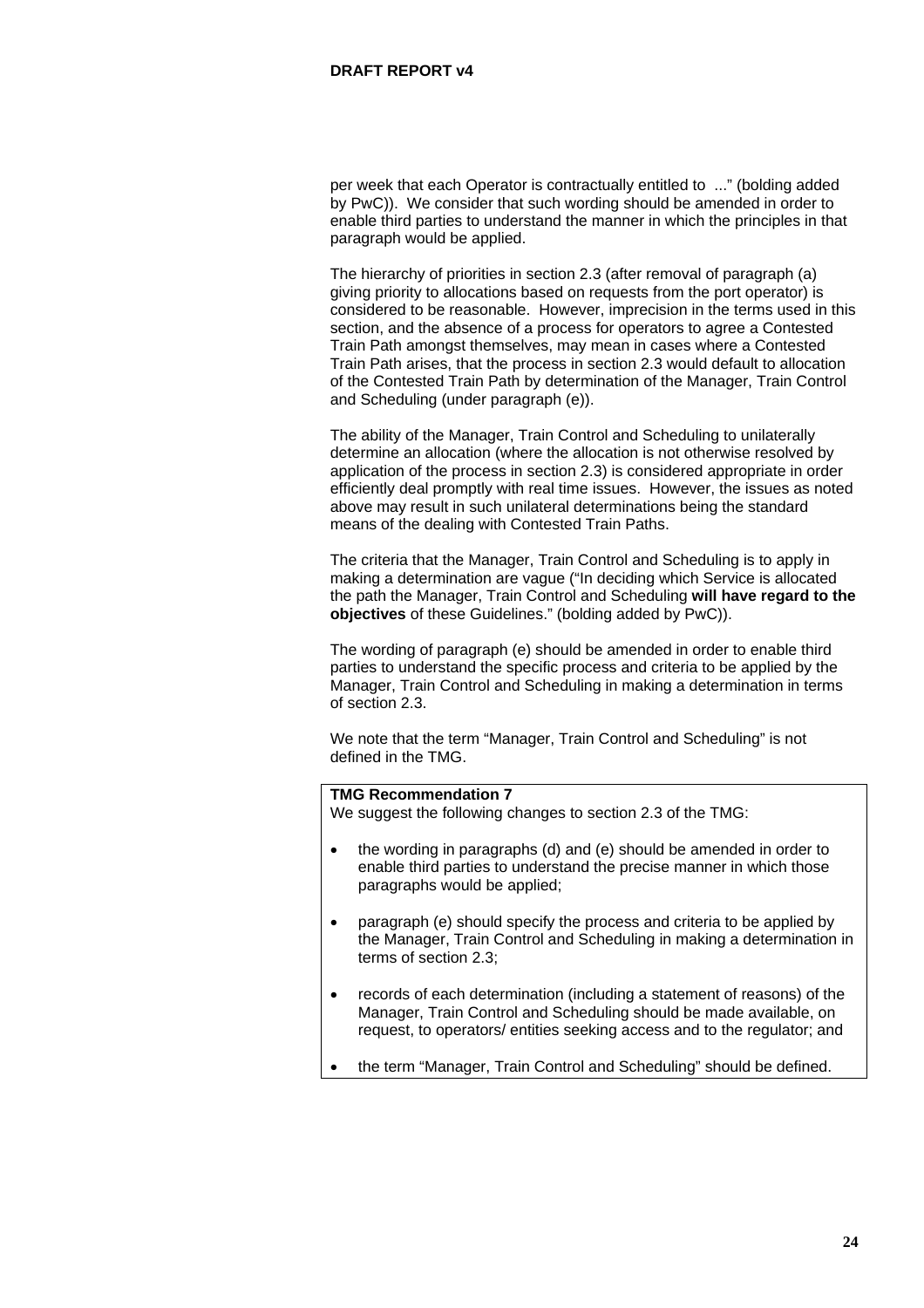#### **3 Real-time Management of Services 3.1 Services presented on time, late or early 3.1.1 Services presented on time**

This section 3.1.1 is consistent with paragraphs 1 to 4 (page 4) of section 2.1 of the WestNet TMG, entitled Use of the Network in Accordance with the Train Paths, except that the WestNet document requires an operator to advise the railway owner within 15 minutes of the scheduled departure time that the service will be ready for departure on time, whereas the TPI TMG requires 30 minutes notice. We do not consider the TPI provision to be unreasonable.

# **3.1.2 Services presented early**

Similar to section 3.1.1 above, this section 3.1.2 is broadly consistent with paragraphs 1 to 4 (page 4) of section 2.1 of the WestNet TMG. Section 3.1.2 of the TPI TMG differs from the relevant paragraphs of section 2.1 of the WestNet TMG on the bases that:

- in allocating priorities to services, TPI states that "reference may be made to the Decision-Making Matrix" (the equivalent reference in the WestNet TMG is more definite, in that allocation of Train Paths to early or late services shall be "in accordance with the general principles of train management in Section 3.3" (where section 3.3 is the equivalent section in the WestNet TMG to TPI's proposed Decision-Making Matrix));
- section 3.1.2 includes the requirement for an operator giving at least 30 minutes notice of a service being more than 15 minutes early in presenting at its point of entry to the network (rather than 15 minutes notice in the WestNet TMG); and
- section 3.1.2 provides a "reasonable endeavours" commitment of the railway owner to ensure that a service which enters the network early holds the gain, and a "best endeavours" commitment of the operator to ensure that such a service holds the gain between entry and exit points. While we consider these commitments to be reasonable, TPI will use only "reasonable endeavours" to provide a Train Path at the next available opportunity whereas WestNet uses "best endeavours" in this case.

Similar observations regarding the differences between the TPI TMG provisions and those in the WestNet TMG are commented upon by ACIL for Hancock Prospecting, at page 24 of its submission. ACIL comments in relation to the real time management of services that "...there are a number of places where TPI has relaxed the railway owner's obligations or increased those of operators".

TPI, on page 1 of its 15 October 2008 response to the public comments by stakeholders on the TMG/TPP, provides the following in relation to comments such as those above on the TMG:

> "It is not reasonable to assume that the networks managed by TPI and WestNet are sufficiently similar that equivalent processes should apply.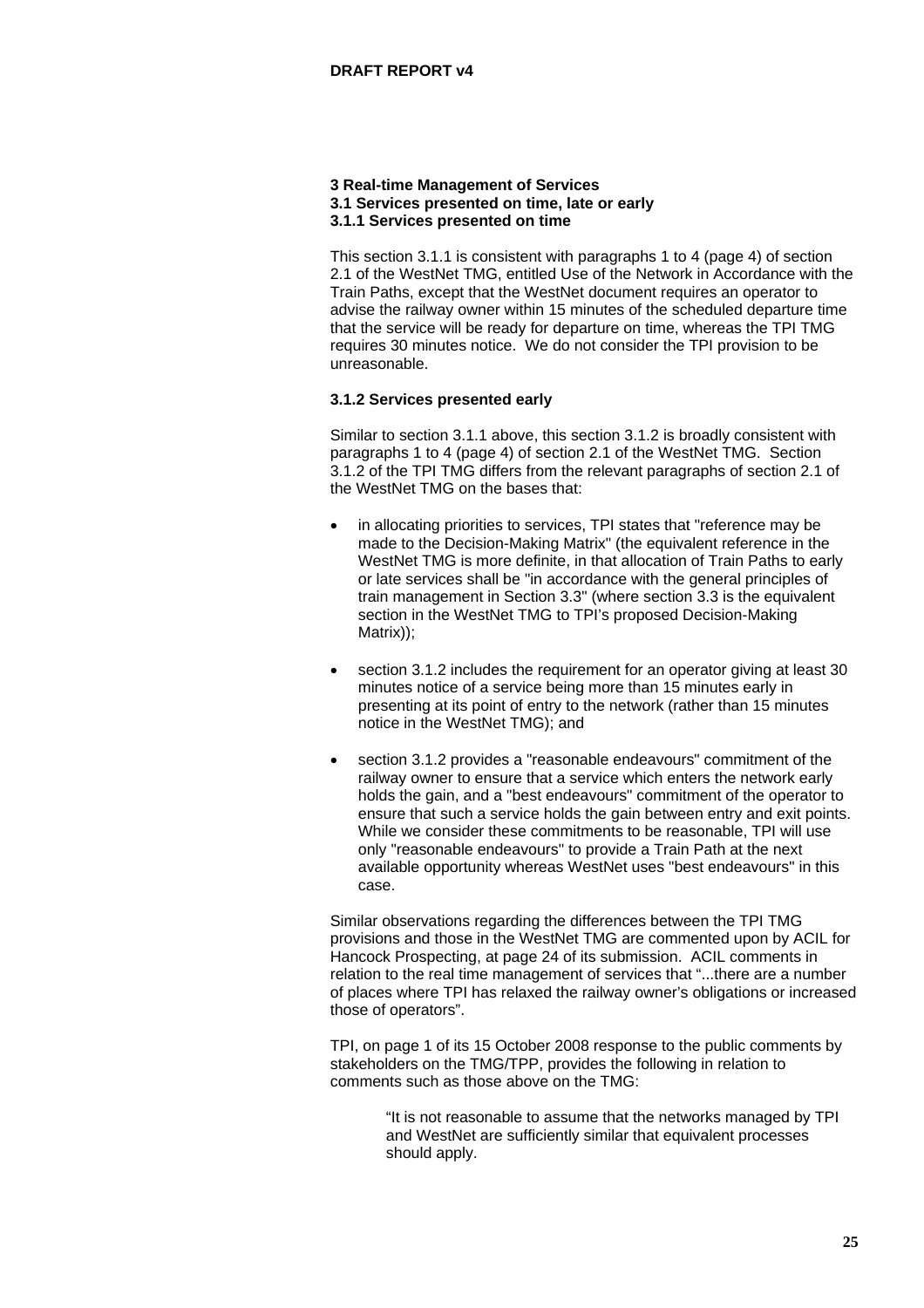…

All factors combine to create a very different environment for the respective rail systems and therefore it is necessary that greater time and operating allowances are in place for TPI's railway, than exist for WestNet.

Further; and for the above reasons, TPI uses the term reasonable endeavours regularly in the proposal guidelines given the uncertainties inherent with a greenfields railway in the Pilbara."

We have taken differences between the railway networks into account in our assessment. Our suggestions that, in a number of places in the guidelines, TPI adopts a "best endeavours" commitment consistent with the WestNet arrangements in place of a "reasonable endeavours" commitment is not intended to mean that the two networks should operate to the same standards, but that the commitments of the railway owners to accommodate the needs of operators should be similar.

#### **TMG Recommendation 8**

We consider that the commitments given by TPI to accommodate services presented early should more closely align with commitments given by WestNet. TPI should consider adopting the following commitments adapted from paragraphs 2 and 3 of section 2.1 of the WestNet TMG:

"TPI will use its best endeavours to accommodate a service which is running early or which is or is presented at the point of entry to the Network more than 15 minutes early by providing a Train Path for that Service at TPI's first available opportunity in accordance with the general principles of train management in the Decision-Making Matrix."

"TPI and the operator will use their best endeavours to ensure that such services which are presented more than 15 minutes early depart the network no later than the scheduled time"

We note that the Decision-Making Matrix at Appendix B of the TPI TMG is to apply in the event of a conflict with between services on different Train Paths arising from a late or early service. The Decision-Making Matrix is discussed at heading B below.

# **3.1.3 Services presented late**

This section 3.1.3 includes the 30 minutes notice requirement which is not specified in paragraphs 1 to 4 (page 4) of section 2.1 of the WestNet TMG. It differs from the relevant paragraphs of section 2.1 on the following bases:

- that in respect of a service which is presented at the point of entry to the Network after its scheduled departure time, TPI will use its reasonable endeavours to accommodate the service by providing a Train Path at the next available opportunity; and
- that in allocating priorities to services, TPI states that "reference may be made to the Decision-Making Matrix" (as noted in relation to section 3.1.2 above, the equivalent reference in the WestNet TMG provides more definite application of the WestNet decision matrix).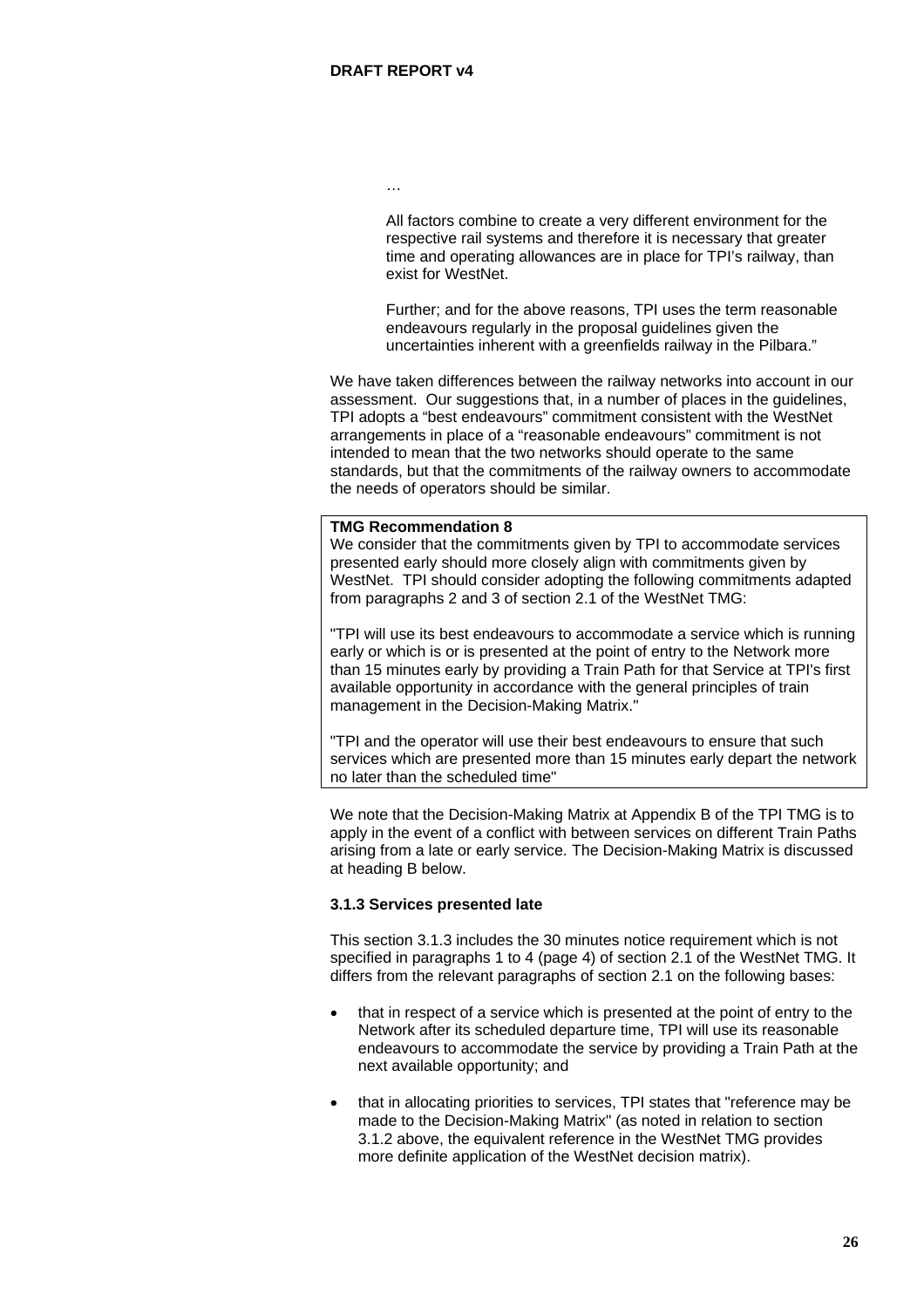In the interests of providing greater certainty in relation to the application of the Decision-Making Matrix, and to align with the WestNet commitments to accommodate services presented late, we recommend that the following commitment (adapted from paragraphs 2 and 3 of section 2.1 the WestNet TMG) is incorporated into section 3.1.3 of the TPI TMG:

"TPI will use its best endeavours to accommodate a service which is running late or which is or is presented at the point of entry to the Network late by providing a Train Path for that Service at TPI's first available opportunity in accordance with the general principles of train management in the Decision-Making Matrix."

#### **3.2 Instructions**

This section 3.2 is generally consistent with pages 5 and 6 of section 2.1 of the WestNet TMG, entitled Use of the Network in Accordance with the Train Paths.

A key difference is that this section incorporates the commitment by TPI that it will "b) endeavour to give the Operator reasonable notice in order for it to be able to comply with the Instruction."

The commitment above is a lesser commitment to that effectively given in the WestNet TMG (paragraph 3, page 5, and section 2.1), which is as follows:

> "Unless the Train Control Centre gives an Instruction that is a Train Control Direction, the Operator need only comply with an Instruction if it was given a reasonable time before the required time for compliance."

The lesser commitment given in the TPI TMG relative to the WestNet TMG is also observed by ACIL for Hancock Prospecting, at page 25 of its submission.

#### **TMG Recommendation 10**

We suggest that the TPI TMG includes a commitment consistent with that in paragraph 3, page 5, and section 2.1 of the WestNet TMG that "unless the Train Control Centre gives an Instruction that is a Train Control Direction, the Operator need only comply with an Instruction if it was given a reasonable time before the required time for compliance." This additional commitment is considered to be consistent with the effective and efficient real time management of services.

The North West Alliance and UMC seek an additional principle to be incorporated into section 3.2 as follows:

> "Where that instruction is unreasonable or impractical for operating and cost reasons the Operator may decline to run the service without penalty to it's Service Level performance record."

> (page 12 of the NW TMG submission and page 9 of the UMC TMG submission. The same suggested wording is used by both of these stakeholders)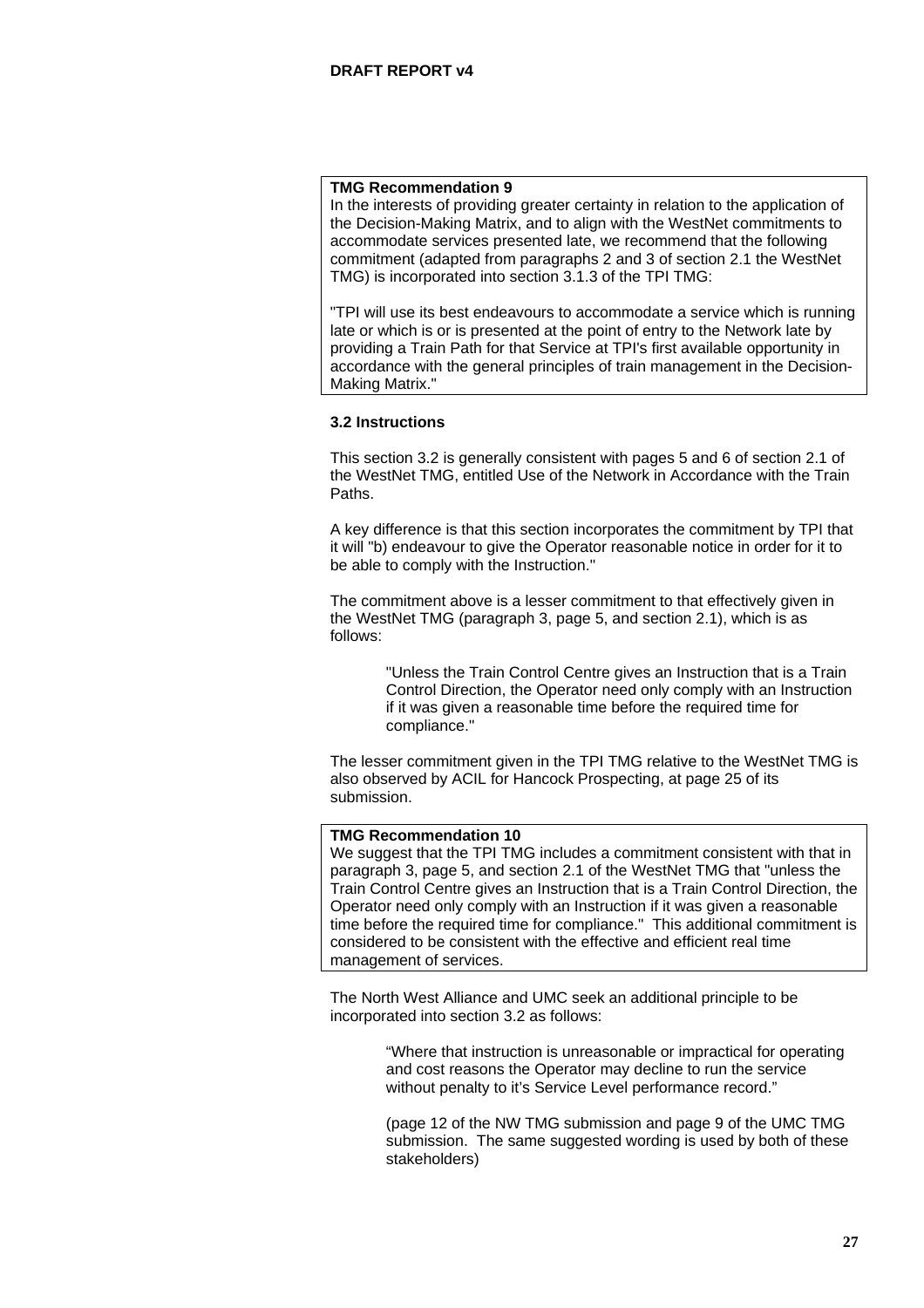We consider it reasonable that, in complying with an instruction from TPI, an operator should not face a penalty in terms of its Service Level performance record.

#### **TMG Recommendation 11**

We suggest that an additional principle is incorporated into section 3.2 to provide that, in complying with an instruction from TPI, an operator would not face a penalty in terms of its Service Level performance record.

The final paragraph of section 3.2 of the TPI TMG provides for TPI to be released from liability for delay or cost to an operator as a result of the operator complying with an instruction issued by TPI. The text of the final paragraph is as follows:

> "TPI is not responsible for any delay suffered or cost incurred by the Operator in complying with an Instruction and the Operator releases TPI from any claim arising from such compliance."

Paragraph 2 on page 6 (in section 2.1) of the WestNet TMG however sets out a reciprocal release of operators from liability as a result of complying with a proper instruction issued by WestNet. This reciprocal release of operators from liability is not replicated in section 3.2 of the TPI TMG. The reciprocal clause in the WestNet TMG is as follows:

> "The Operator is not responsible for any delay suffered or cost incurred by WestNet in the Operator complying with a proper Instruction of WestNet, and WestNet releases the Operator from any such claim arising from such compliance."

This issue is also identified by ARTC and ACIL for Hancock Prospecting in their submissions to the ERA. ARTC, at page 9 of its submission, and ACIL, at page 25 of its submission, present that TPI's proposals should contain a similar clause to that contained in the WestNet TMG.

# **TMG Recommendation 12**

We suggest that section 3.2 of the TPI TMG incorporates the following text adapted from section 2.1 of the WestNet TMG:

"The Operator is not responsible for any delay suffered or cost incurred by TPI in the Operator complying with a proper Instruction of TPI, and TPI releases the Operator from any such claim arising from such compliance."

In addition, in the final paragraph of section 3.2, the words "an Instruction" should be replaced by "a proper Instruction".

This section 3.2 contains reference to "Network Rules" which is not a defined term in these TMG.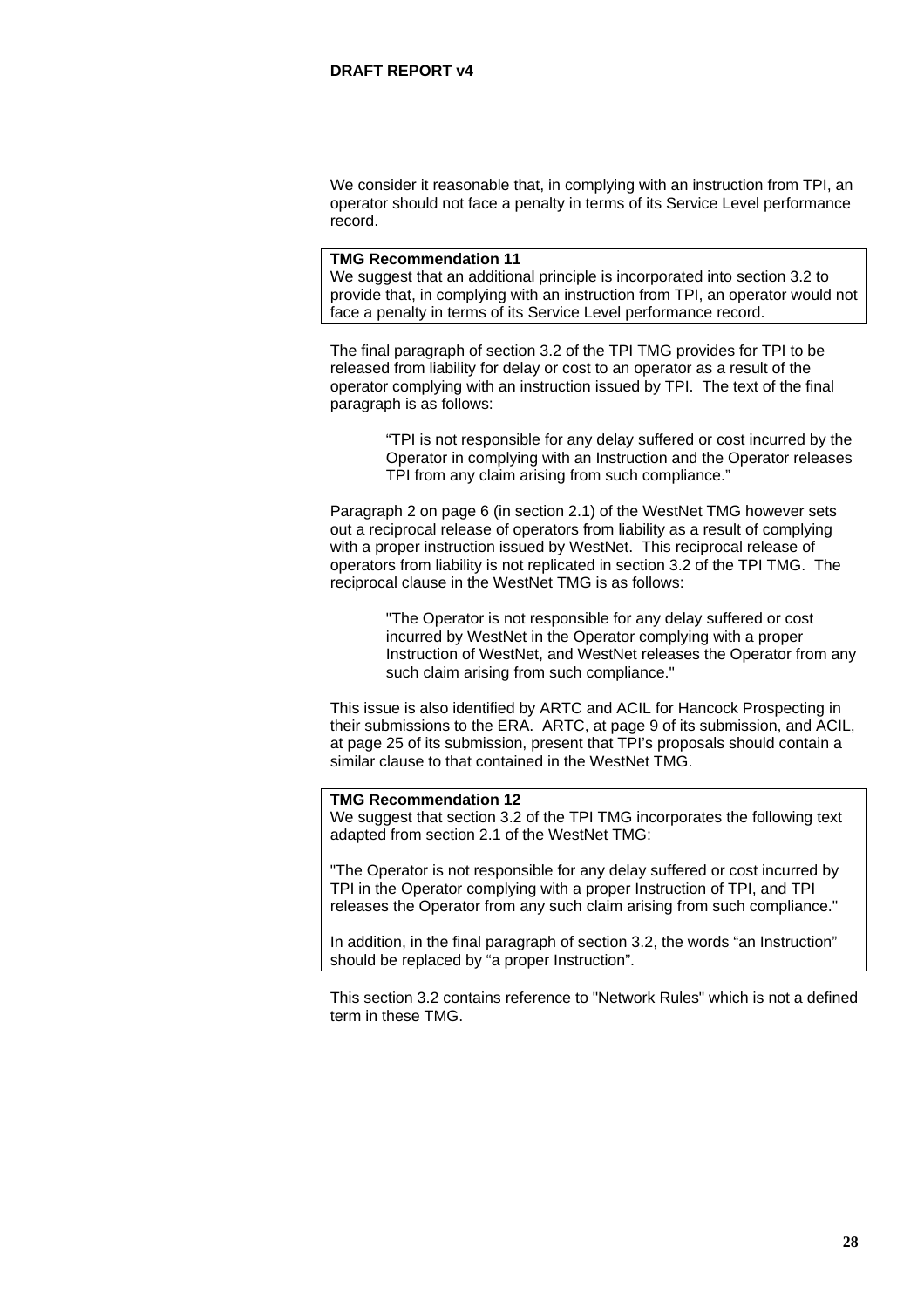#### **4 Managing infrastructure issues**

The North West Alliance and UMC both seek publication by TPI of a 12 month possession plan. This proposed requirement is specified by North West Alliance and UMC (at pages 12 and 9 of their TMG submissions respectively) as follows:

> "The Alliance has a preference for TPI to publish a twelve month network possession plan for planned maintenance, enhancements and expansion work together with the MTP so that they can reasonably anticipate planned closures, there duration and location. In this way the Mine will be able to mirror the availability of the railway optimizing mine maintenance and production to everyone's benefit."

(Text from the NW TMG submission shown. The text in the UMC TMG submission is in effect identical)

Publication of a 12 period plan is considered to be desirable. However, under TMG Recommendation 14 below, we propose that TPI provides at least 6 months notice of maintenance activities for periods beyond 48 hours (increased from TPI's proposal of at least 3 months notice). We consider that the extended notice period under TMG Recommendation 14 would, in large part, address the underlying concerns as expressed by North West Alliance and UMC above. This matter could, however, represent a subject for future review by the ERA. That is, in addition to this matter being covered by the ERA's general power to direct a railway owner to amend or replace the guidelines at any time, the requirement for the TMG to set out that TPI will issue a 12 month possession plan could be a subject to be addressed during the regular reviews of the TMG (TMG Recommendation 19 below).

# **4.1 Network repairs, maintenance and upgrades 4.1.1 Possessions**

This section 4.1.1 is consistent with paragraphs 1 to 3 of section 3.5 the WestNet TMG, entitled Repairs, Maintenance and Upgrading of the Network, with the following key differences:

- the commitment of TPI to use "reasonable endeavours" to consult with affected Operators at paragraph 1(b) is a lesser commitment than the commitment of WestNet at paragraph 2 of section 3.5 of its TMG (where WestNet states that it "will at all times, consult with operators"); and
- the commitment of TPI to use "reasonable endeavours" to provide an alternative Train Path at paragraph 1(c) is not consistent with the commitment of WestNet at paragraph 1(ii) of section 3.5 of its TMG, which is to use "best endeavours".

Similar observations to the above are made by ACIL for Hancock Prospecting at page 25 of its submission.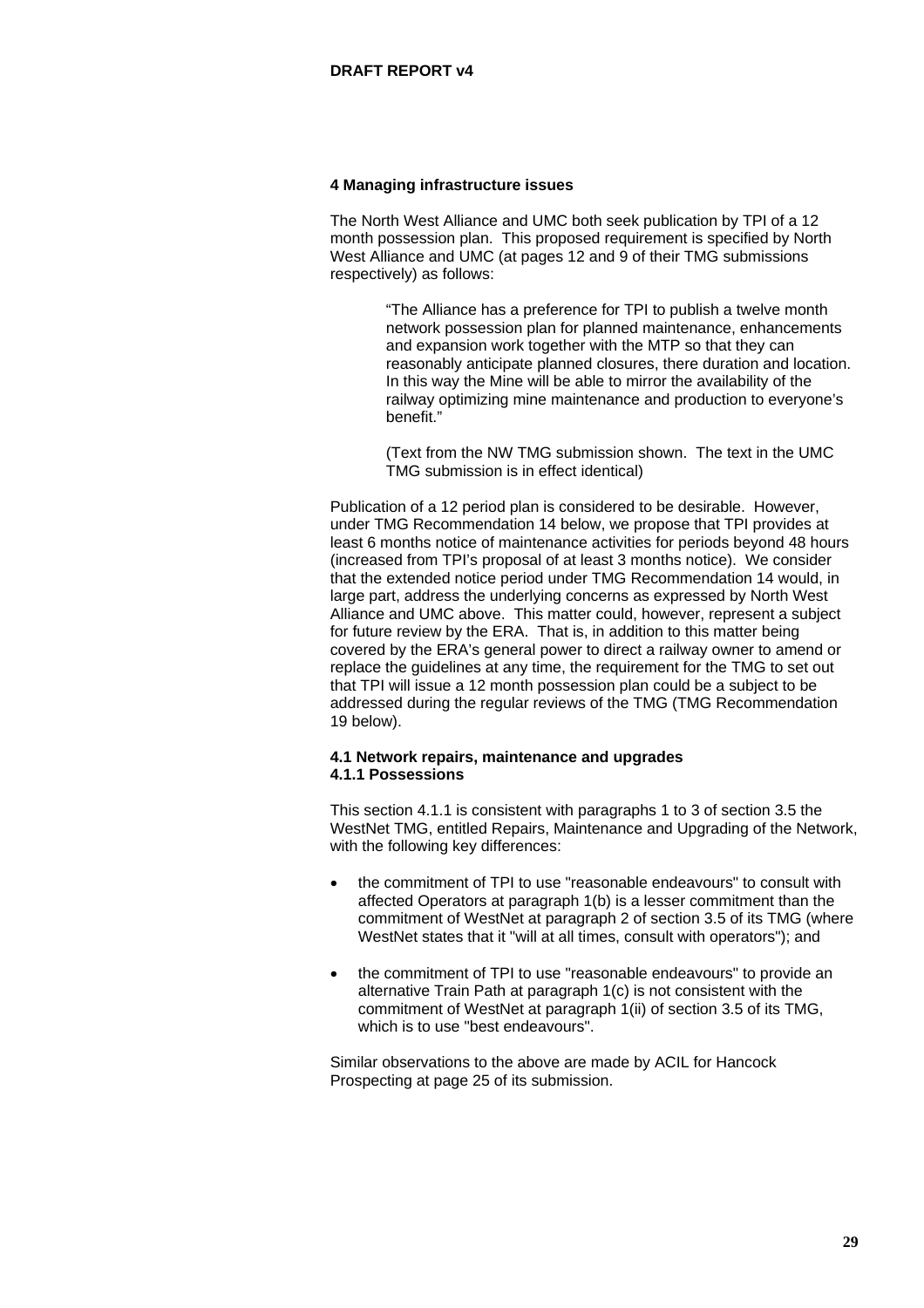We recommend that the following amendments, consistent with the provisions in the WestNet TMG, should be made to section 4.1.1 of the TPI TMG in order to facilitate effective real time management of services:

A. in relation to paragraph 1(b), it is suggested that the following text (adapted from paragraph 2 of section 3.5 of the WestNet TMG) is used:

"TPI will at all times, consult with Operators whose Train Paths may be affected by a possession of the Network for repairs, maintenance, and will notify Operators when possession of the Network is required for emergency or Force Majeure events."

B. in relation to paragraph 1(c), replace "reasonable endeavours" with "best endeavours".

# **4.1.2 Consultation re Possessions**

This section 4.1.2 is consistent with paragraphs 4 of section 3.5 of the WestNet TMG (paragraph 2 of page 11 of the WestNet document), entitled Repairs, Maintenance and Upgrading of the Network, with the following key differences:

- Under section 4.1.2(d)(ii), where TPI is to take possession for maintenance activities for periods between 6 and 48 hours (and where service entitlements are affected), no prior notice condition is specified. The WestNet TMG, at paragraph 4(iv) of section 3.5, however, specifies that the railway owner is to provide the operator with a minimum of 2 weeks notice.
- Under section 4.1.2(e), where TPI is to take possession for maintenance activities for periods beyond 48 hours (and where service entitlements are affected), the notice condition specified is that TPI will give "as much notice as is reasonably practicable and in so doing will endeavour to provide at least three months notice of the works.". The WestNet TMG, at paragraph 4(v) of section 3.5, however, specifies that in these circumstances, the railway owner is to provide the operator with at least six months notice of the works.

Similar observations to those above are made by ACIL for Hancock Prospecting at page 26 of its submission. In addition, both the North West Alliance and UMC seek detailed changes to this section 4.1.2. The changes, as set out at pages 12 and 9 of the North West Alliance and UMC TMG submissions respectively, are that:

- all possessions should be published;
- notice of possessions for maintenance activities should be to all operators (not just operators considered by TPI to be affected by the possession);
- there should be a rolling 3 monthly review of possessions by a consultative committee to be headed by the TPI Head of Rail; and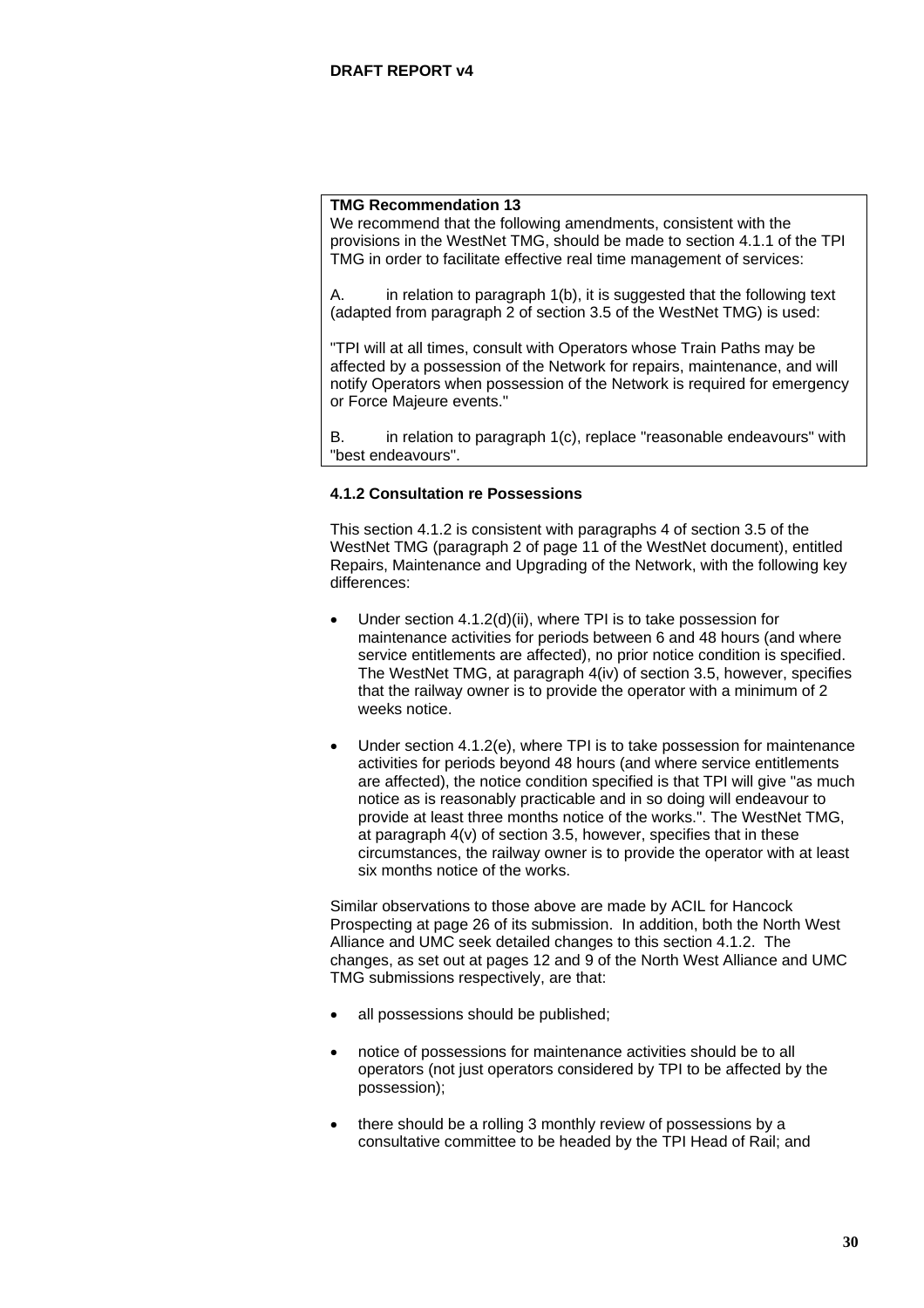• TPI should provide a revised Daily-Weekly Train Timetable (DWTT) so that operators can review the impact on their services.

In assessing these issues, we firstly considered the WestNet notification requirements to provide more definite and timely commitments of the railway owner to notify the operator of possessions. The changes proposed by the North West Alliance and UMC would expand on the measures contained in the WestNet TMG. While some of those changes may be desirable, we suggest that ERA obtains further information from the proponents of the changes so that the costs and benefits of incorporating them into the TPI TMG can be properly assessed. The suggested change to provide notification of possessions to all operators (not just to affected operators) would, however, seem to represent a simple change that could be implemented at negligible cost and could produce potential benefits to all operators in contingency planning.

#### **TMG Recommendation 14**

We recommend that sections 4.1.2(d) and 4.1.2(e) of the TPI TMG should be amended to adopt the provisions from section 3.5 of the WestNet guidelines (in terms of notice periods and other commitments as discussed above) in order to facilitate effective and efficient real time management of services. We also recommend that notices of possessions should be provided to all operators.

Section 3.5 of the WestNet TMG (paragraph 4(vi)) sets out the matters that notices of possessions should describe. We do not consider it essential that such matters should be prescribed in the TPI TMG.

# **4.2 Management of emergencies or other incidents**

This section 4.2 is effectively the same as section 3.6 of the WestNet TMG, entitled Management of Emergencies.

# **4.2.1 Network blockages**

This section 4.2.1 is, in broad principle, consistent with section 2.2 of the WestNet TMG, entitled Network Blockage.

In this section, TPI expands on strategies that may be considered in order to recover a Failed Train and clear a blockage on the network.

Paragraph 2 of this section provides that TPI may request another operator to assist in clearing a blockage and that such an operator "will not unreasonably withhold its consent".

The equivalent provisions in the WestNet TMG are at paragraphs 2 and 3 of section 2.2 as follows:

> "Operators, other than the Operator whose train has failed, must provide reasonable assistance to [the railway owner] when necessary to facilitate the clearing of a blockage of the network caused by a failed train.

An operator is not required to provide assistance if it will incur cost and risk unless agreement is reached on how the costs and risks will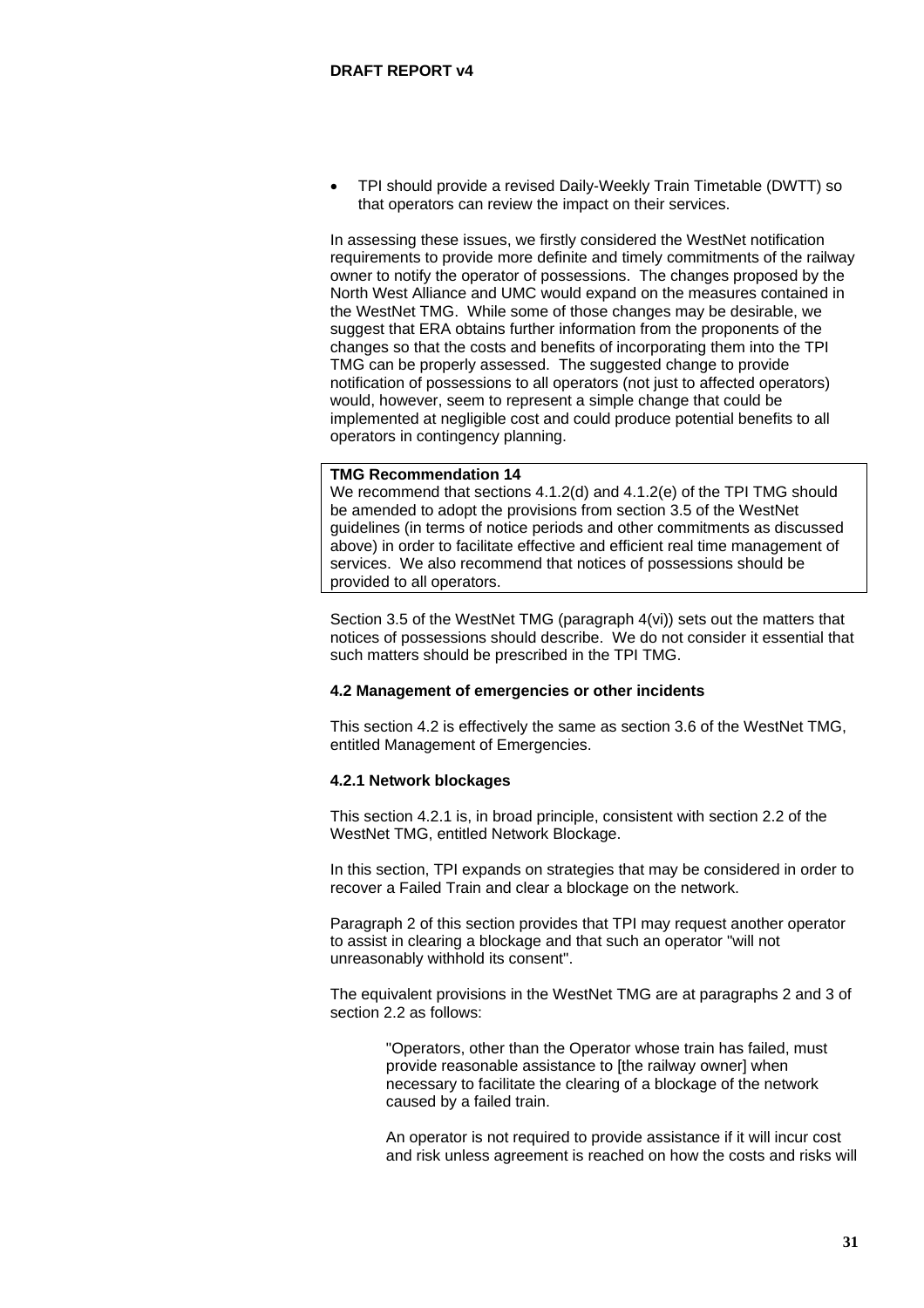be shared. Agreement on the terms and conditions for providing assistance may be negotiated within the Access Agreement."

The North West Alliance and UMC, at pages 13 and 9 of their respective TMG submissions, seek the text of paragraph 3 of section 2.2 of the WestNet TMG to be included in the TPI TMG. ACIL for Hancock Prospecting, at page 26 of its submission, seeks a similar inclusion.

In relation to this issue, TPI, on page 2 of its 15 October 2008 response to the public comments by stakeholders on the TMG/TPP, makes the following comments in relation to the above views of stakeholders on this aspect of section 4.2.1 of the TPP:

> "Comments indicate a possible resistance of operators to assisting with clearing blockages on the network.

…

TPI rejects any suggestion that an operator does not need to provide any assistance when a train is failed/disabled in the section. In a multiple operator rail environment, it is contingent upon all users to take the necessary actions to reduce operational downtime on the network.

Once a failed train is cleared, it is then the responsibility of the operator of the failed train to make all necessary arrangements to get that service operating again. Any further assistance that one operator provides to another would come under commercial arrangements."

We do not interpret the stakeholder inputs on this issue to indicate a possible resistance of operators to assisting with clearing blockages. We agree with TPI's comments in general, that the TMG should provide operators with an obligation to assist with clearing blockages. However, these obligations should be reasonable. The provisions at paragraphs 2 and 3 of section 2.2 of the WestNet TMG set out the obligation of an operator to assist with blockages subject to, if the operator will incur cost and risk in providing assistance, agreement being reached on how the costs and risks will be shared (such agreement could be given within the access agreement). We consider the provisions of the WestNet TMG to set out clearer, and potentially more reasonable and balanced obligations on operators to clear blockages than paragraph 2 of section 4.2.1 of the proposed TPI guidelines.

# **TMG Recommendation 15**

We recommend that the provisions of paragraphs 2 and 3 of section 2.2 of the WestNet TMG are adopted at paragraph 2 of section 4.2.1 of the TPI guidelines.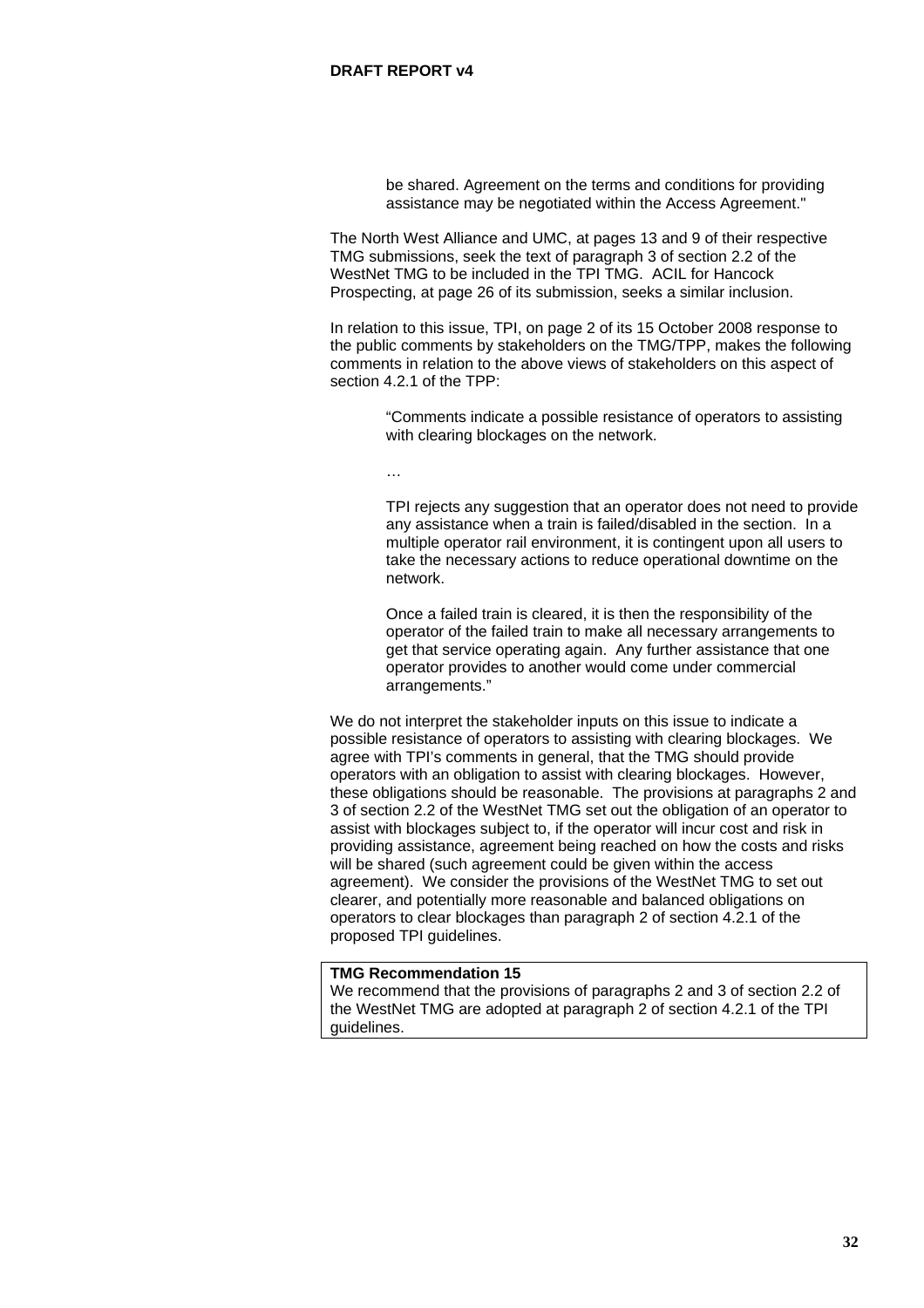# **4.3 Train activities following an incident or an emergency**

This section 4.3 is, in broad principle, consistent with section 3.4 of the WestNet TMG, entitled Train Activities Following a Major Delay (both documents provide that, if practical, trains should resume service in the order that they were scheduled to run prior to the even causing the delay).

Section 3.4 of the WestNet TMG, at paragraph 1(ii), provides that "passenger trains will be given priority if passengers are stranded en-route." This WestNet condition is not considered necessary for the TPI TMG.

The North West Alliance and UMC seek the following text to be included in sections 4.3 and 4.4 of the TMG (UMC also seeks the same text to be included in sections 2.1, 2.2 and 2.3):

> "To facilitate the communications process, the Operator and TPI shall provide for a 24 hour communications link unless otherwise agreed.

> All affected Operators will be consulted as to their positions and needs including factors such as crewing arrangements; sensitive freight; and shipping or production requirements."

The text proposed by the North West Alliance and UMC appear to be minor adaptations of standard provisions from the WestNet TMG. In order for the TPI TMG to provide the same level of protection to operators as under the WestNet TMG, the text proposed by the North West Alliance and UMC above should be incorporated in the TPI TMG.

# **TMG Recommendation 16**

It is recommended that the following statements are included in the TMG:

- "To facilitate the communications process, the Operator and TPI shall provide for a 24 hour communications link unless otherwise agreed."
- "All affected Operators will be consulted as to their positions and needs including factors such as crewing arrangements; sensitive freight; and shipping or production requirements."

#### **4.4 Management of issues affecting daily operations**

This section 4.4 is generally consistent with section 3.7 of the WestNet TMG, entitled Management of Daily Issues Related to Train Operations.

The key difference is that the WestNet TMG sets out a requirement for WestNet to maintain its network to the highest of: 1) the standards existing at commencement of the access agreement; 2) the standards required for accreditation (should WestNet become an accredited operator); and 3) other standard as agreed between the parties. The TPI TMG requires the network to be maintained in accordance with the obligations in the access agreements. We consider that a reasonable level of equivalence between the TPI and WestNet arrangements will be achieved by TPI adopting TMG Recommendation 17 below, which would apply a process for operators and TPI to agree key performance indicators to be included in their access agreements and which must be complied with during the term of the access agreements.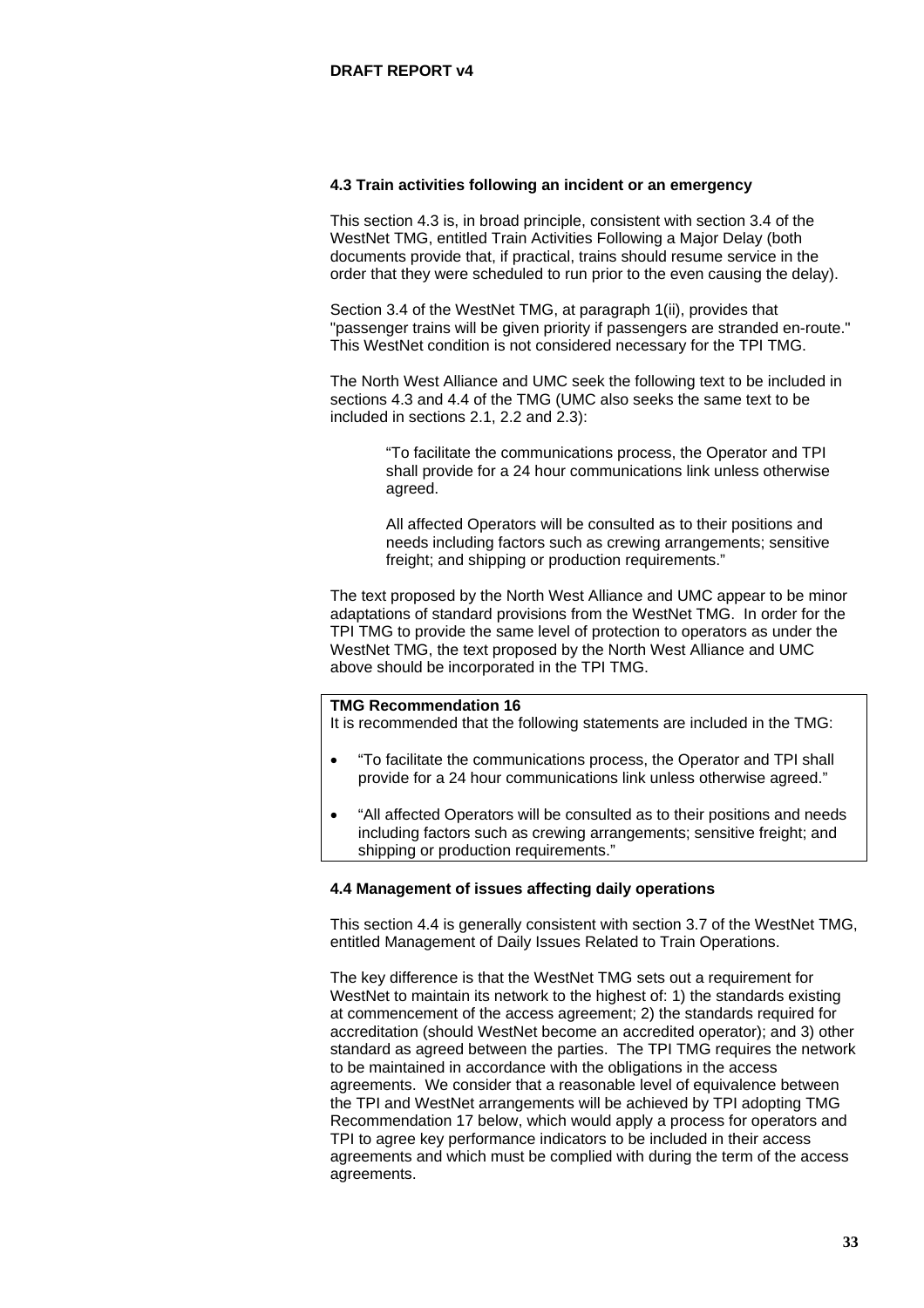#### **4.5 Disputes**

TPI provides that disputes in relation to the TMG will be managed under the dispute process set out in an access agreement. The equivalent WestNet provision, section 4, sets out that recourse to section 25 of the Code is available to entities seeking access, and also outlines a 3-stage process for dispute resolution to apply under the access agreements that are entered into.

The North West Alliance, UMC and ACIL for Hancock Prospecting present that the avenues of arbitration and negotiation contained in the WestNet TMG are absent from the TPI TMG and should be incorporated into the TPI guidelines. The North West Alliance and UMC suggest, in effect, that the text of paragraphs 1 to 3 of section 4 of the WestNet TMG should be incorporated into the TPI TMG on that basis. The same issues are identified by the North West Alliance, UMC and ACIL in relation to the TPI TPP.

It is an issue that section 4.5 of the TPI TMG does not provide information on the dispute process available to entities seeking access under section 25(2) of the Code, or on the general process to be adopted to resolve disputes under access agreements. To provide information to entities seeking access on their statutory rights and to generally inform parties of the process to apply to resolve disputes under access agreements, we suggest that the dispute provisions of the TPI TMG are expanded along the lines as suggested by the North West Alliance and UMC. The suggestions by the North West Alliance and UMC are consistent with the provisions in the WestNet TMG. TPP Recommendation 14 is effectively the same as TMG Recommendation 17 below.

# **TMG Recommendation 17**

We suggest that the text of section 4.5 of the TPI TMG is replaced by the following:

"Part 3 of the Code provides for arbitration of access disputes in certain circumstances in relation to the provisions to be contained in a proposed Access Agreement. Those circumstances are set out in Section 25(2) of the Code.

Once an Access Agreement has been entered into disputes will be resolved by a three stage process as follows:

(a) firstly, negotiation of the dispute between the parties within a 7 day time limit and using reasonable endeavours;

(b) secondly, by mediation between the equivalent Chief Executive Officers and after if no agreement has been reached 14 days by expert mediation; and

(c) thirdly, by arbitration in accordance with the Commercial Arbitration Act 1985."

WestNet also provides a process for parties to agree to Key Performance Indicators. A similar process is not set out in the TPI TMG. The North West Alliance, UMC, ARTC and ACIL support inclusion in the TPI TMG of a process for agreeing Key Performance Indicators. The North West Alliance and UMC suggest, in effect, that the same provisions as set out in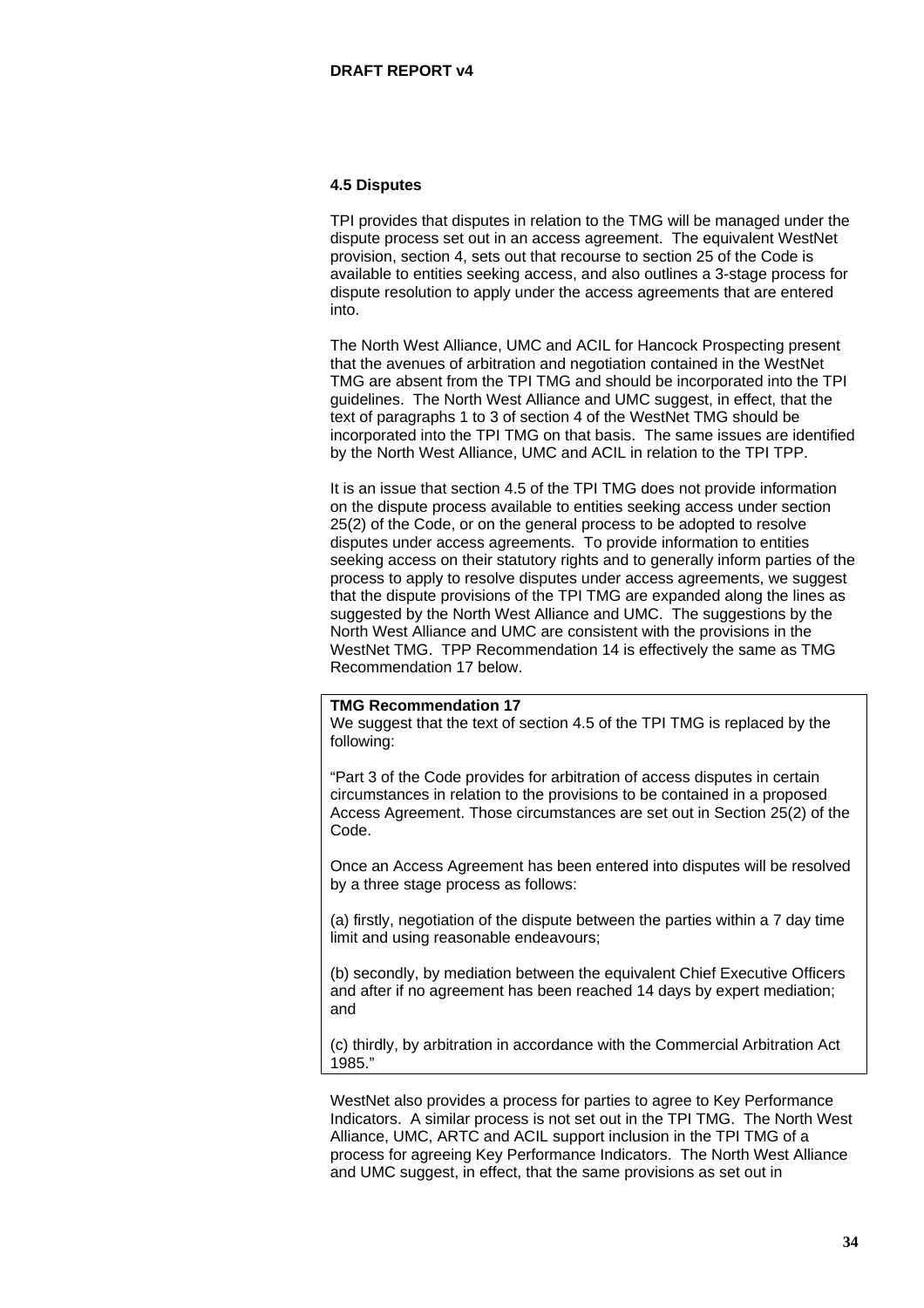paragraphs 4 to 7 of section 4 of the WestNet TMG should be incorporated into the TPI TMG. We consider it important that the TMG provides for the maintenance of the railway infrastructure to the standard(s) required by operators and accordingly we regard the inclusion of a process for agreeing Key Performance Indicators to be a key element for ensuring that this aspect of the regime is consistent with the interests and requirements of operators.

#### **TMG Recommendation 18**

We suggest that a process for the parties to an access agreement to agree to Key Performance Indicators should be set out in the TPI TMG, and to that effect, we suggest that this is done by adopting similar provisions as those set out in paragraphs 4 to 7 of section 4 of the WestNet TMG.

Section 5 of the WestNet TMG provides for 5-yearly reviews of the guidelines. A similar provision is not incorporated in the TPI TMG. The North West Alliance and UMC seek a new section to be added to the TPI TMG to provide for 5-yearly reviews and suggest, in effect, that adapted text from section 5 of the WestNet TMG should be incorporated into the TPI TMG on that basis. ARTC also states that the TMG should be reviewed at periodic intervals. The North West Alliance, UMC and ARTC also raise the same issues in relation to TPI's TPP.

While we recognise that, at any time, the railway owner can amend or replace the guidelines with the approval of the regulator, or the regulator can direct the railway owner to amend or replace the guidelines, we a consider that a 5-yearly review process, similar to that in the WestNet TMG, would provide a timely and systematic basis for reviewing the TMG to ensure the guidelines continue to operate in accordance with the objectives.

#### **TMG Recommendation 19**

We suggest that a 5-yearly review provision should be set out in the TPI TMG and should contain similar provisions to those set out in section 5 of the WestNet TMG.

The policies and procedures in the annexures at section 6 of the WestNet guidelines are not incorporated into the TPI TMG. Section 6.1 of the WestNet document, Control and Management of access to Network, sets out key obligations, and warranties to be provided by, the parties to an access agreement. As such, it provides important information to entities seeking access in relation to the terms and conditions of access to be provided in the access agreements and in relation to the basic legal rights and obligations of parties to the access agreements. In relation to matters covered under section 6.1 of the WestNet document, ARTC comments at page 9 of its submission that there appears to be no TPI obligation requiring operator compliance with the Code of Practice, and that it is not clear why TPI have omitted this provision.

#### **TMG Recommendation 20**

We suggest that similar procedures for Control and Management of access to Network as those set out in section 6.1 of the WestNet TMG should be incorporated into the TPI TMG.

Section 6.2 of the WestNet TMG deals with Environmental and Dangerous Goods. We do not consider it necessary for such matters to be included in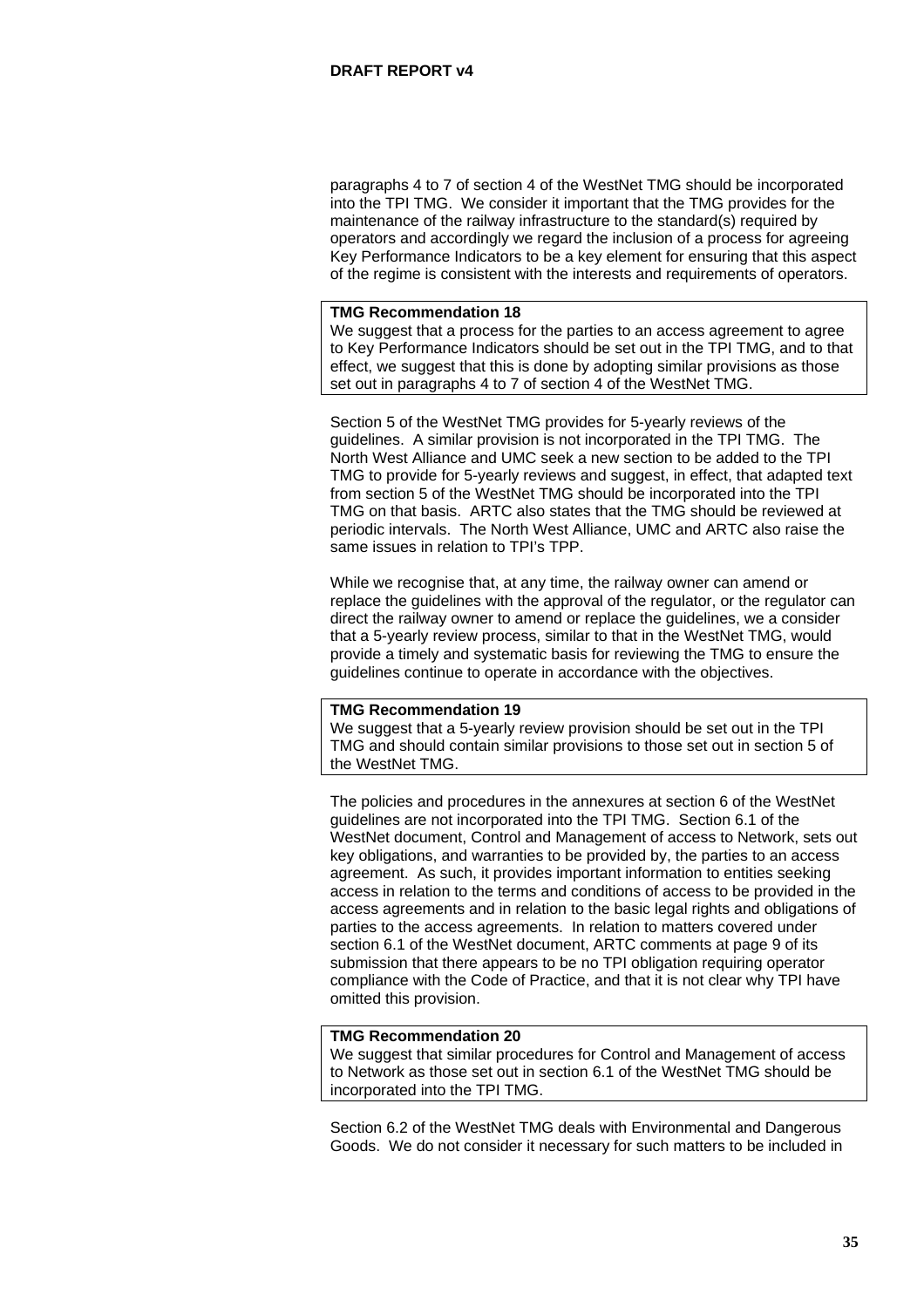the TPI TMG prior to the commencement date and note that these issues are covered by other legislation and regulation.

#### **A Definitions**

# **TMG Recommendation 21**

It is suggested that TPI provide a complete list of the definitions used in the document. Such definitions should be consistent with the definitions in the Code and the Act, and with the definitions the WestNet TMG, where appropriate. Below are definitional issues that should be addressed:

"Manager, Train Control and Scheduling" - used at section 2.3 but is not defined;

"Master Train Plan"/"Master Control Diagram" – we suggest that TPI amends its definitions of MTP (in the TMG and TPP) and MCD (TPP) so that the relationship between these instruments is clearly distinguished; "Network" – we suggest this is defined as "the railway constructed pursuant to the TPI Railway and Port Agreement";

"Network Rules" - used at sections 3.2 and 4.4 but is not defined.

# **B Decision-Making Matrix**

The Decision-Making Matrix at Appendix B of the TPI TMG (which applies in the event of a conflict with between services on different Train Paths arising from a late or early service) is generally the same as that at Table 1 - General Principles for Train Management contained in section 3.3 of the approved WestNet TMG, with the exception of priorities given to port operations.

We note that Table 1 from section 3.3 of the WestNet TMG incorporates required amendments from the ERA in relation to WestNet's initially proposed TMG. The rules in WestNet's Table 1 are considered to also be appropriate to deal with such service conflicts on the TPI network.

TMG Recommendation 1 above suggests that references to the port operator and the text "(acting to maximise the efficiency of the supply chain as a whole)" should be deleted from Appendix B in order remove uncertainty arising from, and the overriding priority given to, port operations

#### **Other Issues**

GHD for Hancock Prospecting, at page 3 of its submission, comments that the addition of the TPI railway as a single joint entity at Item 52 of Schedule 1 of the Code "precludes the operation of a part of the railway where for example a Third Party operator may wish to join or leave the railway part way along." This issue, which relates to the definition of the routes comprising the TPI railway network, is discussed in relation to the TPI Costing Principles, which contains TPI's proposed definition of "route section".

UMC at page 6 of its TMG submission suggests the following in relation to the consistency of access agreements and the Part 5 instruments (this issue is also raised by both UMC and North West Alliance in relation to the TPI TPP):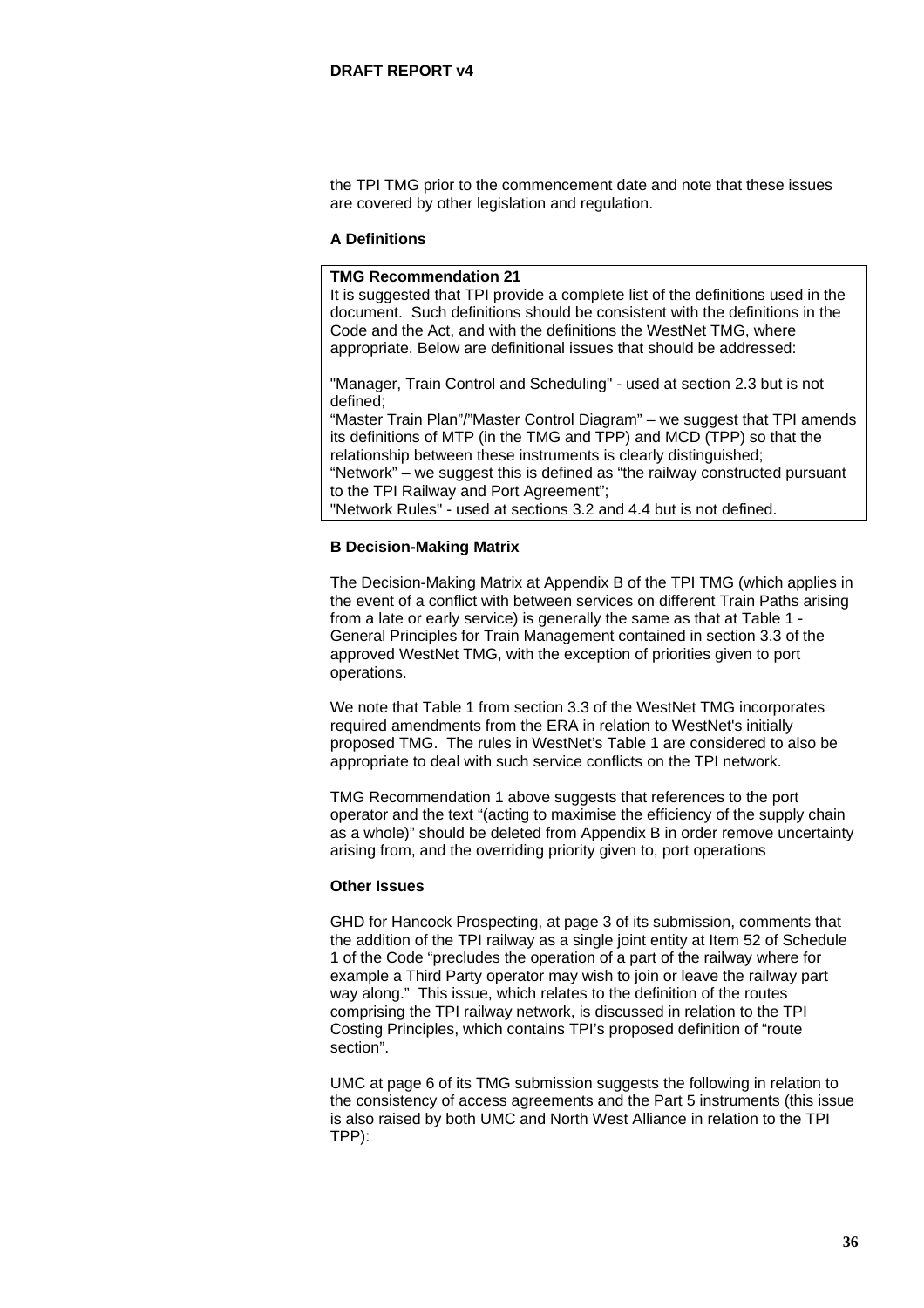"TPI will ensure where possible, that those sections of an access agreement which relate to requirements set out in the TPP or TMG documents are referenced to the relevant clauses in these documents to ensure consistency is maintained between the access agreement and these documents."

The text quoted above by UMC is adapted from section 7 of the WestNet TPP (the text in that section, as above, provides a commitment in respect of both the TPP and TMG).

We consider that this issue would be dealt with by TPI as a matter of course in developing the access agreements. However, the above text from the WestNet TPP provides a useful reference during access negotiations and would provide a safeguard in the access agreements to ensure that any future changes in basic rights and obligations conferred by the TMG/TPP would pass through to operators.

# **TMG Recommendation 22**

We suggest that the following text adapted from section 7 of the WestNet TPP is incorporated into the WestNet TMG/TPP:

"TPI will ensure where possible, that those sections of an access agreement which relate to requirements set out in the TPP or TMG documents are referenced to the relevant clauses in these documents to ensure consistency is maintained between the access agreement and these documents."

TMG Recommendation 22 is the same as TPP Recommendation 17.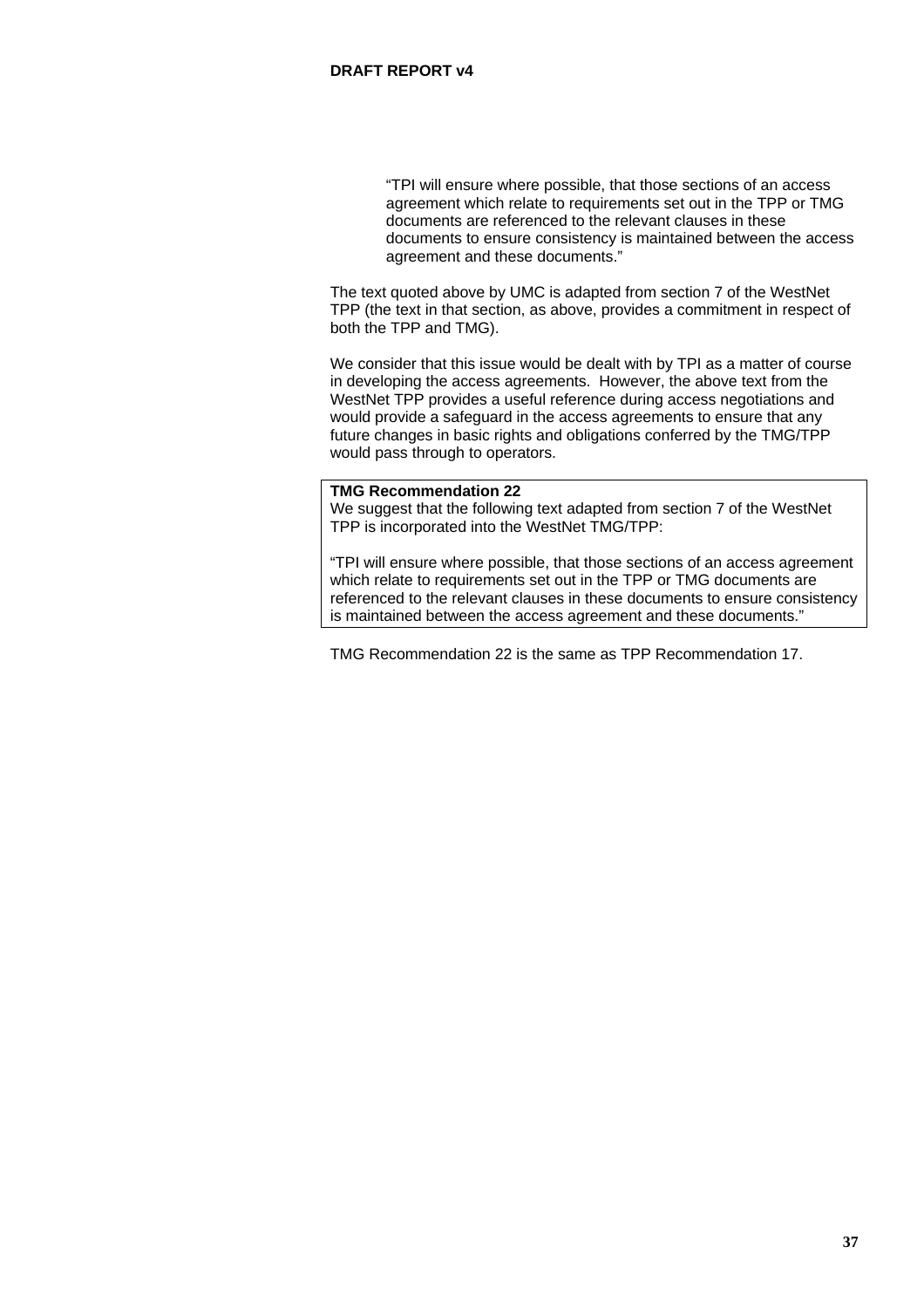# <span id="page-38-0"></span>**Appendix: List of Recommendations**

# **TMG Recommendation 1**

The TPI TMG should only address the TPI railway network and make no reference to the broader TPI/FMG supply chain or to joint objectives in relation to that supply chain.

The purpose of the TMG in section 1.2 to "maximise the efficient utilisation of that Network, within the context of the overall supply chain" should be deleted.

The involvement of the port operator in the preparation of the Weekly Train Plan (WTP) (section 2.2 of the TMG) should be transparent; the preparation of the WTP should also involve the railway operators; and section 2.2 should not link port objectives with railway network objectives.

Paragraph (a) of section 2.3 which assigns priority to allocation of a Contested Train Path to an operator in response to a request from the port operator should be deleted.

In the Decision-Making Matrix in Appendix B, references to the port operator and the text "(acting to maximise the efficiency of the supply chain as a whole)" should be deleted in order remove uncertainty arising from, and the overriding priority given to, port operations.

# **TMG Recommendation 2**

We suggest, for completeness, that the second dot point of paragraph 3 of section 1.1 is amended as follows:

"the requirements imposed on the railway owner by or under the Railways (Access) Act 1998 (the Act) or the Code."

#### **TMG Recommendation 3**

We suggest that the purposes of the TMG as set out in the dot points in section 1.2 are amended by:

A. Incorporating the following additional points as suggested in the stakeholder submissions:

- "To ensure operational safety is maintained through compliance with Safeworking rules, regulations and procedures.
- To ensure the integrity of the track and other infrastructure so that the train plan be met.
- To ensure operating integrity, including train crewing, locomotives, wagons and loading so that the train plan can be met.
- To manage the Network based on agreed entry/exit times."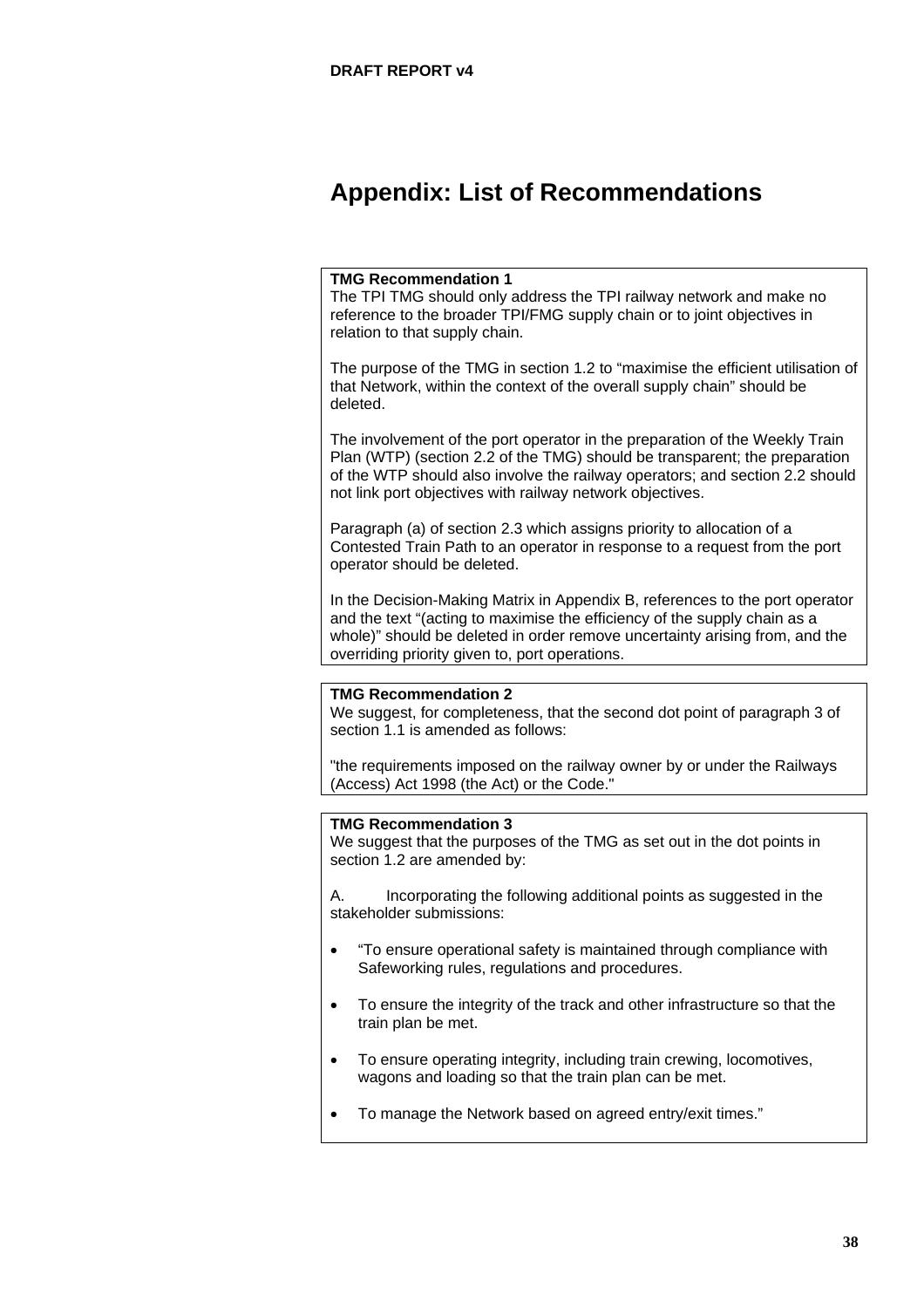B. Amending the text in the first dot point from "ensure that TPI's contractual obligations are fulfilled" to "ensure that TPI's contractual obligations to any person using the railway infrastructure are fulfilled".

# **TMG Recommendation 4**

We suggest that the TMG/TPP should be applied to all operators, whether access has been negotiated inside or outside the Code. To this effect, we suggest that:

- a similar statement to that provided at paragraph 3 of section 1.2 of the WestNet TMG/TPP should be incorporated into section 1.3 of the TPI TMG and section 1.2.2 of the TPI TPP; and
- additional text should be added to section 1.3/1.2.2 of the TPI TMG/TPP to clarify that the TMG/TPP apply to TPI/FMG in its role as an operator using the railway infrastructure.

# **TMG Recommendation 5**

We suggest that the time period covered by the Master Train Plan (in terms) of whether it covers 12 months, or some other period) is specified and that TPI otherwise amends the definitions of MTP (in the TMG and TPP) and MCD (TPP) in a way that clearly describes these instruments and the relationship between them.

# **TMG Recommendation 6**

Based on the information provided by stakeholders we suggest that:

- the term "Cyclic Traffic" should be used in place of "Cyclic Traffics";
- the description of Cyclic Traffic in section 2.1(a)(ii), should describe Cyclic Traffic as being an allocation "within a period of time", rather than "per week"; and
- Ad Hoc Services as covered in section 2.1 Master Train Plan should be instead covered in section 2.2 Weekly Train Plan.

# **TMG Recommendation 7**

We recommend that the following concluding paragraph is added to section 2.1 of the TMG:

"Where a request for a Train Path or Train Paths or a request for an additional Train Path may preclude other entities from gaining access to the railway infrastructure the Train Path(s) will not be assigned without the approval of the Authority in accordance with section 10 of the Code. Negotiations on the proposal must not be entered into by the railway owner without the approval of the Authority."

# **TMG Recommendation 8**

We suggest the following changes to section 2.3 of the TMG:

• the wording in paragraphs (d) and (e) should be amended in order to enable third parties to understand the precise manner in which those paragraphs would be applied;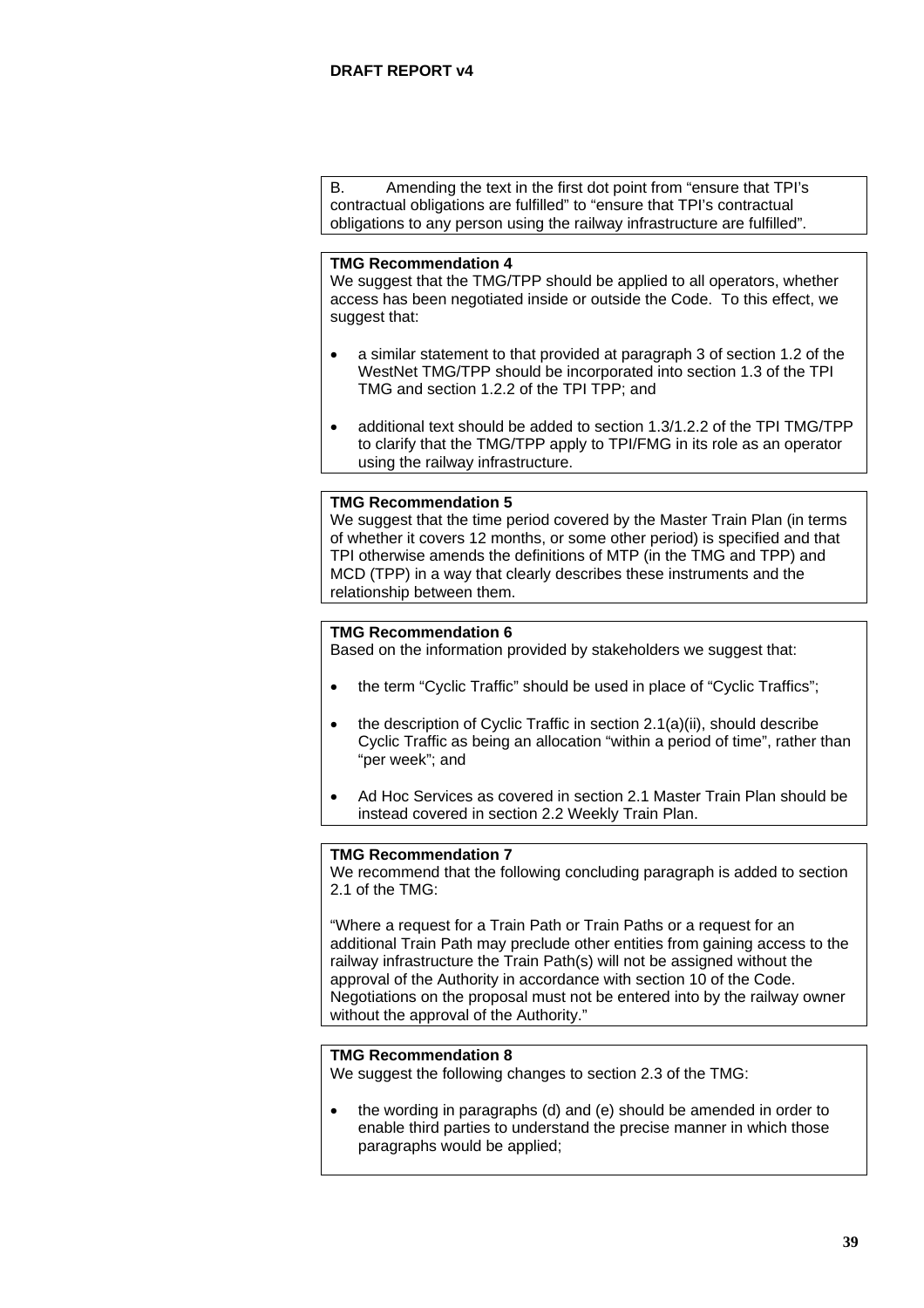- paragraph (e) should specify the process and criteria to be applied by the Manager, Train Control and Scheduling in making a determination in terms of section 2.3;
- records of each determination (including a statement of reasons) of the Manager, Train Control and Scheduling should be made available, on request, to operators/ entities seeking access and to the regulator; and
- the term "Manager, Train Control and Scheduling" should be defined.

We consider that the commitments given by TPI to accommodate services presented early should more closely align with commitments given by WestNet. TPI should consider adopting the following commitments adapted from paragraphs 2 and 3 of section 2.1 of the WestNet TMG:

"TPI will use its best endeavours to accommodate a service which is running early or which is or is presented at the point of entry to the Network more than 15 minutes early by providing a Train Path for that Service at TPI's first available opportunity in accordance with the general principles of train management in the Decision-Making Matrix."

"TPI and the operator will use their best endeavours to ensure that such services which are presented more than 15 minutes early depart the network no later than the scheduled time"

# **TMG Recommendation 10**

In the interests of providing greater certainty in relation to the application of the Decision-Making Matrix, and to align with the WestNet commitments to accommodate services presented late, we recommend that the following commitment (adapted from paragraphs 2 and 3 of section 2.1 the WestNet TMG) is incorporated into section 3.1.3 of the TPI TMG:

"TPI will use its best endeavours to accommodate a service which is running late or which is or is presented at the point of entry to the Network late by providing a Train Path for that Service at TPI's first available opportunity in accordance with the general principles of train management in the Decision-Making Matrix."

# **TMG Recommendation 11**

We suggest that the TPI TMG includes a commitment consistent with that in paragraph 3, page 5, and section 2.1 of the WestNet TMG that "unless the Train Control Centre gives an Instruction that is a Train Control Direction, the Operator need only comply with an Instruction if it was given a reasonable time before the required time for compliance." This additional commitment is considered to be consistent with the effective and efficient real time management of services.

# **TMG Recommendation 12**

We suggest that an additional principle is incorporated into section 3.2 to provide that, in complying with an instruction from TPI, an operator would not face a penalty in terms of its Service Level performance record.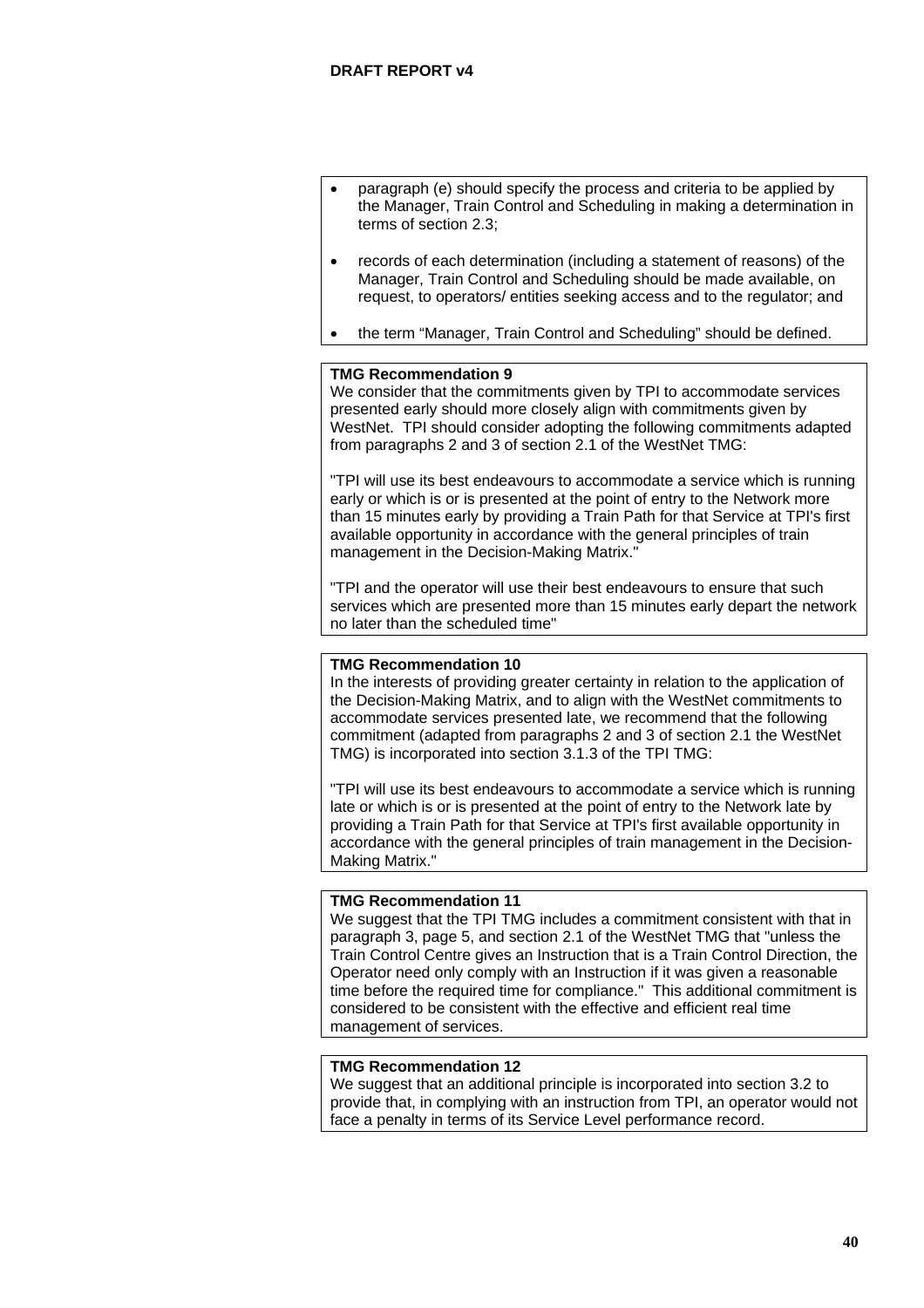We suggest that section 3.2 of the TPI TMG incorporates the following text adapted from section 2.1 of the WestNet TMG:

"The Operator is not responsible for any delay suffered or cost incurred by TPI in the Operator complying with a proper Instruction of TPI, and TPI releases the Operator from any such claim arising from such compliance."

In addition, in the final paragraph of section 3.2, the words "an Instruction" should be replaced by "a proper Instruction".

# **TMG Recommendation 14**

We recommend that the following amendments, consistent with the provisions in the WestNet TMG, should be made to section 4.1.1 of the TPI TMG in order to facilitate effective real time management of services:

A. in relation to paragraph 1(b), it is suggested that the following text (adapted from paragraph 2 of section 3.5 of the WestNet TMG) is used:

"TPI will at all times, consult with Operators whose Train Paths may be affected by a possession of the Network for repairs, maintenance, and will notify Operators when possession of the Network is required for emergency or Force Majeure events."

B. in relation to paragraph 1(c), replace "reasonable endeavours" with "best endeavours".

# **TMG Recommendation 15**

We recommend that sections 4.1.2(d) and 4.1.2(e) of the TPI TMG should be amended to adopt the provisions from section 3.5 of the WestNet guidelines (in terms of notice periods and other commitments as discussed above) in order to facilitate effective and efficient real time management of services. We also recommend that notices of possessions should be provided to all operators.

# **TMG Recommendation 16**

We recommend that the provisions of paragraphs 2 and 3 of section 2.2 of the WestNet TMG are adopted at paragraph 2 of section 4.2.1 of the TPI guidelines.

# **TMG Recommendation 17**

It is recommended that the following statements are included in the TMG:

- "To facilitate the communications process, the Operator and TPI shall provide for a 24 hour communications link unless otherwise agreed."
- "All affected Operators will be consulted as to their positions and needs including factors such as crewing arrangements; sensitive freight; and shipping or production requirements."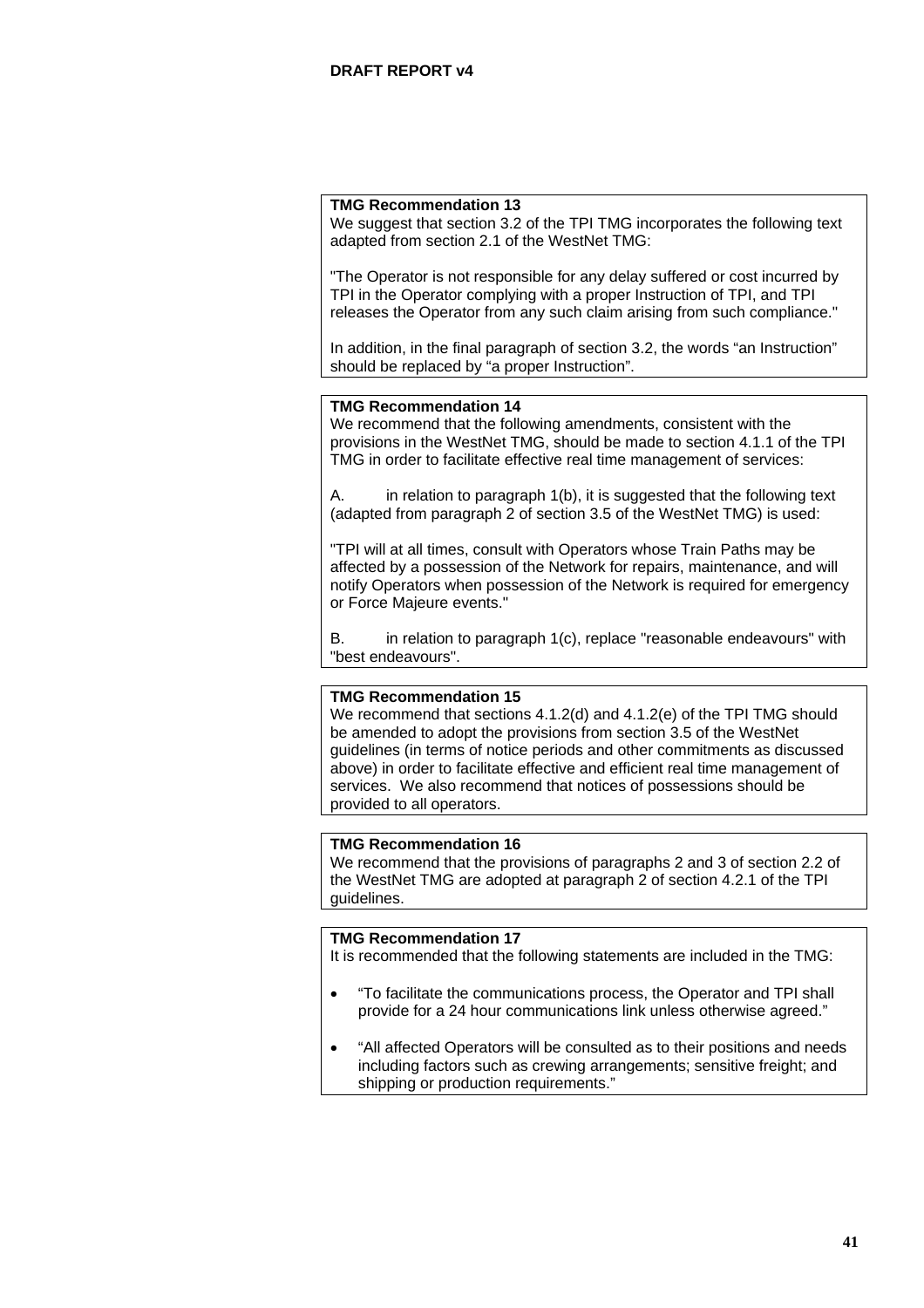We suggest that the text of section 4.5 of the TPI TMG is replaced by the following:

"Part 3 of the Code provides for arbitration of access disputes in certain circumstances in relation to the provisions to be contained in a proposed Access Agreement. Those circumstances are set out in Section 25(2) of the Code.

Once an Access Agreement has been entered into disputes will be resolved by a three stage process as follows:

(a) firstly, negotiation of the dispute between the parties within a 7 day time limit and using reasonable endeavours;

(b) secondly, by mediation between the equivalent Chief Executive Officers and after if no agreement has been reached 14 days by expert mediation; and

(c) thirdly, by arbitration in accordance with the Commercial Arbitration Act 1985."

# **TMG Recommendation 19**

We suggest that a process for the parties to an access agreement to agree to Key Performance Indicators should be set out in the TPI TMG, and to that effect, we suggest that this is done by adopting similar provisions as those set out in paragraphs 4 to 7 of section 4 of the WestNet TMG.

#### **TMG Recommendation 20**

We suggest that a 5-yearly review provision should be set out in the TPI TMG and should contain similar provisions to those set out in section 5 of the WestNet TMG.

# **TMG Recommendation 21**

We suggest that similar procedures for Control and Management of access to Network as those set out in section 6.1 of the WestNet TMG should be incorporated into the TPI TMG.

#### **TMG Recommendation 22**

It is suggested that TPI provide a complete list of the definitions used in the document. Such definitions should be consistent with the definitions in the Code and the Act, and with the definitions the WestNet TMG, where appropriate. Below are definitional issues that should be addressed:

"Manager, Train Control and Scheduling" - used at section 2.3 but is not defined;

"Master Train Plan"/"Master Control Diagram" – we suggest that TPI amends its definitions of MTP (in the TMG and TPP) and MCD (TPP) so that the relationship between these instruments is clearly distinguished; "Network" – we suggest this is defined as "the railway constructed pursuant

to the TPI Railway and Port Agreement";

"Network Rules" - used at sections 3.2 and 4.4 but is not defined.